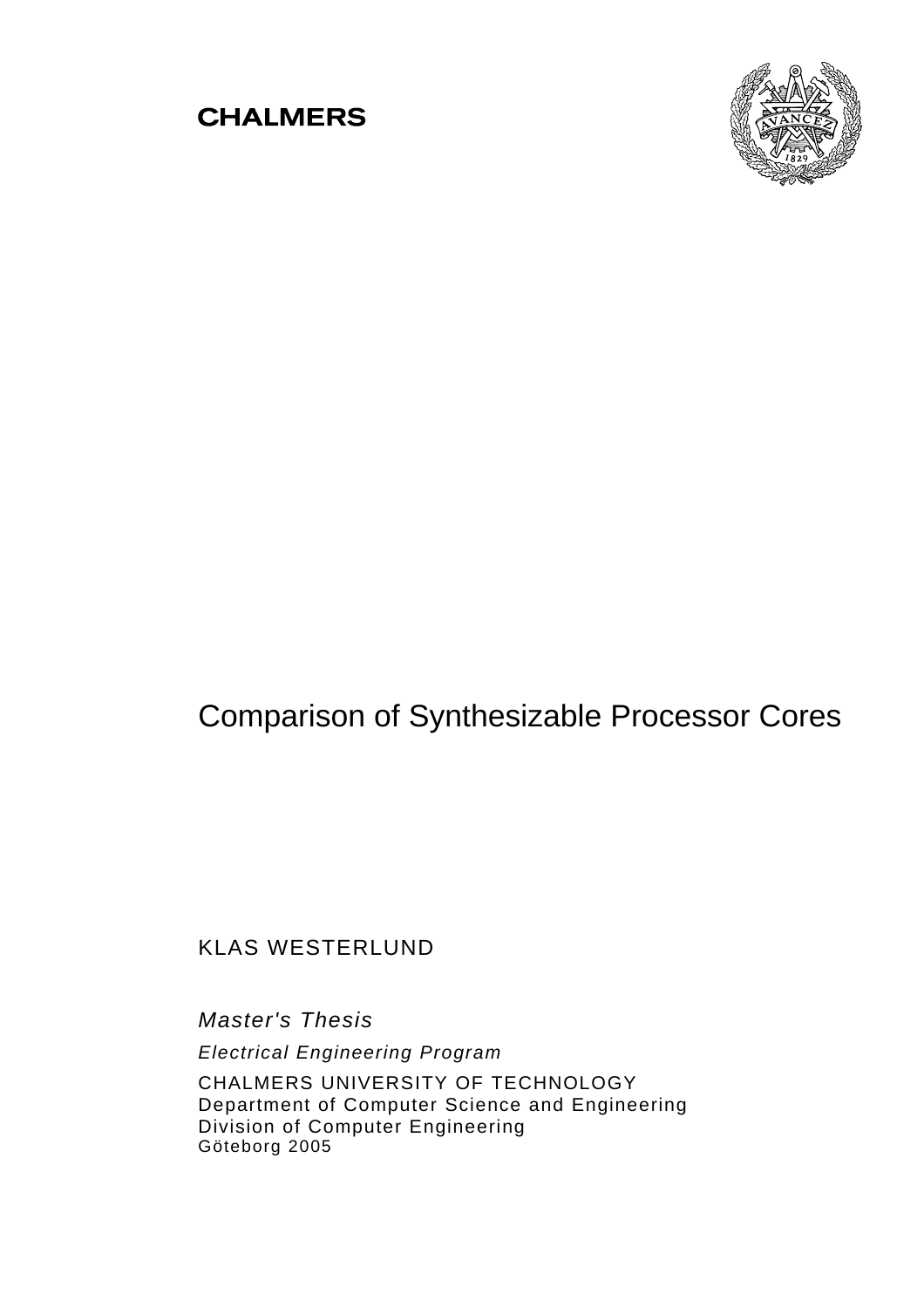All rights reserved. This publication is protected by law in accordance with "Lagen om Upphovsrätt, 1960:729". No part of this publication may be reproduced, stored in a retrieval system, or transmitted, in any form or by any means, electronic, mechanical, photocopying, recording, or otherwise, without the prior permission of the authors.

© Klas Westerlund, Göteborg 2005.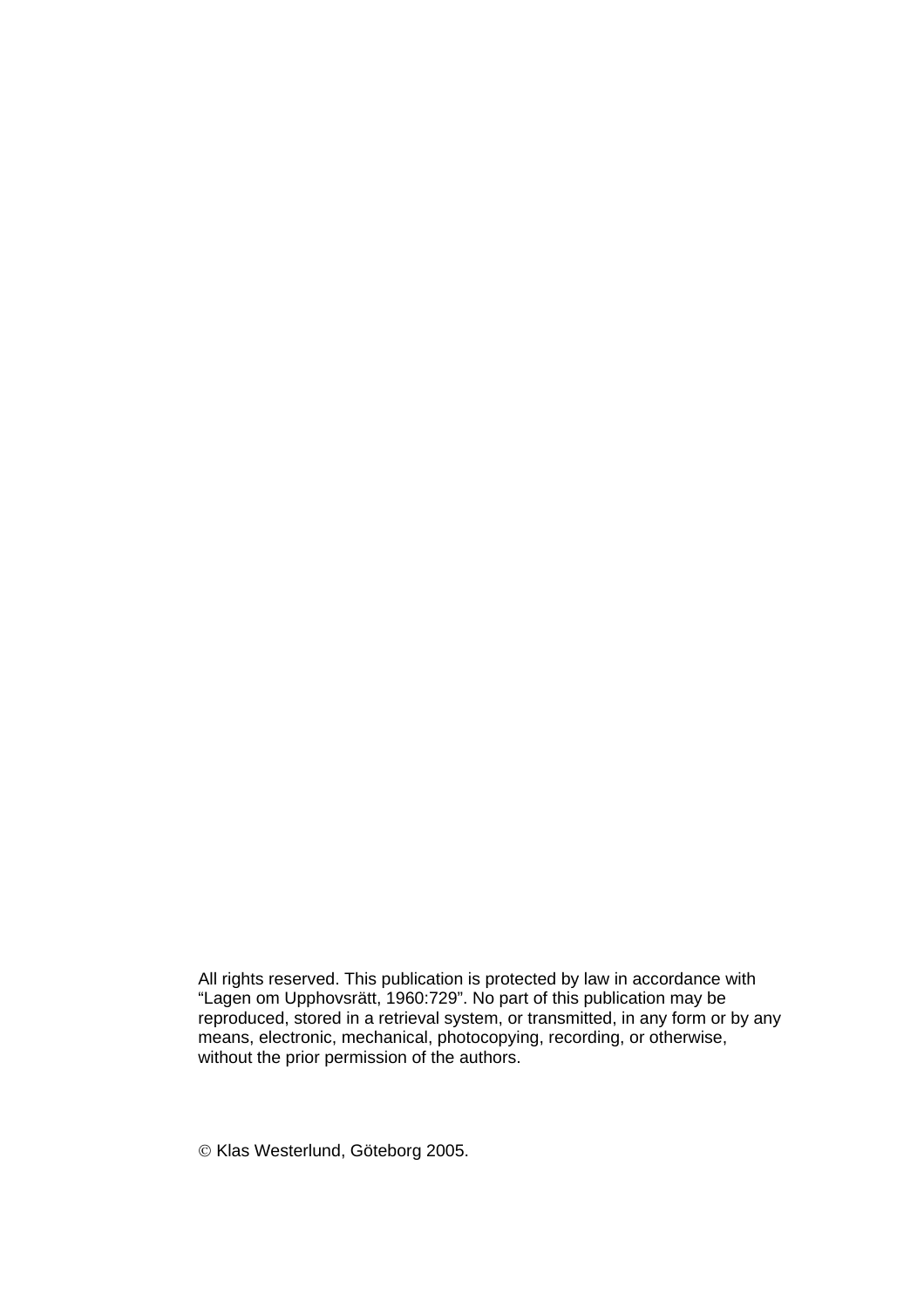## **Abstract**

The purpose of this thesis work has been to compare two synthesizable processor cores, the LEON2 from Gaisler Research and the NIOS II provided by Altera.

The work consists of three parts:

- 1. Initial Core Analysis
- 2. Implementation on a FPGA
- 3. Performance evaluation by Benchmarking

In the analysis part, the processor architecture of each core and characteristics like pipeline depth, cache sub–system and configurability have been evaluated. Both processor cores have been implemented on the same target FPGA board. In the benchmark part, Dhrystone, Stanford, a typical control application and Paranoia. The first three programs have been executed on two different processor configurations; "Minimum Area" and "Maximum Performance" respectively, and in two different frequencies. Paranoia was only executed on the "Minimum Area" configuration in one frequency. To make the benchmark part possible, a cross–compiler tool chain for each processor system have been used.

The benchmark results are discussed and evaluated. Both processor cores perform equal on Dhrystone and Stanford on the "Minimum Area" configuration, but LEON2 is the fastest one on the "Control Application". On the "Maximum Performance" configuration, NIOS II is fastest on Dhytstone and Stanford. LEON2 performs best on the "Control Application" again.

## **Sammanfattning**

Syftet med detta examensarbete har varit att jämföra två syntetiserbara processorer, LEON2 som Gaisler Research har utevecklat och NIOS II som Altera tillhandahåller.

Arbetet består av tre delar:

- 1. Jämförelse av processorerna
- 2. Implementering på ett FPGA utevecklingskort
- 3. Prestantautvärdering med hjälp av benchmarkprogram

I den första delen av arbetet, har processorernas arkitektur, karaktäristiska delar så som antalet pipeline– steg, cachesystem och konfigurerbarhet jämförts och utvärderats. De båda processorerna har implementerats på samma utvecklingskort baserat på en Altera Cyclone FPGA. Som prestandautvädering har fyra program körts på de båda processorerna; Dhrystone, Stanford, en typisk styrapplikation och Paranoia. De tre första programmen har körts på två olika processorkonfigurationer, "Minimum Area" respektive "Maximal Prestanda" vid två olika frekvenser. Paranoia kördes enbart på "Minimum Area" konfiguration vid en frekvens. För att göra prestandautväderingen möjlig måste ett korskompilatorsystem användas för de båda processorerna.

Till sist har prestandautvärderingsresultaten har diskuterats och utvärderats. De båda processorerna har likvärdig prestanda på "Minimum Area" för Dhrystone och Stanford, medan LEON2 är snabbare på "Styrapplikationen". Vid "Maximal Prestanda" är NIOS II snabbare på Dhrystone och Stanford än LEON2, medan LEON2 är snabbare på "Styrapplikationen".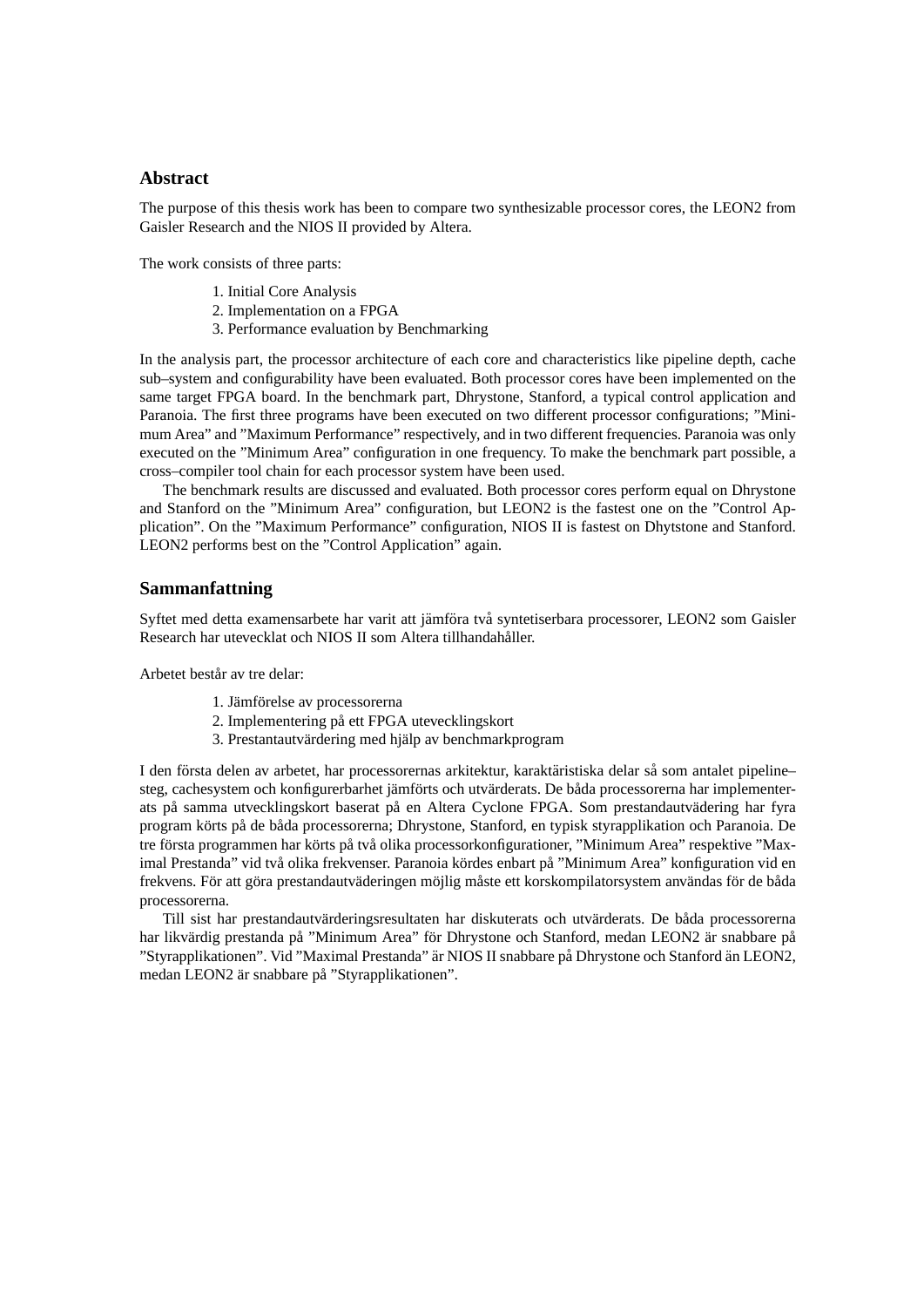## **Acknowledgments**

I would like to thank my supervisor Jiri Gaisler, Edvin Catovic and the other Gaisler Research staff for supporting me during this thesis work.

At last, I would also thank my examiner Lars Bengtsson at the Department of Computer Engineering at Chalmers for undertaking my thesis work.

> Klas Westerlund Gothenburg August, 2005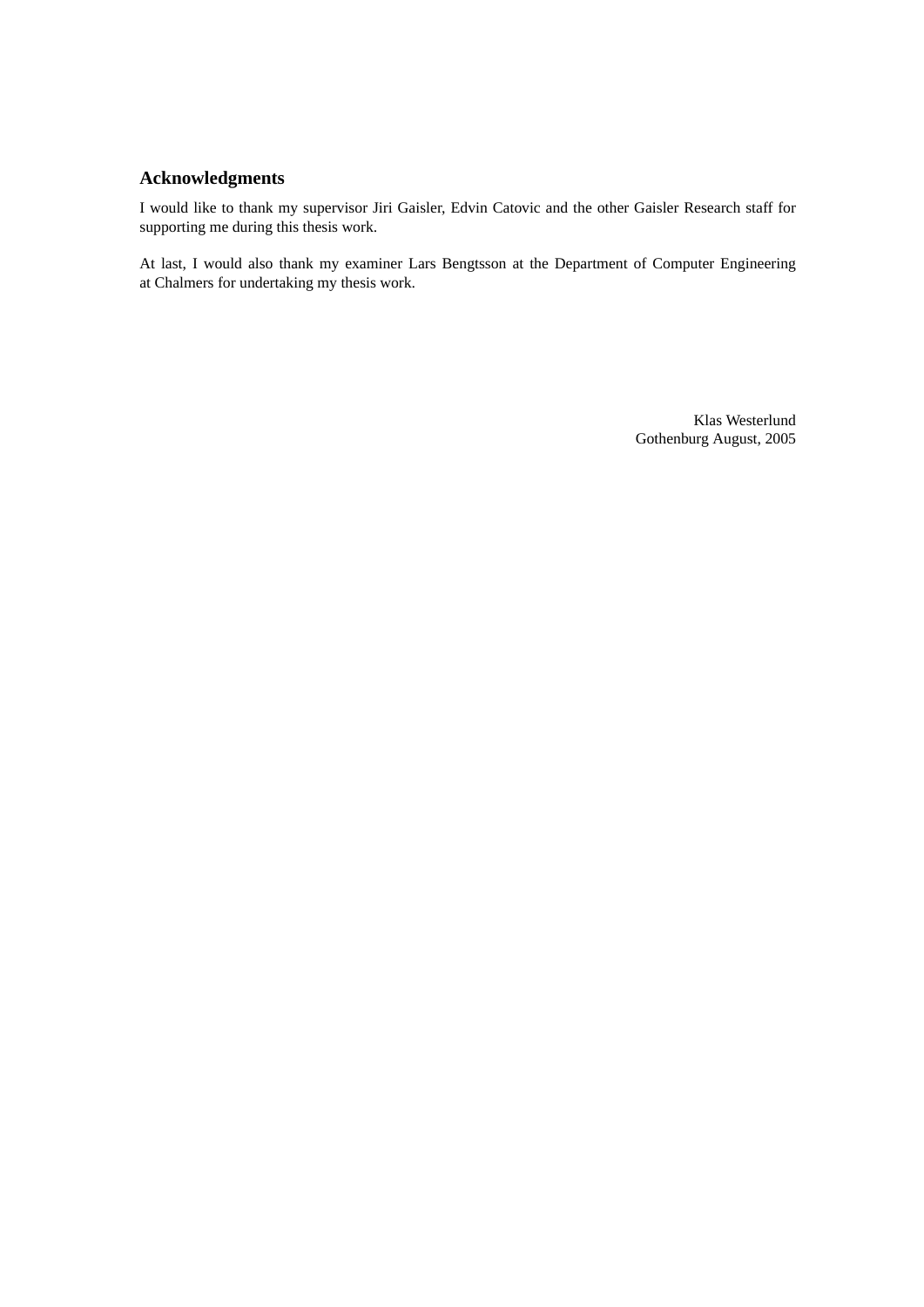# **Contents**

| 1 |                   | <b>Initial Architecture Analysis</b>                                                                                    | 1              |
|---|-------------------|-------------------------------------------------------------------------------------------------------------------------|----------------|
| 2 | LEON <sub>2</sub> |                                                                                                                         | 1              |
|   | 2.1               |                                                                                                                         | 1              |
|   | 2.2               |                                                                                                                         | $\overline{2}$ |
|   | 2.3               |                                                                                                                         | $\overline{2}$ |
|   |                   | 2.3.1                                                                                                                   | $\overline{2}$ |
|   |                   | 2.3.2                                                                                                                   | 3              |
|   | 2.4               |                                                                                                                         | 3              |
|   |                   | 2.4.1                                                                                                                   | 3              |
|   |                   | 2.4.2                                                                                                                   | 3              |
|   | 2.5               | <b>Internal Busses</b>                                                                                                  | 4              |
|   |                   | 2.5.1                                                                                                                   | $\overline{4}$ |
|   |                   | 2.5.2                                                                                                                   | 4              |
|   |                   | 2.5.3                                                                                                                   | $\overline{4}$ |
|   | 2.6               |                                                                                                                         | 5              |
|   |                   | 2.6.1<br><b>SRAM</b>                                                                                                    | 5              |
|   |                   | 2.6.2<br><b>PROM</b>                                                                                                    | 5              |
|   |                   | 2.6.3                                                                                                                   | 5              |
|   |                   | 2.6.4<br><b>SDRAM</b>                                                                                                   | 5              |
|   | 2.7               |                                                                                                                         | 6              |
|   |                   | 2.7.1                                                                                                                   | 6              |
|   |                   | 2.7.2                                                                                                                   | 6              |
|   |                   | 2.7.3<br><b>PCI</b>                                                                                                     | 6              |
|   | 2.8               |                                                                                                                         | 6              |
|   |                   | 2.8.1                                                                                                                   | 6              |
|   |                   | 2.8.2                                                                                                                   | 6              |
|   |                   | 2.8.3<br><b>Timers</b>                                                                                                  | 6              |
|   |                   | 2.8.4                                                                                                                   | 6              |
|   |                   | 2.8.5                                                                                                                   | 7              |
|   |                   | 2.8.6<br>Parallel I/O Port entering the contract of the contract of the contract of the contract of the contract of the | 7              |
|   |                   | 2.8.7<br>Power-down                                                                                                     | 7              |
|   | 2.9               |                                                                                                                         | 7              |
|   |                   | 2.9.1                                                                                                                   | $\overline{7}$ |
|   |                   | 2.9.2                                                                                                                   | 7              |
|   |                   | 2.9.3                                                                                                                   | 7              |
|   |                   |                                                                                                                         | 7              |
|   |                   |                                                                                                                         | 7              |
|   |                   |                                                                                                                         |                |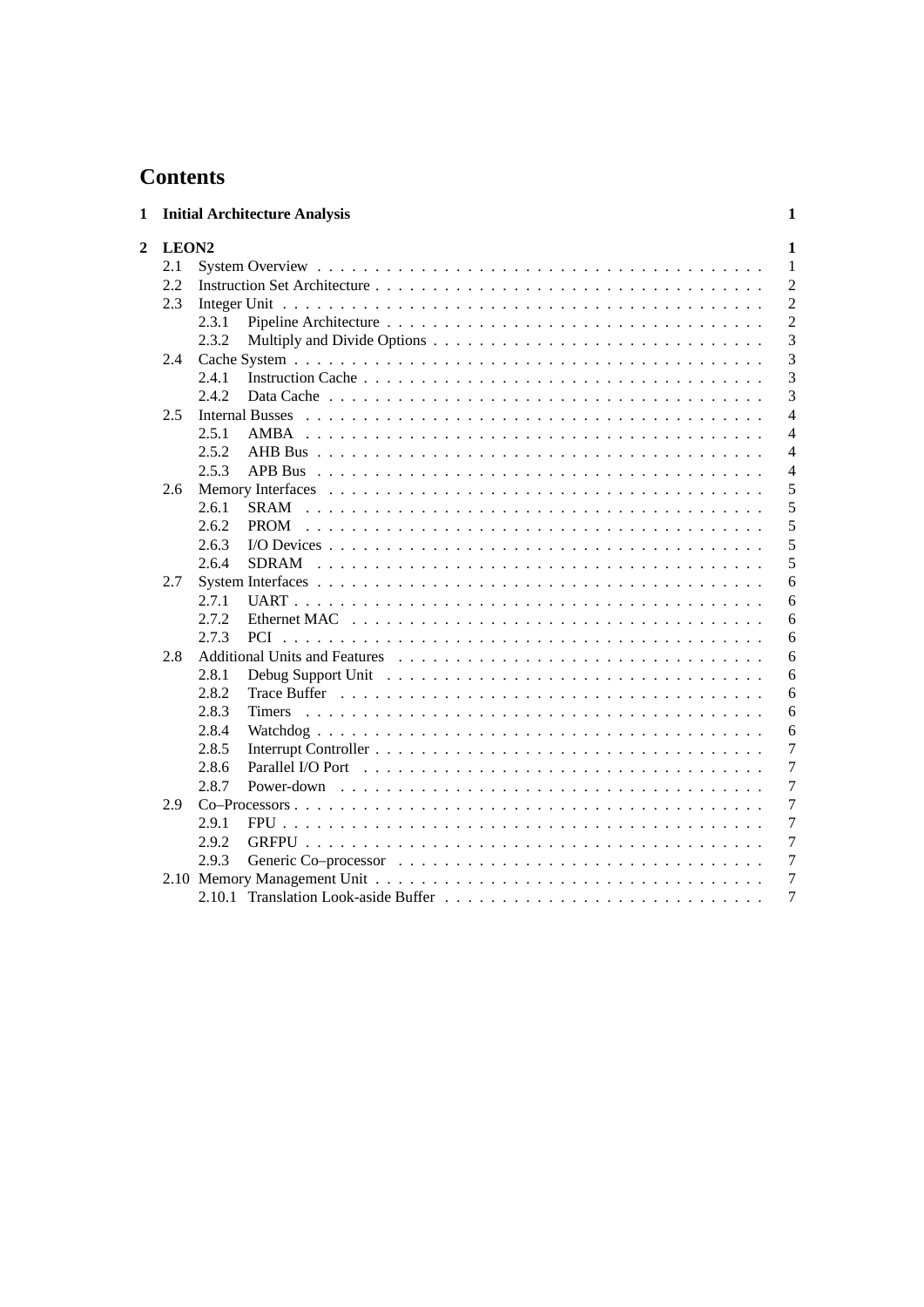| 3 | <b>NIOS II</b> | 8                                    |
|---|----------------|--------------------------------------|
|   | 3.1            | 8                                    |
|   | 3.2            | 9                                    |
|   | 3.3            | 9                                    |
|   |                | 9<br>3.3.1                           |
|   |                | 10<br>3.3.2                          |
|   |                | 10<br>3.3.3                          |
|   | 3.4            | 11                                   |
|   |                | 11<br>3.4.1                          |
|   |                | 11<br>3.4.2                          |
|   | 3.5            | 12                                   |
|   |                | 12<br>3.5.1                          |
|   |                | 12                                   |
|   | 3.6            |                                      |
|   |                | 12<br>3.6.1<br><b>SDRAM</b>          |
|   |                | 12<br>3.6.2                          |
|   |                | 12<br>3.6.3                          |
|   |                | 12<br>3.6.4                          |
|   | 3.7            | 13                                   |
|   |                | 13<br>3.7.1                          |
|   |                | 13<br>3.7.2                          |
|   |                | 13<br>3.7.3<br>SPI                   |
|   |                | 13<br>3.7.4                          |
|   | 3.8            | 14                                   |
|   |                | 14<br>3.8.1                          |
|   |                | 14<br>3.8.2                          |
|   |                | 14<br>3.8.3                          |
|   |                |                                      |
| 4 |                | <b>Bus Comparison</b><br>15          |
| 5 |                | <b>Instruction Performance</b><br>16 |
|   | 5.1            | 17                                   |
|   |                |                                      |
| 6 |                | <b>Quick Review</b><br>18            |
|   |                |                                      |
| 7 |                | 20<br><b>Development Tools</b>       |
|   | 7.1            | 20                                   |
|   | 7.2            | 21                                   |
|   |                | 7.2.1<br>21                          |
|   |                | 7.2.2<br>21                          |
|   | 7.3            | 21                                   |
|   |                |                                      |
| 8 |                | 22<br><b>Benchmarking</b>            |
|   | 8.1            | 22                                   |
|   |                | 23<br>8.1.1                          |
|   | 8.2            | 24                                   |
|   |                | 24<br>8.2.1                          |
|   |                | 24<br>8.2.2                          |
|   |                | 8.2.3<br>25                          |
|   |                | 25<br>8.2.4                          |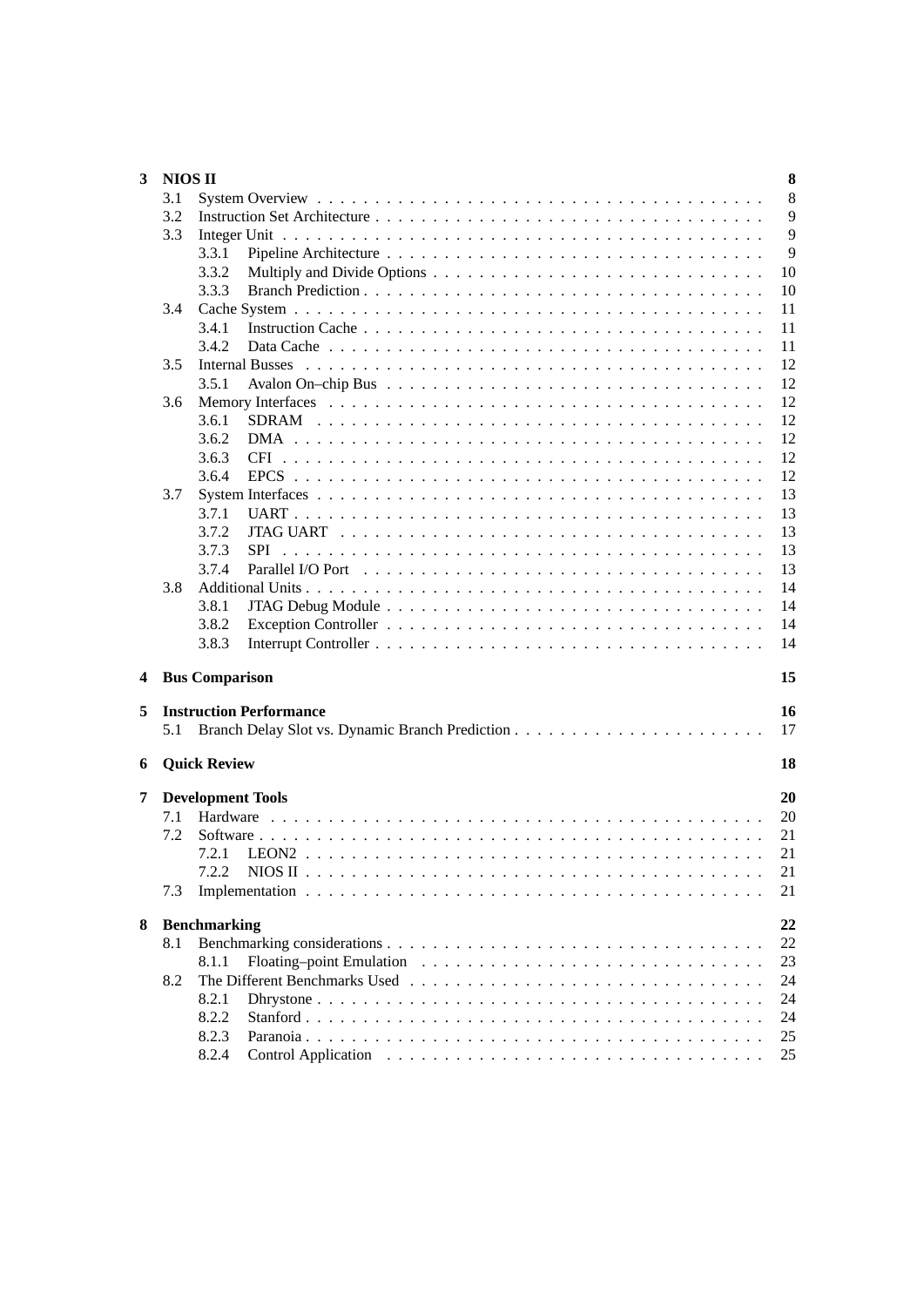| $\boldsymbol{Q}$ |             | <b>Minimum Area</b>           | 26 |
|------------------|-------------|-------------------------------|----|
|                  | 9.1         |                               | 26 |
|                  | 9.2         |                               | 27 |
|                  | 9.3         |                               | 28 |
|                  |             | 9.3.1                         | 28 |
|                  |             | 9.3.2                         | 29 |
|                  |             | 9.3.3                         | 32 |
|                  | 9.4         |                               | 32 |
|                  |             | <b>10 Maximum Performance</b> | 33 |
|                  |             |                               | 33 |
|                  |             |                               | 34 |
|                  |             |                               | 35 |
|                  |             |                               | 35 |
|                  |             |                               | 36 |
|                  |             |                               | 39 |
|                  |             |                               | 39 |
|                  | 11 Paranoia |                               | 40 |
|                  |             |                               | 40 |
|                  |             |                               | 40 |
|                  |             | 12 Summary                    | 41 |
|                  |             | 13 Appendix                   | 43 |
|                  |             | 14 References                 | 44 |

# **List of Tables**

| 1              | 3                                                                                     |
|----------------|---------------------------------------------------------------------------------------|
| $\mathfrak{D}$ | 5                                                                                     |
| 3              | 10                                                                                    |
| 4              | 10                                                                                    |
| 5              | 15                                                                                    |
| 6              | 16                                                                                    |
|                | Floating-point operations and their corresponding number of integer instructions when |
|                | 23                                                                                    |
| 8              | 26                                                                                    |
| 9              | 27                                                                                    |
| 10             | 28                                                                                    |
| 11             | 29                                                                                    |
| 12             | 32                                                                                    |
| 13             | 33                                                                                    |
| 14             | 34                                                                                    |
| 15             | 35                                                                                    |
| 16             | 36                                                                                    |
| 17             | 39                                                                                    |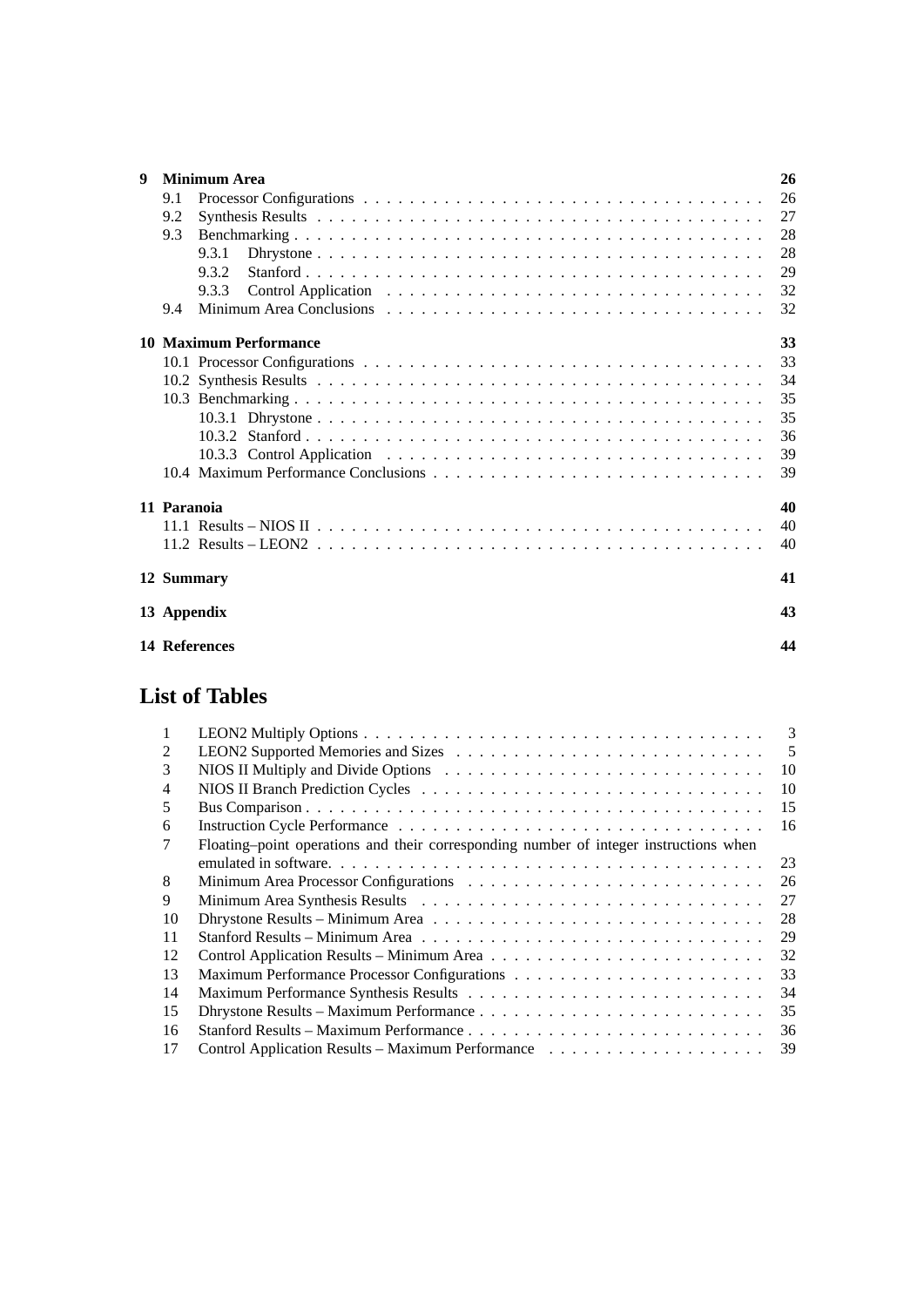# **Objectives**

Today, synthesizable processor cores are becoming common for embedded microprocessor based applications, where high performance is required. Because of the Field Programmable Gate Arrays (FPGA) are becoming bigger and faster, they can contain a complete microprocessor based system. The first syntesizable processor cores were 8 bit and showed up in the late 1990's, now there are 32 bit processor cores available. In this context, it is of interest to make a comparative analysis with synthesizable processor cores from different providers.

In this thesis work, two syntesizable processor cores have been compared, the LEON2 [\[1\]](#page-51-1) which is a SPARC V8 compatible processor core developed by Gaisler Research [\[2\]](#page-51-2) and the NIOS II which is[\[3\]](#page-51-3) developed by Altera [\[4\]](#page-51-4).

The work consists of three major parts: processor architecture and system analysis, implementation on a FPGA and benchmarking. Two different processor configurations have been compared and evaluated: minimum area and maximum performance. Both configurations have been executed in two different frequencies: 25 MHz and 50 MHz, respectively. The benchmarks used in this work are Dhrystone, Stanford, Paranoia and a typical control application, the execution results have been discussed for each configuration.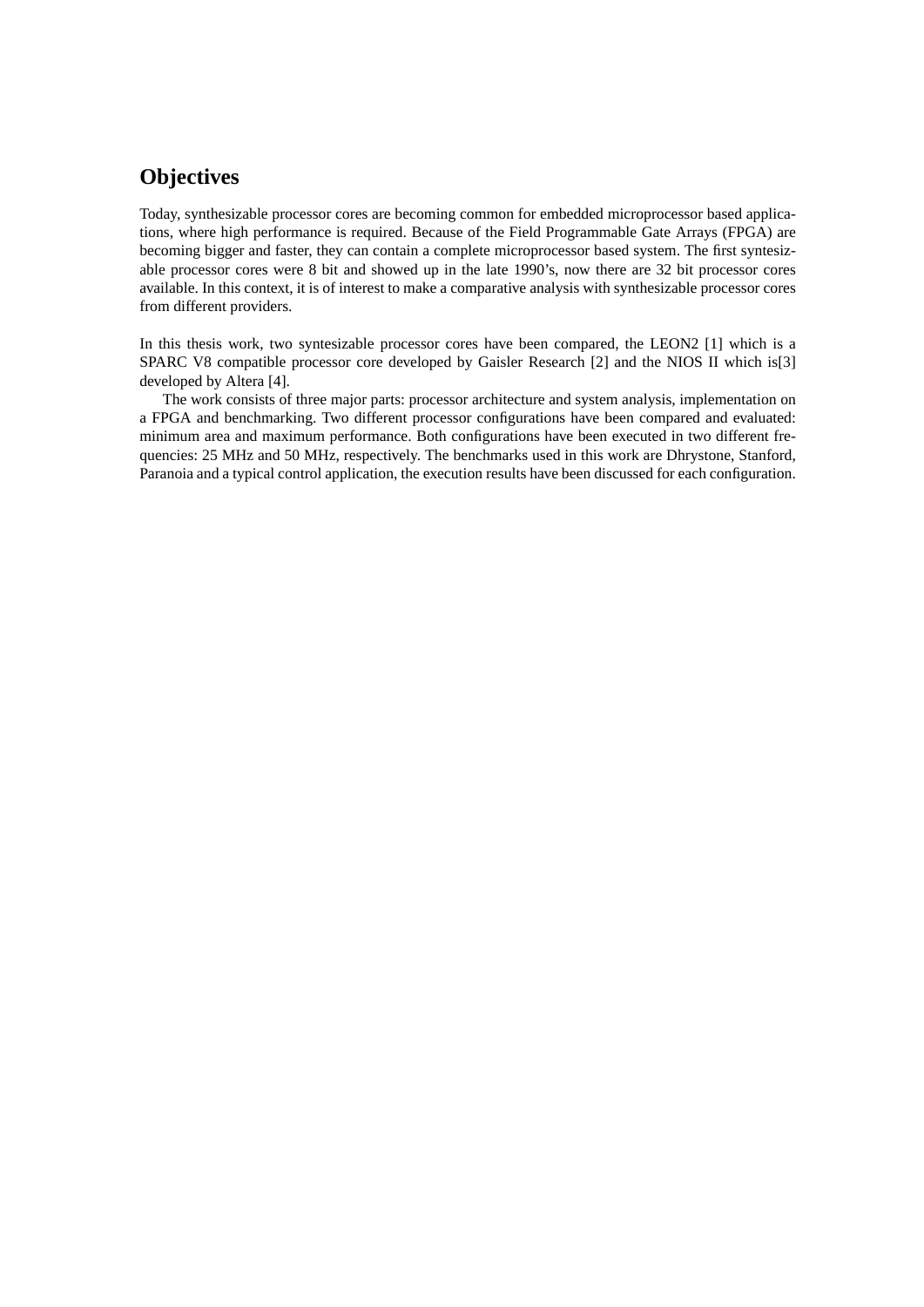## **Licensing and Availability**

This section contains a evaluation of their license forms, respectively. The LEON2 full VHDL source code is available under the GNU LGPL [\[5\]](#page-51-5) license, which allows free and unlimited use of the processor core and peripherals. Since it is open source, it is not restricted to a certain technology. LEON2 based systems could be implemented in both FPGA and ASIC. The full LEON2 source code is available through the Gaisler Research homepage [\[6\]](#page-51-6).

All NIOS II development kits includes a perpetual non–cost license [\[7\]](#page-51-7) to develop and ship systems using the processor core and peripherals in a Altera™ FPGA. A implementation as a ASIC is also possible. The NIOS II is distributed as a encrypted VHDL file.

## <span id="page-8-0"></span>**1 Initial Architecture Analysis**

This section contains the first part of the work. In section [2](#page-8-1) the LEON2 is described and analyzed, in section [3](#page-15-0) the same kind of description and analysis is done for the NIOS2.

# <span id="page-8-1"></span>**2 LEON2**

This section contains a description of the architecture of the processor core, cache hierarchy, the instruction set, available peripherals and configuration options.

## <span id="page-8-2"></span>**2.1 System Overview**

The LEON2 [\[8\]](#page-51-8) implements a 32 bit single issue SPARC V8 [\[9\]](#page-51-9) compatible processor core. It is designed for embedded applications, with the following features on–chip:

Separate Instruction– and Data Caches (Harvard Architecture) Hardware Multiply and Divide Flexible Memory Controller Parallel 16/32 Bits I/O Port Ethernet MAC PCI Interface Two UARTs Interrupt Controller Two 24–bit Timers Debug Support Unit with Trace Buffer Watchdog Power-down Function Is Fully Synthesizable VHDL–Code Can be implemented on both FPGA and ASIC Support for Different Floating–Point Units. (Not included in this work)

In figure [1](#page-9-3) on next page, a typical LEON2 system can be seen.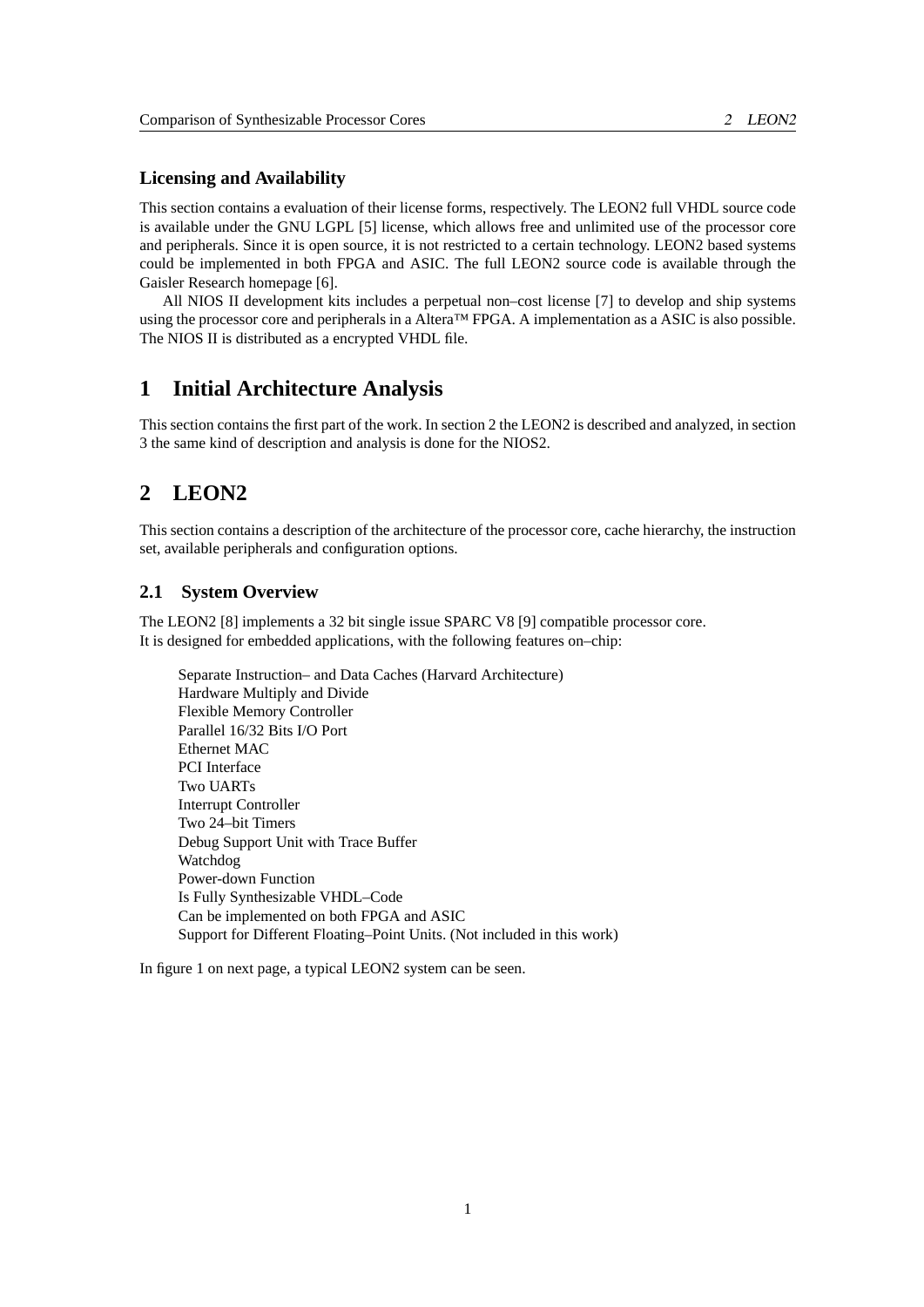

<span id="page-9-3"></span>Figure 1: LEON2 System Overview

## <span id="page-9-0"></span>**2.2 Instruction Set Architecture**

LEON2 is a SPARC V8 [\[9\]](#page-51-9) (IEEE 1754) single issue compliant RISC, with a simple five stage pipeline implementation. 32 Bit wide instruction set and few addressing modes:

"Register + Register" and "Register + Immediate". Multibyte numbers are stored as big endian.

## <span id="page-9-1"></span>**2.3 Integer Unit**

The LEON2 integer unit implements the full SPARC V8 standard, including all multiply and divide instructions. The implementation is focused on portability and low complexity.

The number of register windows is configurable within the limit of the SPARC standard (2–32), 8 is default. Total number of registers by default is 136. Separate instruction and data cache interfaces are provided (Harvard Architecture). The LEON2 is provided with a branch delay slot, more info concerning the delay slot feature can be seen in section [5.1](#page-24-0)

#### <span id="page-9-2"></span>**2.3.1 Pipeline Architecture**

The LEON2 integer unit uses a single instruction issue pipeline with 5 stages. The stages can be seen below.

Instruction Fetch Instruction Decode Execute Memory Write Back

The LEON2 pipeline is stalled until the operation is completed if one of these conditions occurs:

Multi Cycle Instruction Load or Store from the memory (SRAM or SDRAM)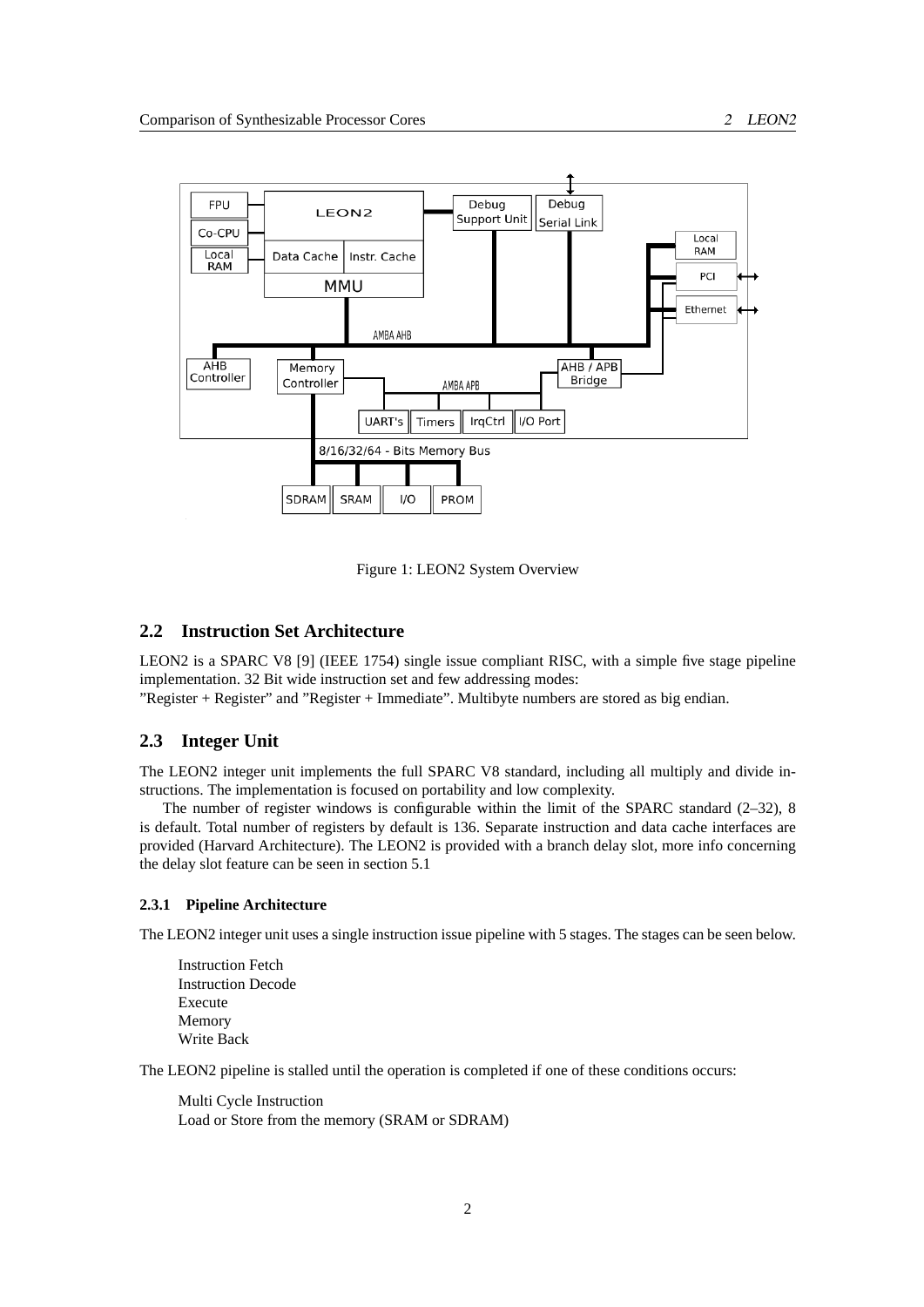## <span id="page-10-0"></span>**2.3.2 Multiply and Divide Options**

The LEON2 has a variety of multipliers available. In table [1](#page-10-4) below, the LEON2 multiplier options can be seen.

<span id="page-10-4"></span>Table 1: LEON2 Multiply Options

| Configuration               | Result latency cycles |
|-----------------------------|-----------------------|
| $32 \times 32$              |                       |
| $32 \times 16$              | 2                     |
| $32 \times 8$               |                       |
| $16 \times 16$              |                       |
| $16x16 +$ PIPELINE REG      | 5                     |
| <b>ITERATIVE</b>            | 35                    |
| <b>EMULATED IN SOFTWARE</b> | $\approx 40$          |

The LEON2 supports optional signed and unsigned MAC instructions – 16 x 16 bit multiplier with 40 bit accumulator, it executes in one cycle but have two latency cycles. A program that is going to use the MAC instructions should be written in assembly language. A radix–2 hardware divider (non restoring) is also available, with the following characteristics; Input data: 64/32 (Bits) , producing a 32 bit result and takes 35 cycles to compute.

## <span id="page-10-1"></span>**2.4 Cache System**

Separate multi–set, instruction– and data caches are provided, each of them are configurable with 1–4 Sets, 1–64 Kbyte/set, 16–32 Bytes/Line. Sub-blocking is implemented with one valid bit per 32–bit word. There are a several replacement policies provided: LRU, LRR and Random. It is possible to mix the policies, e.g. LRU on the instruction cache and random on the data cache. The instruction set provides instructions to flush the caches if it is necessary.

#### <span id="page-10-2"></span>**2.4.1 Instruction Cache**

The instruction cache uses streaming during line–refill to minimize refill latency. Instruction cache tag layout: ( 1 Kb/set, 32 bytes/line )

ATAG [31:10] LRR[9] LOCK[8] VALID[7:0]

Only the necessary bits will be implemented in the cache tag, depending on the configuration. The LRR field is used to store the replacement history, if the LRR replacement algorithm was chosen. LOCK indicates if a line is locked or not.

## <span id="page-10-3"></span>**2.4.2 Data Cache**

The data cache uses write–through policy and implements a double–word write–buffer. It can also perform bus–snooping on the AHB bus. A local scratch pad ram can also be added to the data cache controller to allow 0–wait–states access without requiring data write back to external memory. Data cache tag layout: ( 4 Kb/set, 32 bytes/line )

ATAG [31:12] | Not Used [11:10] | LRR[9] | LOCK[8] | VALID[7:0]

Only the necessary bits will be implemented in the cache tag, depending on the configuration. The LRR field is used to store the replacement history, if the LRR replacement scheme has been chosen. LOCK indicates if a line is locked or not.

3

Cacheable Memories: *PROM* and *RAM* Non-cacheable : *I/O* and *Internal (AHB)*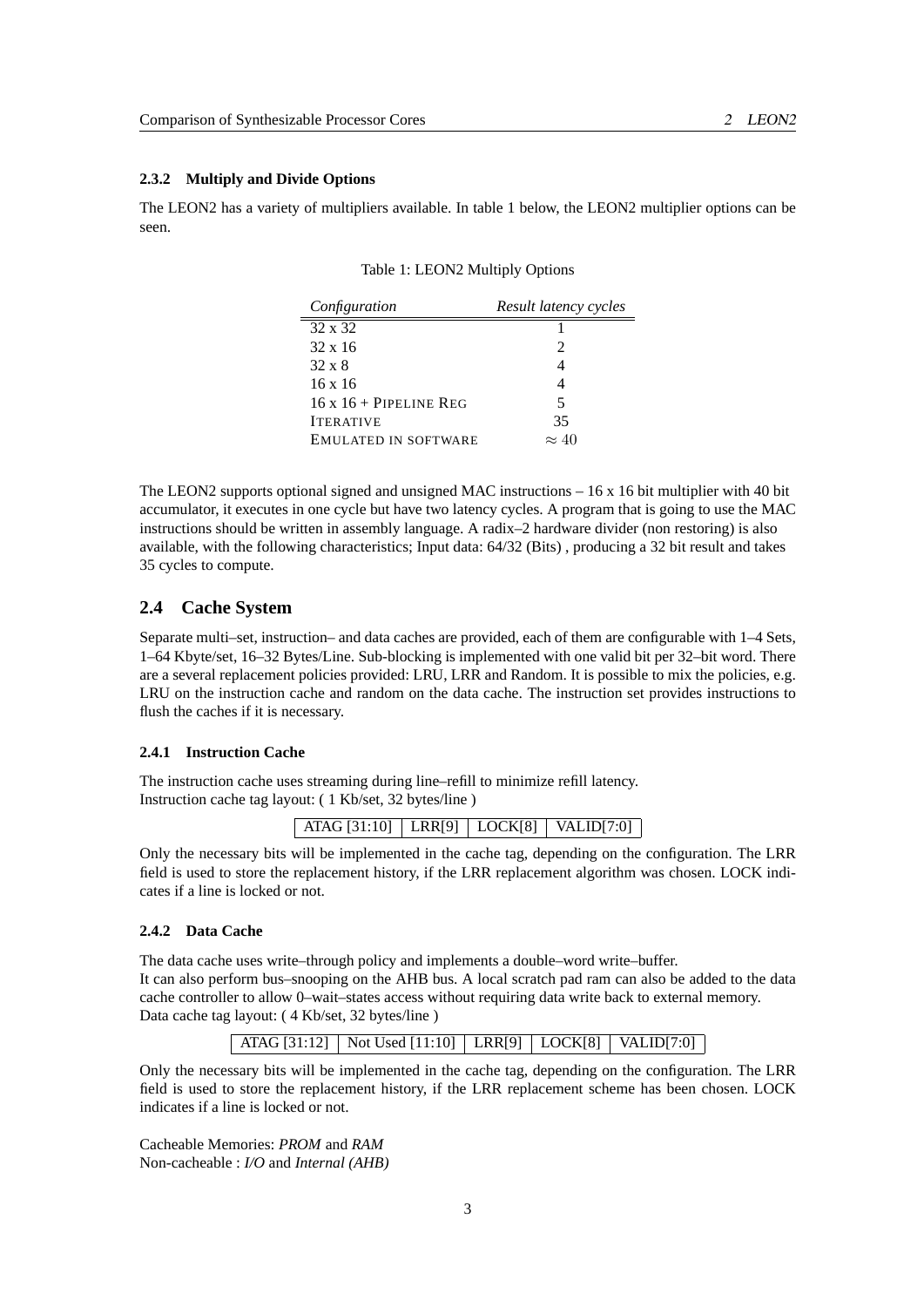#### **Write buffer**

Consists of three 32–bit registers to temporarily store data until it is sent to the destination, acts like a FIFO.

#### **Cache line locking**

If the lock-bit in the cache is set to '1', it prevents the cache line to be replaced by the replacement algorithm (LRR, LRU or Random).

#### **CCR – Cache Control Register**

The operation of the instruction and data caches is controlled through a common CCR. Each cache can be in three modes; disabled, enabled or frozen. The register is 32 bit wide.

*Disabled*: No caching, all Load/Store requests are passed to the memory controller directly. *Enabled*: Both instruction and data is cached. *Frozen*: As enabled, but no new lines are allocated on read misses.

## <span id="page-11-0"></span>**2.5 Internal Busses**

#### <span id="page-11-1"></span>**2.5.1 AMBA**

The processor has a full implementation of AMBA 2.0 [\[10\]](#page-52-0), AHB and APB on–chip buses. The APB bus is used to access on–chip registers on the peripheral functions, while the AHB bus is used for high–speed data transmission.

A flexible configuration scheme makes it simple to add new IP cores. A more detailed description of the internal buses can be seen in section [4.](#page-22-0)

## <span id="page-11-2"></span>**2.5.2 AHB Bus**

LEON2 uses the AMBA–2.0 AHB bus to connect the processor cache controllers to the memory controller and other high-speed units. Default configuration: the processor is the only master on the bus, while there are two slaves; the memory controller and the APB–bridge.

#### <span id="page-11-3"></span>**2.5.3 APB Bus**

The APB bridge is connected to the AHB bus as a slave and acts as the (only) master on the APB bus. The most on–chip peripherals are accessed through the APB bus, eg UART, I/O, Timer, IrqCtrl.

A detailed bus overview of how the peripherals are connected can be seen in figure [1](#page-9-3) on page 2.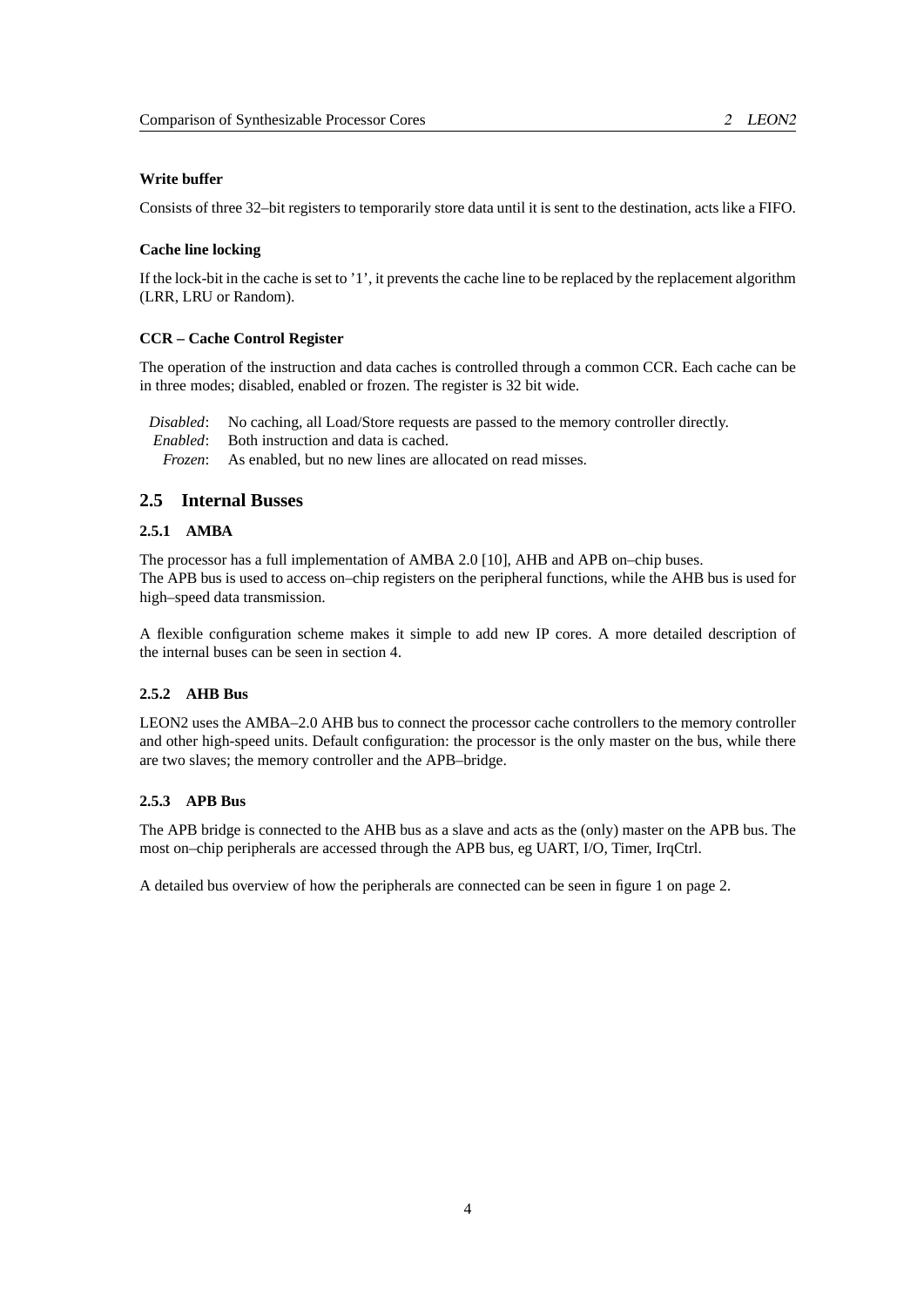## <span id="page-12-0"></span>**2.6 Memory Interfaces**

The memory interface provides a direct interface to PROM, memory mapped I/O devices, static RAM (SRAM) and synchronous dynamic RAM (SDRAM). The different controllers can be programmed to either 8, 16, 32, 64 bits data width. Chip–select decoding is done for two PROM banks, one I/O bank, five SRAM banks and two SDRAM banks. The external memory bus is controlled by a programmable memory controller, which acts like a slave on the AHB bus. The function of the controller is programmed through three memory configuration registers through the APB bus.

The controller decodes a 2 Gbyte address space according to the table [2](#page-12-5) below.

Table 2: LEON2 Supported Memories and Sizes

<span id="page-12-5"></span>

| Type        | Size    |
|-------------|---------|
| <b>PROM</b> | 512 MB  |
| I/O         | 512 MB  |
| $S(D)$ RAM  | 1024 MB |

#### **Burst Cycles**

To improve memory bus bandwidth, access to sequential addresses can be performed in burst mode. Burst transfers will be generated when the memory controller is accessed using an AHB burst request. These requests includes instruction cache–line fills, double loads and double stores.

#### <span id="page-12-1"></span>**2.6.1 SRAM**

The memory controller can handle up to 1 GByte SRAM, divided on up to five RAM banks. The bank sizes could be programmed in binary steps from 8 KByte to 256 MByte, while the fifth bank handles the upper 512 MBytes. A read access to the SRAM consists of two data cycles and zero to three wait–states. A write access is similar to the read but takes at least three cycles.

#### <span id="page-12-2"></span>**2.6.2 PROM**

The PROM banks can be configured to operate in 8– , 16– or 32–bit mode. Because of a read access to the PROM is always done in 32–bit mode, a read access to the 8– or 16–bit mode is done by bursting, in four and two cycles, respectively. A write access will only write the necessary bits.

#### <span id="page-12-3"></span>**2.6.3 I/O Devices**

The I/O device section can be configured to operate in 8– or 16–bit mode. A I/O device can only be accessed in a single access in 32–bit mode.

#### <span id="page-12-4"></span>**2.6.4 SDRAM**

SDRAM access is supported to two banks of PC100/133 compatible devices. The controller supports 64– 512 MByte devices. The SDRAM controller contains a refresh function that periodically issues an AUTO– REFRESH command to both SDRAM banks, the refresh period could be programmed in the memory controller register. The SDRAM can also be write protected.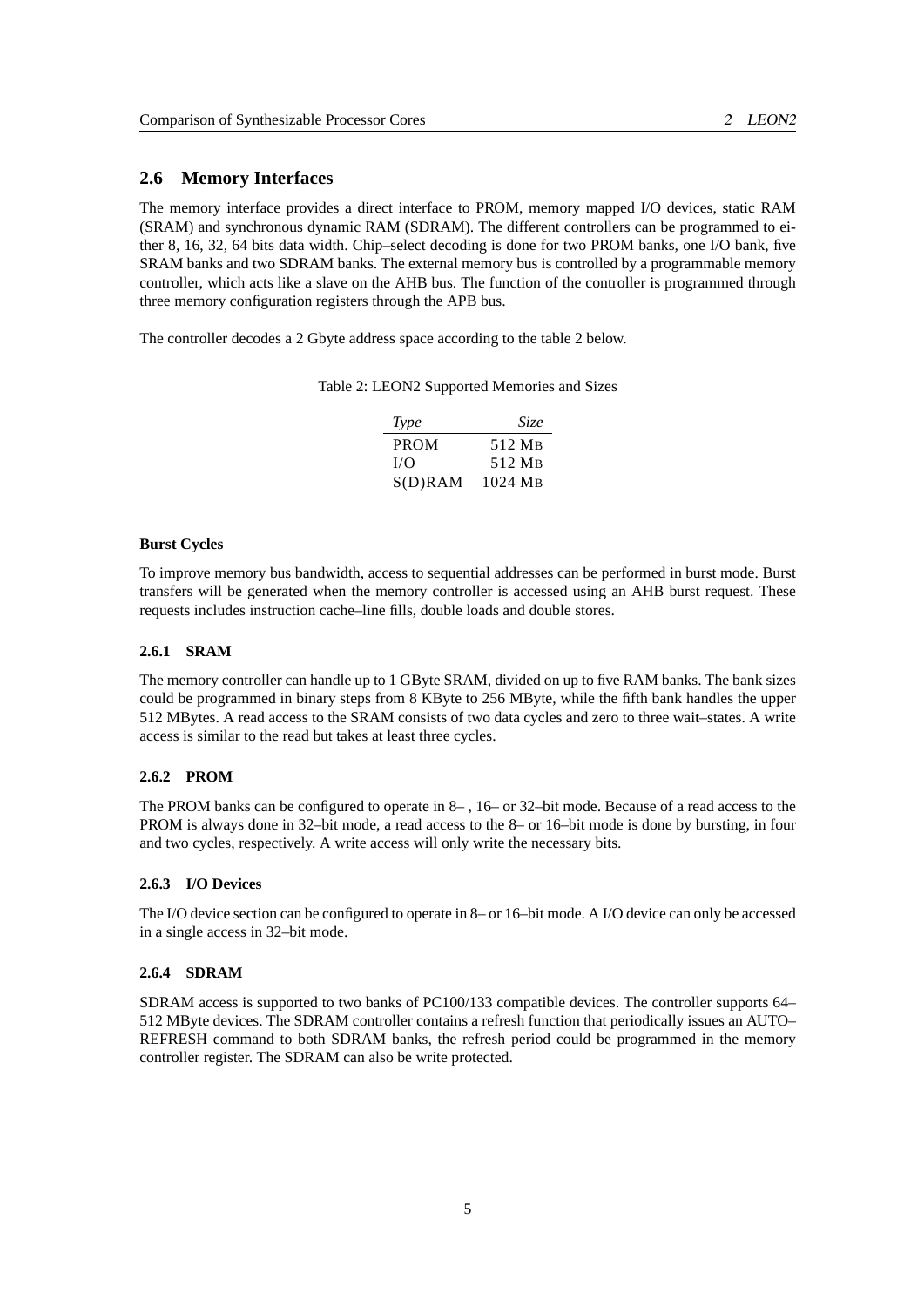## <span id="page-13-0"></span>**2.7 System Interfaces**

#### <span id="page-13-1"></span>**2.7.1 UART**

Two identical UARTs are provided for serial communications. The UART support data frames with 8 data bits, one start bit, one optional parity bit and one stop bit . Hardware flow–control is supported through the RTSN/CTSN hand–shake signals. The two UARTs are possible to run in loop–back mode to ensure a working connection.

#### <span id="page-13-2"></span>**2.7.2 Ethernet MAC**

A 10/100 Mbps Ethernet MAC is available, it is based on the core from OpenCores [\[11\]](#page-52-1) , with two AHB interfaces, one master and one slave. The AHB master interface is used by the MAC DMA engine to transfer Ethernet packets to and from memory. The slave handles all configuration . Interrupt generated by the Ethernet MAC is routed to the interrupt controller.

#### <span id="page-13-3"></span>**2.7.3 PCI**

Primary used for debugging purposes, it supports DSU communications over the PCI bus, if the development board used has a PCI connector. The interface consists of one PCI memory BAR occupying 2 Mbyte of the PCI address space, and an AHB address register.

## <span id="page-13-4"></span>**2.8 Additional Units and Features**

The following units and features are provided:

#### <span id="page-13-5"></span>**2.8.1 Debug Support Unit**

The Debug Support Unit (DSU) allows non–intrusive debugging on target hardware. The DSU allows to insert breakpoints and watchpoints and access to all on–chip registers from a remote debugger. The DSU has no performance impact on the system. Communication to outside debuggers is done by using a Dedicated Communication Link (DCL), e.g UART (RS232) or through any AHB master e.g. Ethernet. The registers of a FPU or Co–processor can also be accessed through the DSU.

#### <span id="page-13-6"></span>**2.8.2 Trace Buffer**

A trace buffer is provided to trace the executed instruction flow and/or AHB traffic. A 30 bit counter is also provided and stored in the trace as time tag. Its operation is controlled through the DSU control register and the trace buffer control register.

The default size is 128 lines – (2kbyte), could be configured to 8–4096 lines.

#### <span id="page-13-7"></span>**2.8.3 Timers**

The timer unit implements two 24–bit timers, one 24 bit watchdog and one 10–bit shared prescaler. The prescaler is clocked by the system clock and decremented on each clock cycle. When it underflows, the prescaler is reloaded from the prescaler register and restarted.

#### <span id="page-13-8"></span>**2.8.4 Watchdog**

A 24–bit watchdog is provided on–chip, it is clocked by the timer prescaler. When the watchdog reaches zero, an output signal is asserted. The signal could be used to generate system reset.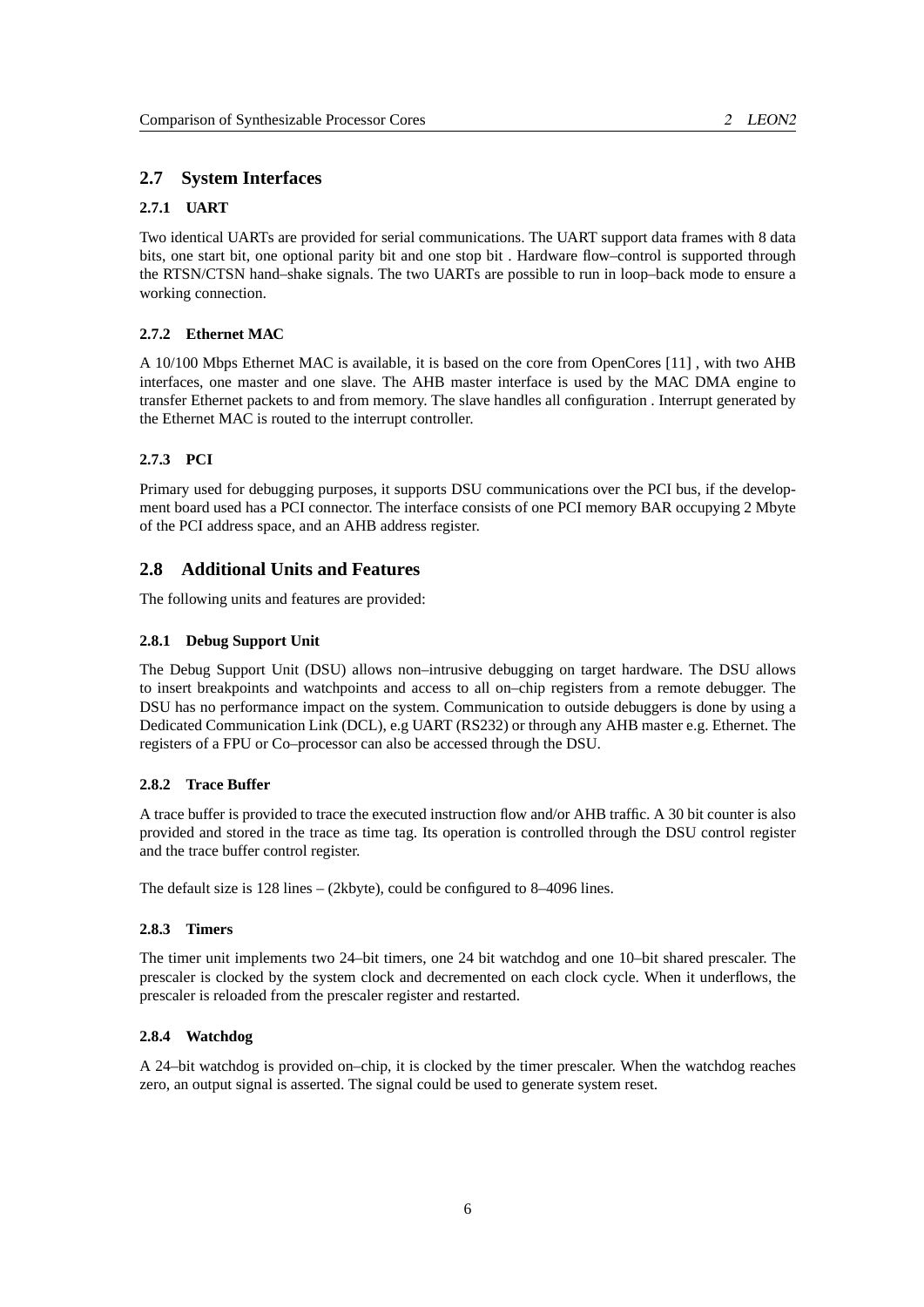#### <span id="page-14-0"></span>**2.8.5 Interrupt Controller**

The interrupt controller manages a total number of fifteen (15) interrupts, originating from internal and external sources. Each interrupt can be programmed to one of two priority levels. A chained secondary controller for up to thirty–two (32) additional interrupts is also available. There are a several unused interrupts that can be utilized by other IP–cores and peripherals.

## <span id="page-14-1"></span>**2.8.6 Parallel I/O Port**

A partially bit-wise programmable 32–bit I/O port is provided on-chip. It is splited into two parts – the upper 16 bits can only be used when all areas (ROM,RAM and I/O) of the memory controller is in 8- or 16–bit mode. If the SDRAM controller is enabled, the upper 16-bits cannot be used.

#### <span id="page-14-2"></span>**2.8.7 Power-down**

The processor can be powered–down by writing an arbitrary value to the power-down register. Then the processor will enter the power-down mode on the next load or store instruction. During power-down mode the Integer Unit (IU) will effectively be halted. All instructions that are inside the pipeline will be there until the mode will be terminated. If the mode will be terminated – the Integer Unit (IU) will be re-enabled when an unmasked interrupt with higher level than the current processor interrupt level (PIL) become pending. All other functions and peripherals operate as normal during the power–down mode.

#### <span id="page-14-3"></span>**2.9 Co–Processors**

## <span id="page-14-4"></span>**2.9.1 FPU**

The LEON2 processor model provides an interface to the GRFPU available from Gaisler Research and Meiko FPU-core from Sun Microsystems.

#### <span id="page-14-5"></span>**2.9.2 GRFPU**

The GRFPU operates on single– and double–precision operands, and implements all SPARC V8 FPU instructions. It is interfaced to the LEON2 pipeline using a LEON2 specific FPU controller (GRFPC). The control unit allows FPU instructions to be executed simultaneously with integer instructions. Only in case of a data or resource dependency the integer pipeline is stalled.

#### <span id="page-14-6"></span>**2.9.3 Generic Co–processor**

LEON2 can be configured to provide a generic co–processor. The interface allows execution in parallel with the integer unit (IU). One co–processor instruction can be started each clock cycle if there is no data or resource dependency.

#### <span id="page-14-7"></span>**2.10 Memory Management Unit**

With the optional Memory Management Unit (MMU) it implements a SPARC V8 reference MMU and allows usage of robust operating systems such as Linux. The MMU can have a separate ( Instruction and Data) or a common Translation Look-aside Buffer (TLB). The TLB is configurable for 2–32 fully associative entries. When the MMU is disabled the caches operate as normal. When enabled, the cache tags store the virtual address and also include an 8–bit context field.

## <span id="page-14-8"></span>**2.10.1 Translation Look-aside Buffer**

The MMU can be configured to use a shared TLB, the number of TLB entries can be set to 2–32. The organization of the TLB and number of entries is not visible to the software and operating system modification are therefore not required.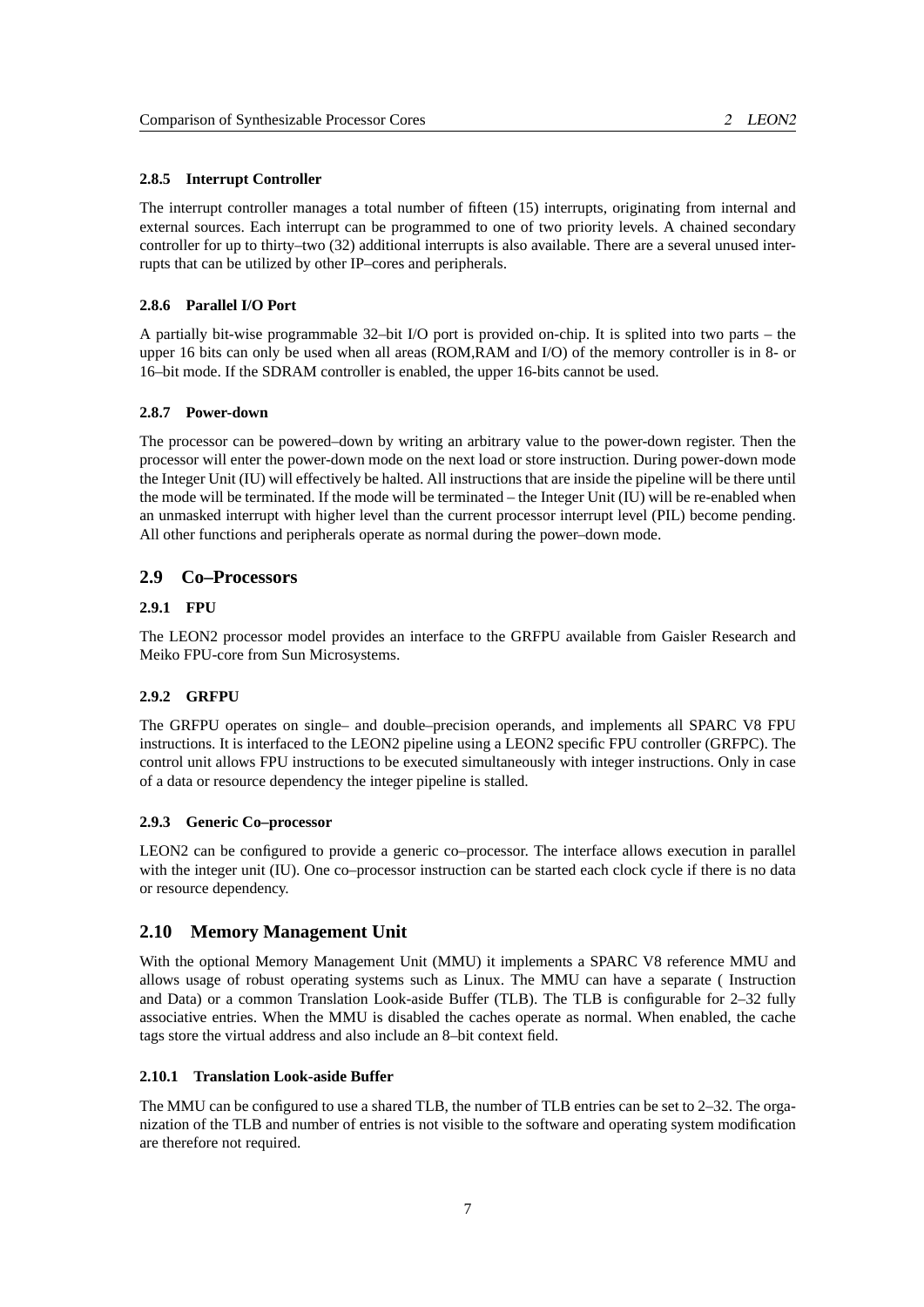# <span id="page-15-0"></span>**3 NIOS II**

There are three versions of the NIOS II [\[12\]](#page-52-2) processor core available, one with a single pipeline stage and no cache (NIOS II/e), one with five pipeline stages and instruction cache (NIOS II/s) and the last one with six pipeline stages and both instruction and data caches (NIOS II/f). In this thesis the focus is on the NIOS II/f core, since it is the most extensive one of the available NIOS II cores.

The processor architecture, cache structure, Instruction Set Architecture, peripherals and configuration options are described below.

## <span id="page-15-1"></span>**3.1 System Overview**

The NIOS II processor is a general–purpose single issue RISC processor core providing:

Full 32 bit instruction set, data path and address space 32 General Purpose Registers (Flat register file) 32 External Interrupt Sources Barrel Shifter Avalon System Bus Instruction and Data Cache Memories (Harvard Architecture) Access to On–chip Peripherals, and Interfaces to Off–chip Peripherals and Memories The core is provided as a encrypted VHDL file

A typical NIOS II system can be seen in figure [2](#page-15-2) below.



<span id="page-15-2"></span>Figure 2: NIOS II System Overview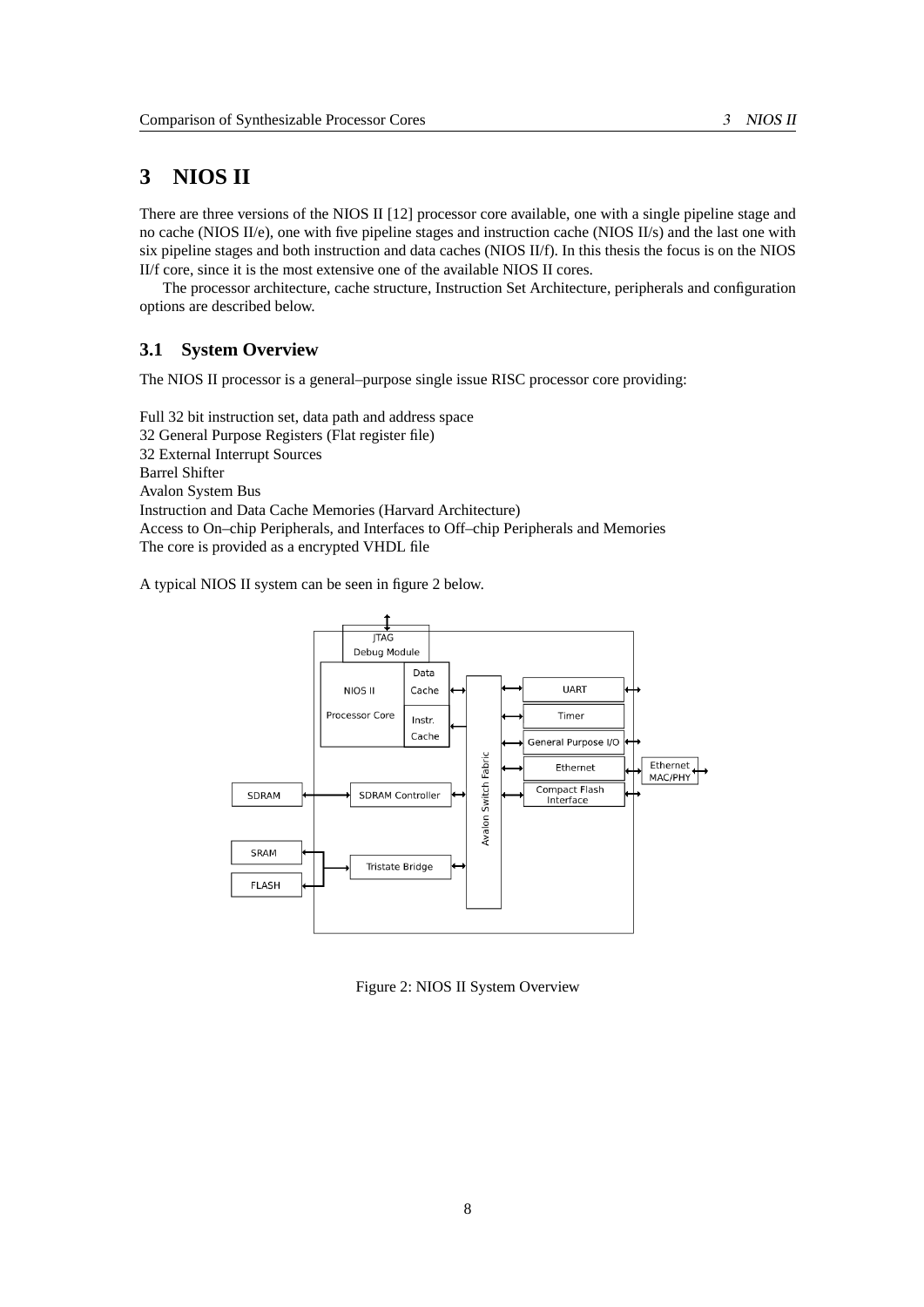## <span id="page-16-0"></span>**3.2 Instruction Set Architecture**

The Instruction Set Architecture (ISA) is compatible across all NIOS II processor systems. The supported addressing modes are "register + register" or "register + immediate". There is also a possibility to add custom instructions. Multibyte numbers are stored as little endian.

When the processor issues a valid instruction that is not implemented in hardware, an unimplemented instruction exception is generated. The exception handler determines which instruction generated the exception. If the instruction is not implemented in hardware, control is passed to an exception routine that emulates the operation in software, concerning multiply and divide instructions.

## <span id="page-16-1"></span>**3.3 Integer Unit**

The integer unit (IU) architecture supports a flat register file, consisting of thirty–two 32-bit general purpose registers. Three control registers are also provided. The architecture is prepared for the future addition of floating–point registers.

All instructions take one or more cycles to execute. Some instructions have other penalties associated with their execution. Late result instructions have a two cycle bubble placed between them and the instruction that uses the result. Instructions that uses Avalon transfers are stalled until it is completed.

#### <span id="page-16-2"></span>**3.3.1 Pipeline Architecture**

The NIOS II/f core employs a 6–stage pipeline, with following stages:

Instruction Fetch Instruction Decode Execute Memory Align Write–Back

The pipeline is stalled when one of these conditions occurs:

Multi-cycle instructions Avalon instruction master–port read access Avalon data master–port read/write access Data dependencies on long latency instructions

When a stall has occurred, no new instructions enter any stage. Only The Decode– and Align stages creates stalls. Up to thirteen (depends on the multiplier latency) instructions can be executed while waiting for the result from a multicycle instruction, if there is no data dependency between the result of the multicycle instruction and the other instructions.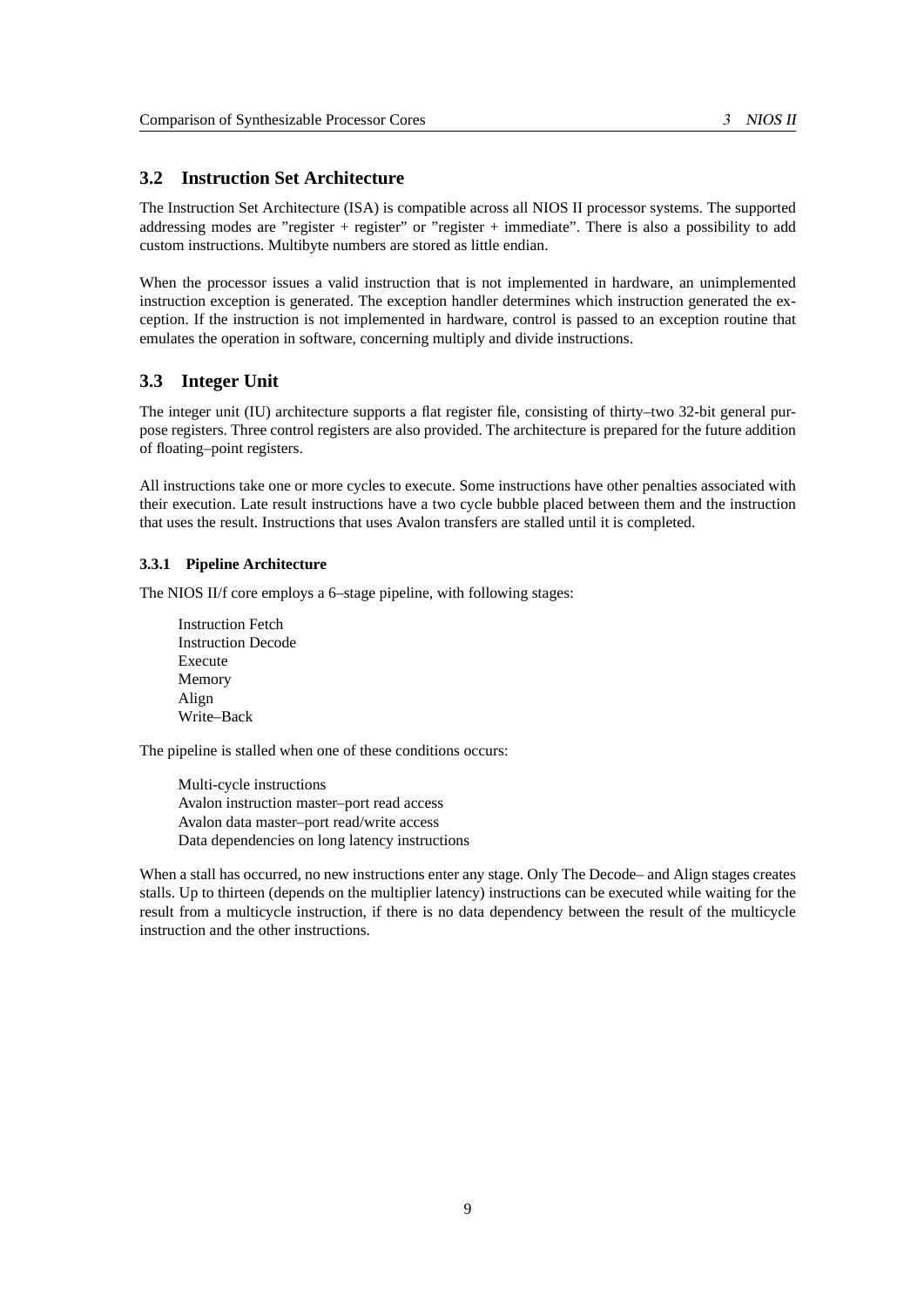## <span id="page-17-0"></span>**3.3.2 Multiply and Divide Options**

The processor supports a variety of multiplication and divide options, mostly depending on the FPGA, according to the table [3](#page-17-2) below. No embedded multiplier or divider is provided on the development board used in this thesis work.

| ALU option                | <i>Details</i>        |      | <b>CPI</b> Result Latency cycles |
|---------------------------|-----------------------|------|----------------------------------|
| NO HW MUL/DIV             | EMULATED $\approx 40$ |      | N/A                              |
| EMBEDDED (STRATIX I & II) | 32 x 32               |      |                                  |
| EMBEDDED (CYCLONE II)     | $32 \times 16$        |      |                                  |
| LE BASED                  | $32 \times 4$         |      |                                  |
| <b>HARDWARE DIVIDE</b>    | 32/32                 | 4–66 |                                  |

<span id="page-17-2"></span>

| Table 3: NIOS II Multiply and Divide Options |  |  |  |
|----------------------------------------------|--|--|--|
|----------------------------------------------|--|--|--|

The hardware divide has no exception when a division by zero occurs not on overflow either.

## <span id="page-17-1"></span>**3.3.3 Branch Prediction**

The core is provided with a branch predictor to achieve better performance while avoiding stalls during execution. The effectiveness of a branch predictor scheme depends not only on the accuracy, but also on the cost of a branch, if the prediction was wrong. In section [5.1](#page-24-0) a comparison of their two different branch handling methods can be seen.

#### **Static prediction** – In the NIOS II/s core

Static branch prediction is implemented using the branch offset direction: A negative offset - predict taken.

A positive offset - predict not taken.

## **Dynamic prediction** – In the NIOS II/f core

Dynamic branch prediction is implemented using a 2–bit branch history table.

#### **Branch Cycles**

In the table [4](#page-17-3) below, the NIOS II branch cycles are shown.

| Table 4: NIOS II Branch Prediction Cycles |               |                     |
|-------------------------------------------|---------------|---------------------|
| Prediction                                |               | Cycles Penalty      |
| <b>CORRECTLY PREDICTED: TAKEN</b>         | $\mathcal{D}$ | NO PENALTY          |
| <b>CORRECTLY PREDICTED: NOT TAKEN</b>     |               | NO PENALTY          |
| <b>MISPREDICTED</b>                       | 4             | PIPELINE IS FLUSHED |

# <span id="page-17-3"></span> $T$  11  $\pm$  NIOS II Branch Prediction Cycle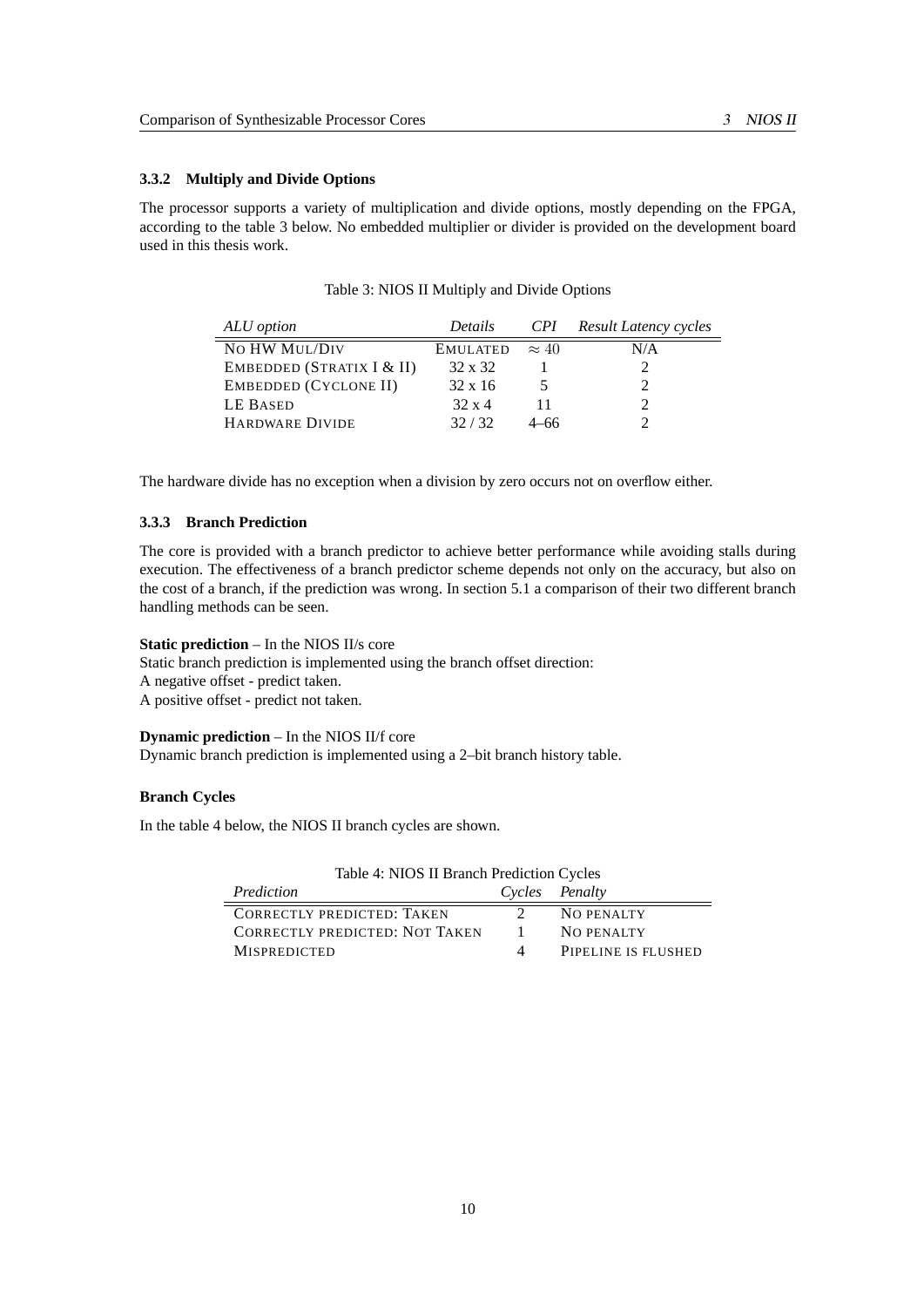## <span id="page-18-0"></span>**3.4 Cache System**

The NIOS II/f processor core supports both instruction and data caches. Both caches are always enabled at run–time. Data cache bypass methods are available via software. Cache management and coherency are handled by software, the instruction set provides instructions for cache management. The core supports the 31–bit cache bypass method for accessing I/O on the data master port.

## <span id="page-18-1"></span>**3.4.1 Instruction Cache**

The instruction cache has the following features:

Direct–mapped implementation Critical word first 32 Bytes (Eight words) per cache line Configurable size: 512 bytes to 64 Kbytes

The instruction byte address has the following fields and sizes for a 8Kbyte cache:

| TAG [30:15] | LINE[14:5] | OFFSET [4:2] | $00$ [1:0] |
|-------------|------------|--------------|------------|
|             |            |              |            |

The offset field is 3 bits wide (an 8 word line), the tag and line sizes depends on the cache size. The maximum instruction address size is 31 bits. The instruction cache is permanently enabled and can not be bypassed.

## <span id="page-18-2"></span>**3.4.2 Data Cache**

The data cache has the following features:

Direct–mapped implementation Write–back Write–allocate 4 Bytes (One word) per cache line Configurable size: 512 bytes to 64 Kbytes

The data byte address has the following fields and sizes for a 1 Kbyte cache:

| $LINE[9^{\cdot \gamma}]$<br>OFFSET[1:0]<br>$T\Delta G$<br>111012210 |
|---------------------------------------------------------------------|
|---------------------------------------------------------------------|

The offset field is 2 bits wide, the tag and line sizes depends on the cache size.

In all current NIOS II cores, there is no hardware cache coherency mechanism. Therefore, if there are multiple masters accessing shared memory, software must explicitly maintain coherency across all masters.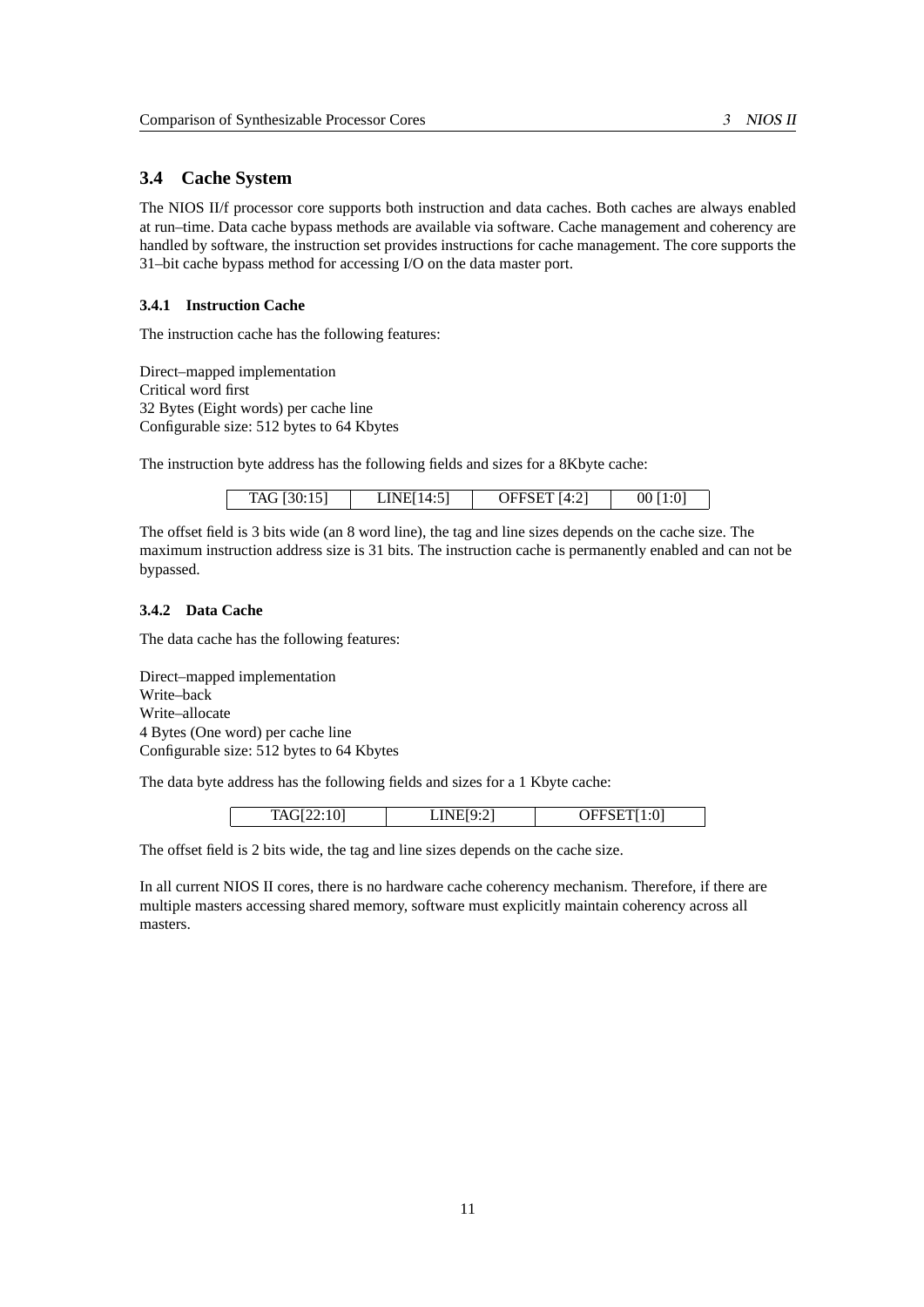## <span id="page-19-0"></span>**3.5 Internal Busses**

#### <span id="page-19-1"></span>**3.5.1 Avalon On–chip Bus**

The Avalon [\[13\]](#page-52-3) bus is a simple bus architecture designed to connect on–chip processor and peripherals together into a working NIOS II based system. The Avalon is an interface that specifies the port connections between master and slave components, it also specifies the timing by which these components communicate.

The Avalon bus supports advanced features, e.g. latency aware peripherals, streaming peripherals and multiple bus masters. The advanced features allow multiple units of data to be transferred between peripherals during a single bus transaction. Avalon masters and slaves interact with each other based on a technique called slave–side arbitration. Slave–side arbitration determines which master gains access to a slave, if at least two masters attempt to access the same slave at the same time. Both the instruction and data buses are implemented as Avalon master ports. The data master port connects to both memory and peripheral components, while the instruction master port only connects to memory components.

Every peripheral mentioned in the following sections uses the Avalon bus. In figure [2](#page-15-2) on page 10, a bus overview can be seen.

## <span id="page-19-2"></span>**3.6 Memory Interfaces**

The processor core is capable to access up to 2 GBytes of external address space. Both data memory, peripherals and memory–mapped I/O are mapped into the address space of the data master port on the Avalon interface. Multibyte numbers are stored as little endian.

When sharing memory, the highest performance is achieved when the data master port has been assigned higher arbitration priority on any memory that is shared by both instruction and data master ports.

#### <span id="page-19-3"></span>**3.6.1 SDRAM**

The SDRAM controller, provides an interface to off–chip SDRAM. The controller supports the standard SDRAM PC100 specification. The controller handles all SDRAM protocol requirements. The core can access SDRAM subsystem with the following data widths: 8, 16, 32, 64 bits, various memory sizes and multiple chip–selects. Up to 4 banks of memory is supported. Because the Avalon interface is latency– aware, pipelined read transfers are allowed.

## <span id="page-19-4"></span>**3.6.2 DMA**

The DMA controller performs bulk data transfers, reading data from a source address range and writing the data to a different address range. An Avalon master peripheral (such as the NIOS II), can provide memory transfer tasks to the DMA controller, independently of the processor. The controller is also capable of performing streaming Avalon transactions.

#### <span id="page-19-5"></span>**3.6.3 CFI**

The common flash interface core (CFI controller) provides connection to external flash memory. The Avalon tristate bridge creates an off–chip memory bus that allows the flash chip to share address and data pins with other memory chips. Avalon master ports can perform read transfers directly from the CFI controller's Avalon port.

## <span id="page-19-6"></span>**3.6.4 EPCS**

The EPCS device controller core allows NIOS II systems to access an Altera EPCS serial configuration devices. The EPCS device is able to store non–volatile program data and FPGA configuration data. Boot loading is also provided.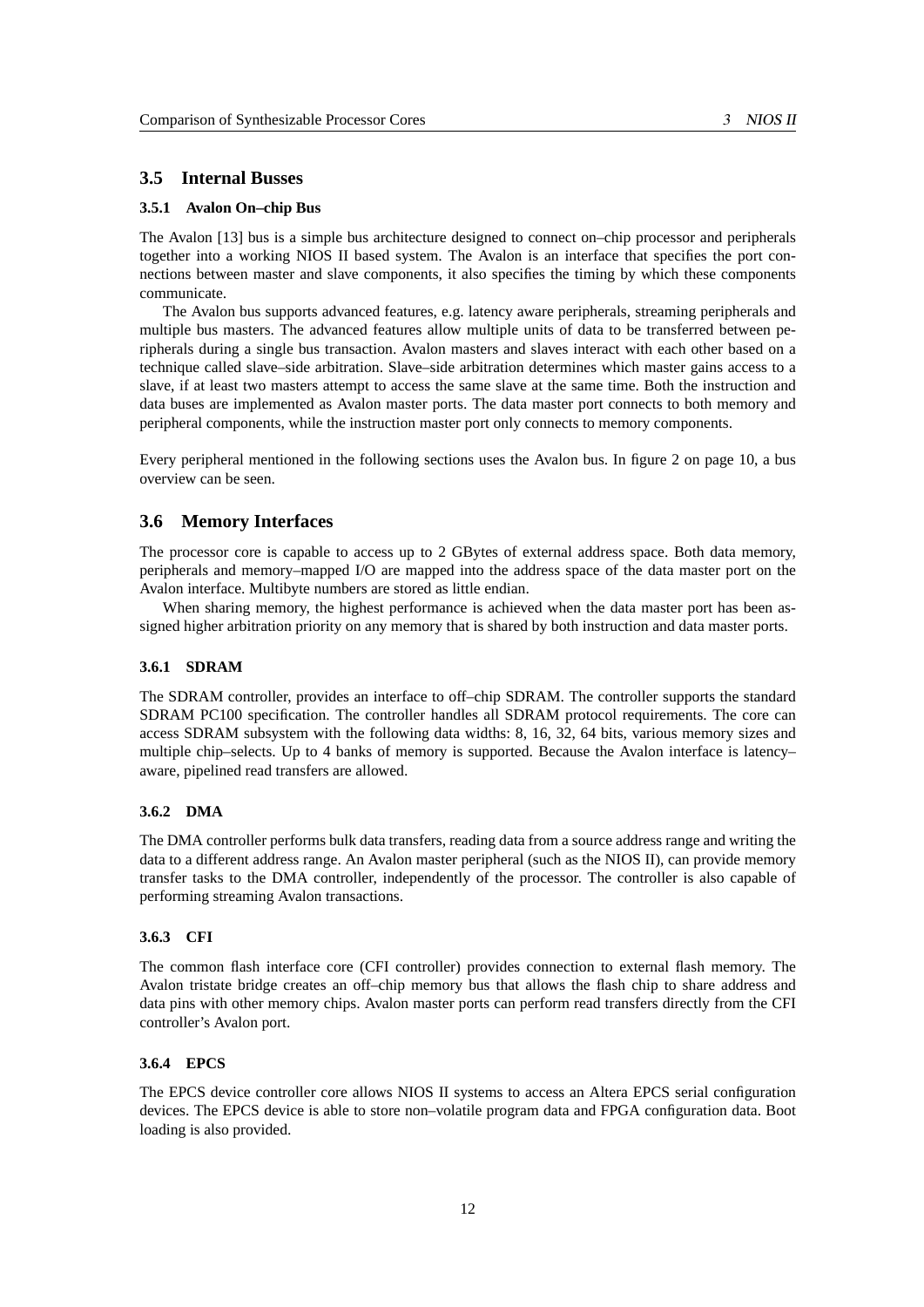## <span id="page-20-0"></span>**3.7 System Interfaces**

#### <span id="page-20-1"></span>**3.7.1 UART**

The UART core provides a register mapped Avalon slave interface, which allows communication with master peripherals such as NIOS II. It provides configurable baud–rate, parity, start, stop and data–bits and optional RTS/CTS flow control signals.

## <span id="page-20-2"></span>**3.7.2 JTAG UART**

The JTAG UART core provides communication between a host PC and a Altera FPGA. Master peripherals communicate with the core by reading and writing control and data registers. The core provides bidirectional FIFOs to improve bandwidth over JTAG connection. The FIFO depth is configurable – could be either in memory or build with registers.

## <span id="page-20-3"></span>**3.7.3 SPI**

SPI is a industry–standard serial protocol commonly used in embedded systems to connect the processor to a variety of off–chip devices. The SPI core can implement either the master or the slave protocol. If it is configured as a master, the SPI core can control up to sixteen independent SPI slaves. The core also provides an interrupt output which can flag an interrupt whenever a transfer completes.

## <span id="page-20-4"></span>**3.7.4 Parallel I/O Port**

The parallel I/O provides a memory mapped interface between an Avalon slave port and general purpose I/O port. The I/O ports connect either to on–chip user logic, or to external devices. Each core can provide up to thirty–two I/O ports. A bidirectional mode is available with tristate control. The core can be configured to generate a interrupt request on certain inputs.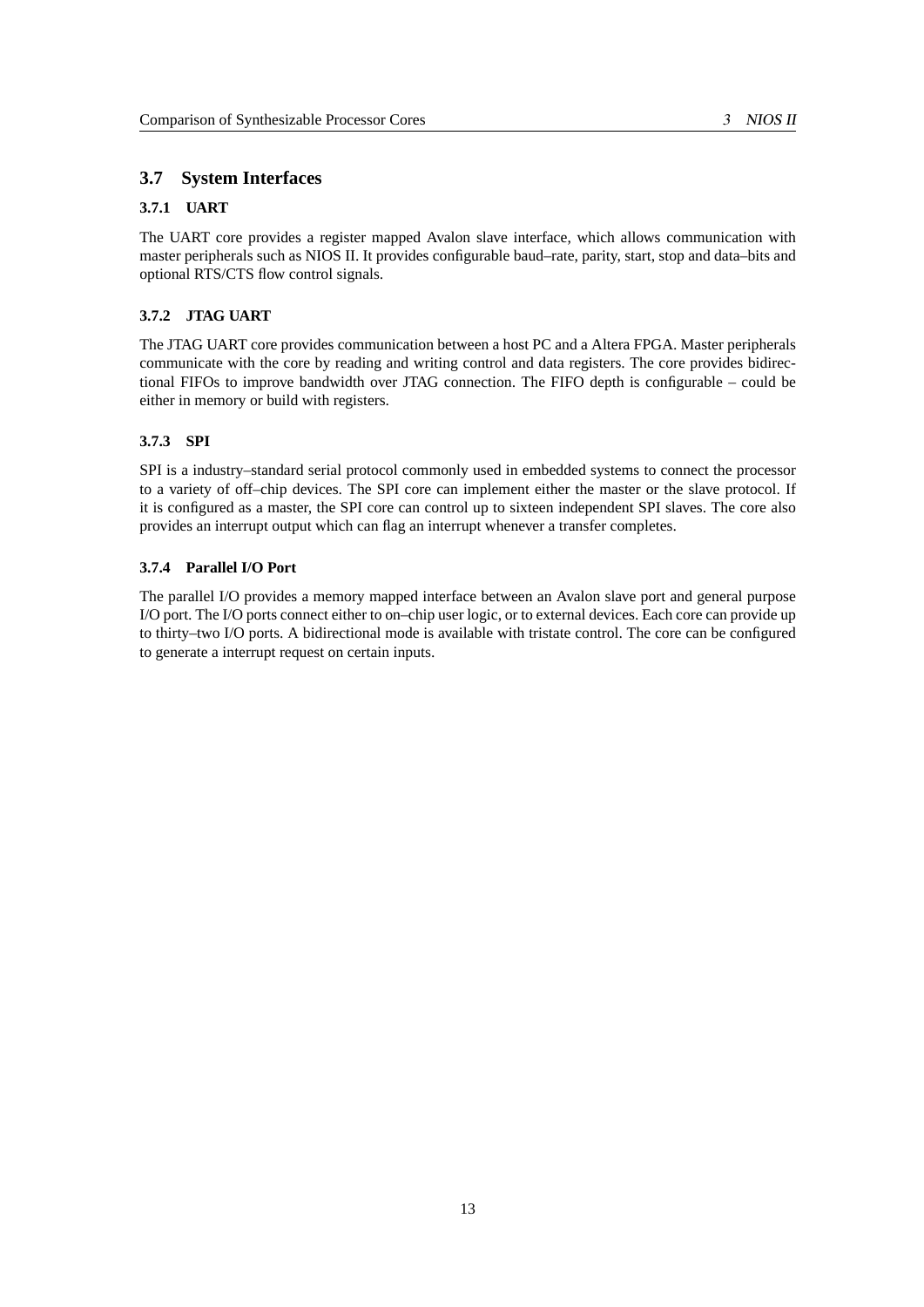## <span id="page-21-0"></span>**3.8 Additional Units**

#### <span id="page-21-1"></span>**3.8.1 JTAG Debug Module**

The NIOS II core supports a JTAG debug module to provide JTAG interface to software debugging tools. The core also supports an optional enhanced interface that allows real–time trace data to be routed out of the processor and stored in an external debug probe.

## <span id="page-21-2"></span>**3.8.2 Exception Controller**

The architecture provides a simple, non–vectored exception controller to handle all exception types. All exceptions cause the processor to transfer execution to a single exception address. The handler at this address determines the cause of the exception and finishes the appropriate exception routine.

## <span id="page-21-3"></span>**3.8.3 Interrupt Controller**

The architecture supports thirty–two (32) external hardware interrupts. The core has thirty–two (32) level– sensitive interrupt request (IRQ) inputs, providing a unique input for each interrupt source. The priority is determined by software. The software can enable and disable any interrupt source individually by masking the IENABLE control register.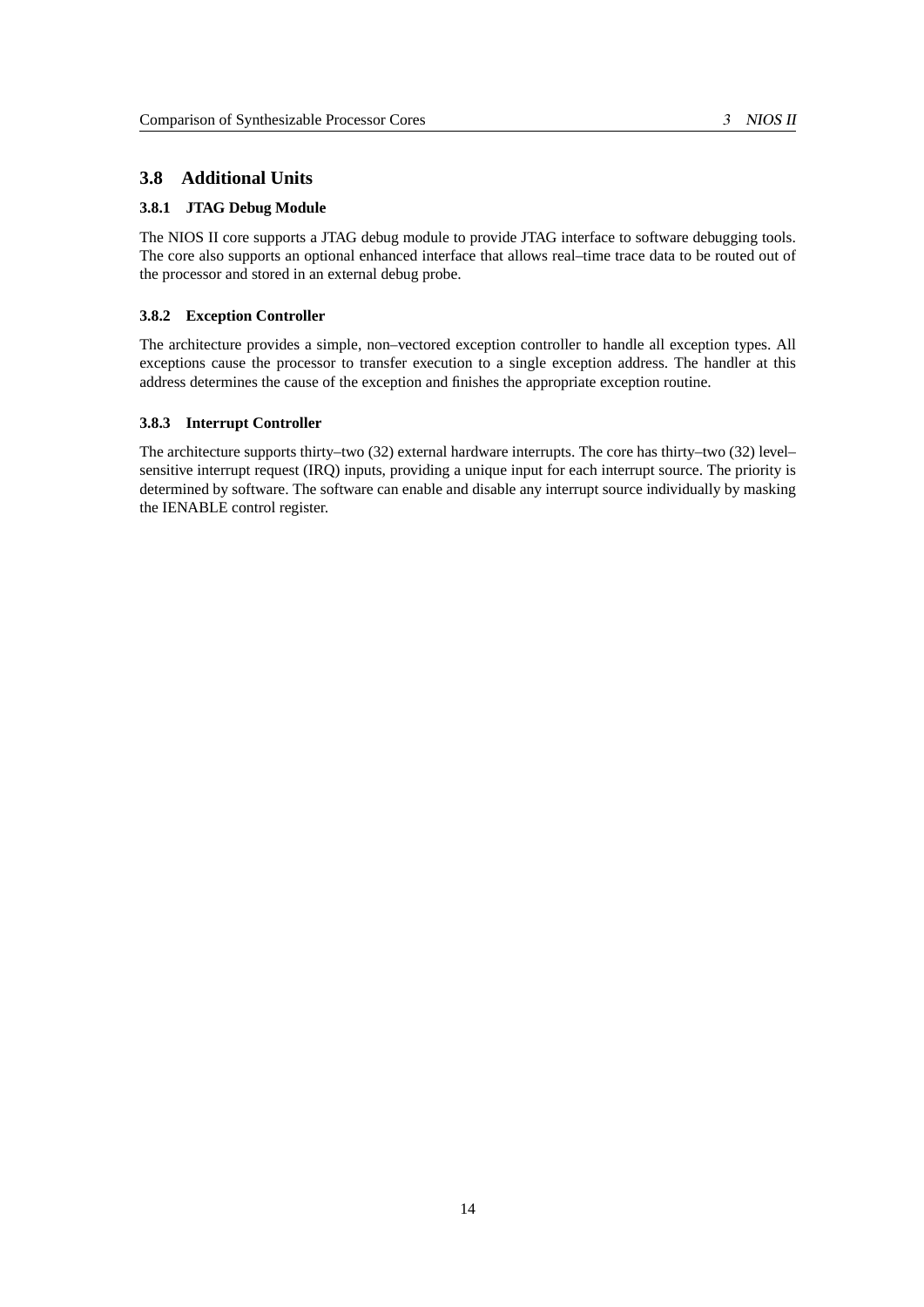# <span id="page-22-0"></span>**4 Bus Comparison**

This section contains a more detailed comparison of the internal buses used by each processor core, see table [5](#page-22-1) below. The AMBA–AHB and AMBA–APB which LEON2 uses and the Avalon switch fabric which the NIOS II uses.

<span id="page-22-1"></span>Table 5: Bus Comparison

| <i>Option</i>              | AMBA-AHB                     | AMBA-APB                 | <b>AVALON</b>                 |
|----------------------------|------------------------------|--------------------------|-------------------------------|
| <b>PROVIDER</b>            | <b>ARM</b>                   | <b>ARM</b>               | <b>ALTERA</b>                 |
| <b>BUS VERSION</b>         | $R$ EV 2.0                   | $R$ <sub>E</sub> $V$ 2.0 | 1.2                           |
| <b>DATA BUS WIDTH</b>      | $8 - 1026$ BITS <sup>1</sup> | $8-32$ BITS              | $8-32$ BITS                   |
| <b>ADDRESS BUS WIDTH</b>   | 32 BITS                      | 32 BITS                  | 32 BITS                       |
| ARCHITECTURE               | <b>MULTIPLE MASTER</b>       | <b>SINGLE MASTER</b>     | <b>MULTIPLE MASTER</b>        |
|                            | <b>MULTIPLE SLAVE</b>        | <b>MULTIPLE SLAVE</b>    | <b>MULTIPLE SLAVE</b>         |
| <b>PROTOCOL</b>            | PIPELINED                    | <b>UNPIPELINED</b>       | PIPELINED                     |
|                            | <b>BURSTING</b>              | NO BURSTING              | STREAMING (BURST)             |
|                            | <b>NON TRI-STATE</b>         | <b>NON TRI-STATE</b>     | <b>TRI-STATE</b>              |
|                            | <b>SPLIT TRANSACTIONS</b>    |                          | <b>LATENCY AWARE-</b>         |
|                            |                              |                          | <b>TRANSFERS</b>              |
| <b>BRIDGING</b>            | $AHB \rightarrow APB$        | N <sub>0</sub>           | $AVALON \rightarrow AHB$      |
|                            |                              |                          | $AVALON \rightarrow TRISTATE$ |
| <b>TRANSFER SIZES</b>      | $8-128$ BITS                 | $8-32$ BITS              | $8-32$ BITS                   |
| <b>TRANSFER CYCLES</b>     | 1 OR MORE                    | $\mathfrak{D}$           | 1 OR MORE                     |
| <b>TIMING</b>              | <b>SYNCHRONOUS</b>           | <b>SYNCHRONOUS</b>       | <b>SYNCHRONOUS</b>            |
|                            |                              |                          | ASYNCHRONOUS <sup>2</sup>     |
| <b>WAIT-STATES SUPPORT</b> | <b>YES</b>                   | N <sub>0</sub>           | YES, FIXED OR                 |
|                            |                              |                          | PERIPHERAL-                   |
|                            |                              |                          | CONTROLLED                    |
|                            |                              |                          |                               |
| <b>OPERATING FREQUENCY</b> | <b>USER DEFINED</b>          | <b>USER DEFINED</b>      | <b>USER DEFINED</b>           |
|                            |                              |                          |                               |

<span id="page-22-2"></span><sup>1</sup>Recommended max = 256 Bits

<span id="page-22-3"></span><sup>2</sup>Asynchronous IP blocks could be connected to the bus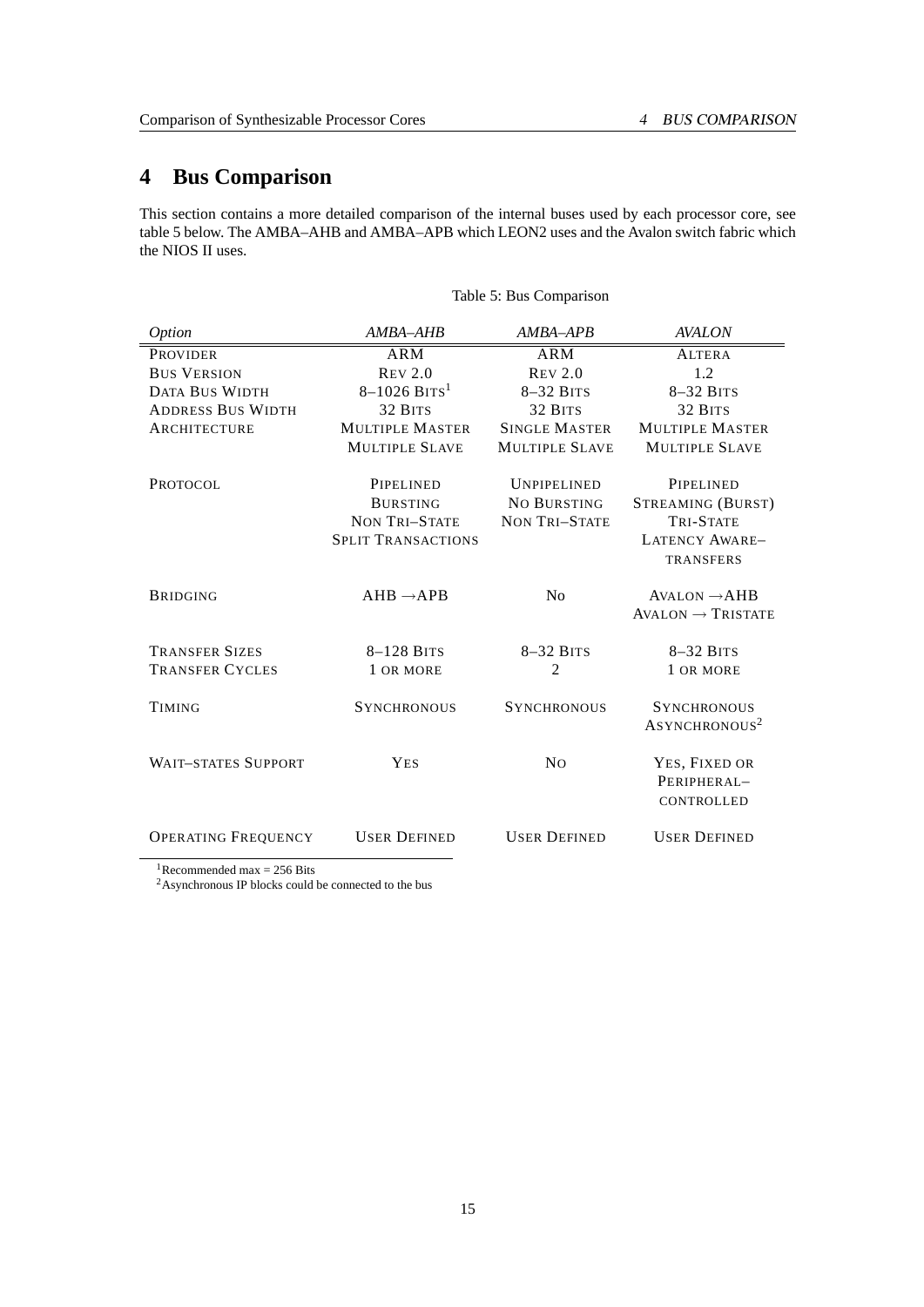# <span id="page-23-0"></span>**5 Instruction Performance**

In this section, the instruction cycle performance for each processor is evaluated. Since both processors are RISC, almost every instruction take one cycle to execute. Some instructions have penalties associated with their execution and takes several cycles to complete. In table [6](#page-23-1) below a summary of the instruction performance can be seen.

| <b>Instruction Type</b>      | Cycles on LEON2 | Cycles on NIOS II/f | Penalties                        |
|------------------------------|-----------------|---------------------|----------------------------------|
| <b>MULTIPLY</b>              | 1,2,4,5,35      | 1,5,11              | NIOS II: LATE RESULT             |
| <b>DIVIDE</b>                | 35              | $4 - 66$            | NIOS II: LATE RESULT             |
| JUMP                         |                 | 3                   |                                  |
| <b>DOUBLE LOAD</b>           | 2               |                     |                                  |
| <b>SINGLE STORE</b>          |                 |                     |                                  |
| <b>DOUBLE STORE</b>          |                 |                     |                                  |
| <b>ATOMIC LOAD/STORE</b>     | 3               |                     |                                  |
| RET, CALLR                   |                 | 3                   |                                  |
| CALL                         |                 | 2                   |                                  |
| LOAD                         | 2               | >1                  | PIPELINE IS STALLED <sup>3</sup> |
| <b>STORE</b>                 | 3               | $\geq 1$            |                                  |
| <b>READ CONTROL REGISTER</b> |                 |                     | NIOS II: LATE RESULT             |

<span id="page-23-1"></span>Table 6: Instruction Cycle Performance

Regarding the NIOS II multiplier performance, it mostly depends on the hardware used, if the FPGA has dedicated multipliers on–chip or not. If a instruction has a late result penalty, it means that the result is available two cycles afterwards, if the result is needed in the next instruction. The penalty may depend on the lack of data forwarding in the part of the pipeline which is associated with the instructions that have the specified penalty. If the pipeline has to be flushed, it takes four cycles to complete.

Since the NIOS II does not have any dedicated double load or store instructions, dealing with data types larger than a word will take at least twice as long time as the single load or store takes.

<span id="page-23-2"></span><sup>3</sup>The pipe line is stalled until the load is completed.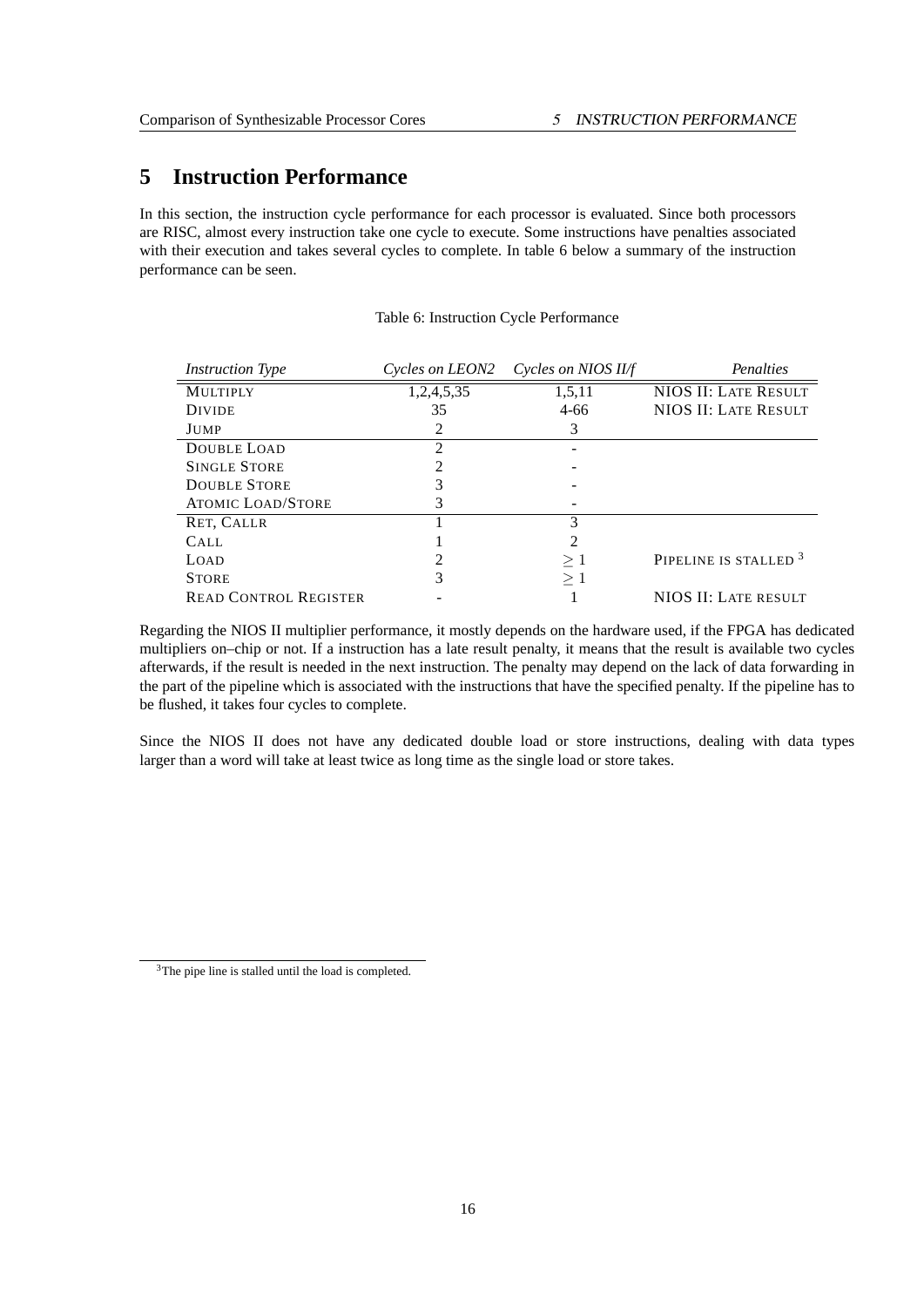## <span id="page-24-0"></span>**5.1 Branch Delay Slot vs. Dynamic Branch Prediction**

This section contains a short comparison of the different branch handling methods both processor cores uses, respectively. The aim of a pipelined processor architecture is to keep the pipeline full of instructions all the time. If not, the performance will decrease, by increasing the Cycle Per Instruction (CPI). When the pipeline depth increases, the cost of a conditional branch will also increase, if the branch is taken.

#### **Branch Delay Slot**

The LEON2 uses the branch delay slot feature. A branch delay slot is a single cycle delay that comes after a conditional branch instruction has begun execution.The compiler could insert a instruction in the delay slot, that does not depend on the branch instruction, if it is impossible, a "no operation" instruction is inserted there. This feature improves performance by having the processor to execute other instructions while waiting for the branch target and condition to be calculated.

#### **Dynamic Branch Prediction**

The NIOS II uses a dynamic branch prediction scheme, which is based on a 2 bit branch history table. By using a dynamic predictor, it is possible to look at the outcome of earlier branches to determine whether or not to take coming ones. The efficiency of a dynamic branch predictor depends not only on its precision, but also on the cost of a branch, especially if the prediction was wrong and the pipeline has to be flushed, the longer pipeline the bigger penalty. In section 3.3.3 the NIOS II branch prediction cycles can be seen.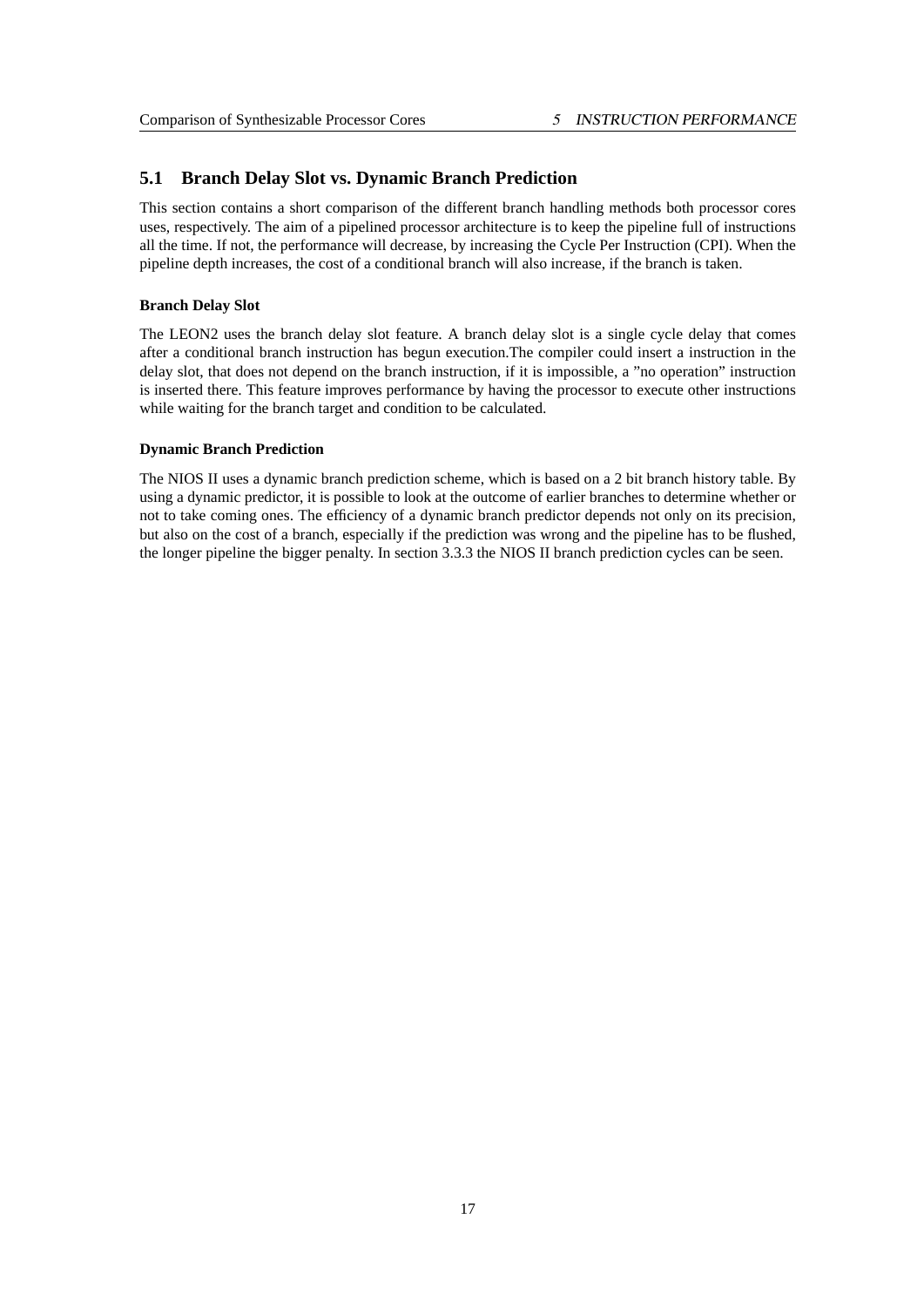# <span id="page-25-0"></span>**6 Quick Review**

This section contains a quick summary of the configuration possibilities for both processors.

| <b>FEATURE</b>               | LEON <sub>2</sub>                      | NIOS II/f            |
|------------------------------|----------------------------------------|----------------------|
| <b>Integer Unit</b>          |                                        |                      |
| <b>ARCHITECTURE</b>          | 32-BIT RISC                            | 32-BIT RISC          |
| <b>ISA</b>                   | <b>SPARC V8</b>                        | NIOS II-ISA          |
| <b>CUSTOM INSTRUCTIONS</b>   | Yes <sup>4</sup>                       | <b>Yes</b>           |
| PIPELINE STAGES              | 5                                      | 6                    |
| <b>ENDIANESS</b>             | <b>BIG</b>                             | <b>LITTLE</b>        |
| <b>REGISTER FILE</b>         | <b>WINDOWED</b>                        | <b>FLAT</b>          |
| NR OF GLOBAL REGISTERS       | 8                                      | 32                   |
| <b>REGISTERS / WINDOW</b>    | 16                                     |                      |
| NR OF WINDOWS                | $2 - 32$                               |                      |
| <b>TOTAL NR OF REGISTERS</b> | $40 - 520$                             | 32                   |
| <b>BRACH HANDLING</b>        | <b>BRANCH DELAY SLOT</b>               | BHT <sup>5</sup>     |
| <b>FPU SUPPORT</b>           | <b>YES</b>                             | N/A                  |
| <b>MMU</b>                   | <b>YES</b>                             | N/A                  |
| <b>Multiply Options</b>      |                                        |                      |
| SIZE AND (LATENCY)           | $32 \times 32$ (1), $32 \times 16$ (2) | $32 \times 32 (1+2)$ |
|                              | $32 \times 8$ (4), 16 x 16 (4)         | $32 \times 16 (5+2)$ |
|                              | 16 x 16 (5), ITERATIVE (35)            | $32x4(11+2)$         |
| <b>MAC</b>                   | $YES^6$                                | $N/A^7$              |
| <b>Divide Options</b>        |                                        |                      |
| <b>TYPE</b>                  | RADIX <sub>2</sub>                     | RADIX <sub>2</sub>   |
| SIZE AND (LATENCY)           | 64/32 (35)                             | $32/32$ $(4-66)^8$   |

Continues on next page.

<span id="page-25-1"></span><sup>4</sup>Could be added as a Co–Processor instruction

<span id="page-25-2"></span><sup>5</sup>Branch History Table; Dynamic prediction

<span id="page-25-3"></span> $616$  x 16 multiplier and a 40 bit accumulator

<span id="page-25-4"></span><sup>7</sup>Could be implemented as a custom instruction <sup>8</sup>The latency depends on the hardware used

<span id="page-25-5"></span>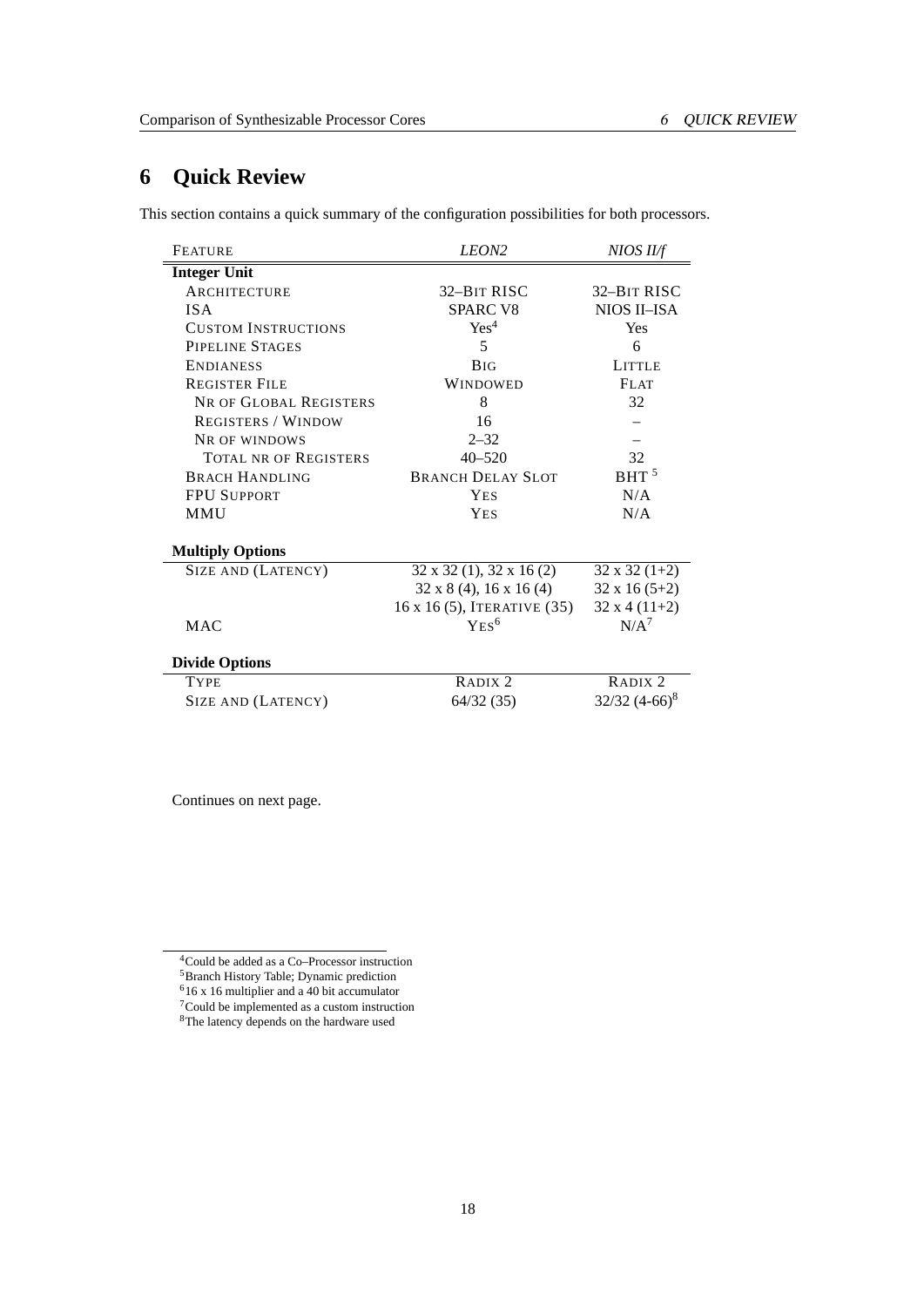Comparison of Synthesizable Processor Cores 6 QUICK REVIEW

| <b>FEATURE</b>                     | LEON <sub>2</sub><br>NIOS II/f |                                        |  |
|------------------------------------|--------------------------------|----------------------------------------|--|
| <b>Cache Options</b>               |                                |                                        |  |
| <b>INSTRUCTION CACHE</b>           |                                |                                        |  |
| <b>NUMBER OF SETS</b>              | $1 - 4$                        | 1                                      |  |
| <b>SET SIZE</b>                    | $1-64$ KBYTE                   | 0.5-64 Квуте                           |  |
| <b>POSSIBLE CACHE SIZES</b>        | $1-256$ KBYTE                  | $0.5 - 64$ KBYTE                       |  |
| LINE SIZE                          | 16–32 BYTES                    | 32 BYTES                               |  |
| <b>WRITE POLICY</b>                | <b>STREAMING</b>               | CRITICAL WORD FIRST                    |  |
|                                    | <b>DURING LINE REFILL</b>      |                                        |  |
| <b>REPLACEMENT POLICIES</b>        | LRU, LRR, RANDOM               | N/A                                    |  |
| DATA CACHE                         |                                |                                        |  |
| <b>NUMBER OF SETS</b>              | $1 - 4$                        | 1                                      |  |
| <b>SET SIZE</b>                    | $1 - 64$ KBYTE                 | $0.5 - 64$ KBYTE                       |  |
| <b>POSSIBLE CACHE SIZES</b>        | $1-256$ KBYTE                  | $0.5 - 64$ KBYTE                       |  |
| LINE SIZE                          | $16 - 32$ BYTES                | 4 BYTES                                |  |
| <b>WRITE POLICIES</b>              | WRITE-THROUGH,                 | WRITE-BACK,                            |  |
|                                    | <b>WRITE BUFFER</b>            | <b>WRITE-ALLOCATE</b>                  |  |
| <b>REPLACEMENT POLICIES</b>        | LRU, LRR, RANDOM               | N/A                                    |  |
| <b>Supported Memory Interfaces</b> |                                |                                        |  |
|                                    | <b>SRAM, SDRAM</b>             | SRAM, SDRAM                            |  |
|                                    | <b>PROM</b>                    | <b>FLASH</b>                           |  |
|                                    | <b>MEMORY MAPPED I/O</b>       | <b>MEMORY MAPPED I/O</b>               |  |
| <b>Supported System Interfaces</b> |                                |                                        |  |
|                                    | ETHERNET, JTAG                 | ETHERNET, JTAG                         |  |
|                                    | RS232, PCI                     | RS232, SPI, $I^2C$ , PCI               |  |
| <b>Software Tool Chain</b>         |                                |                                        |  |
| <b>COMPILER</b>                    | $GCC$ 3.2.3                    | $GCC$ 3.4.1                            |  |
| LIBRARY                            | <b>NEWLIB 1.12.0</b>           | <b>NEWLIB 1.12.0</b>                   |  |
| <b>Supported OS'es</b>             |                                |                                        |  |
|                                    | $ECOS, \mu CLINUX$             | $\mu$ C/OS-II                          |  |
|                                    | <b>SNAPGEAR LINUX</b>          | $\mu$ CLINUX, KROS                     |  |
|                                    | <b>RTEMS RTOS</b>              | <b>NORTi, NUCLEUS PLUS</b><br>prKERNEL |  |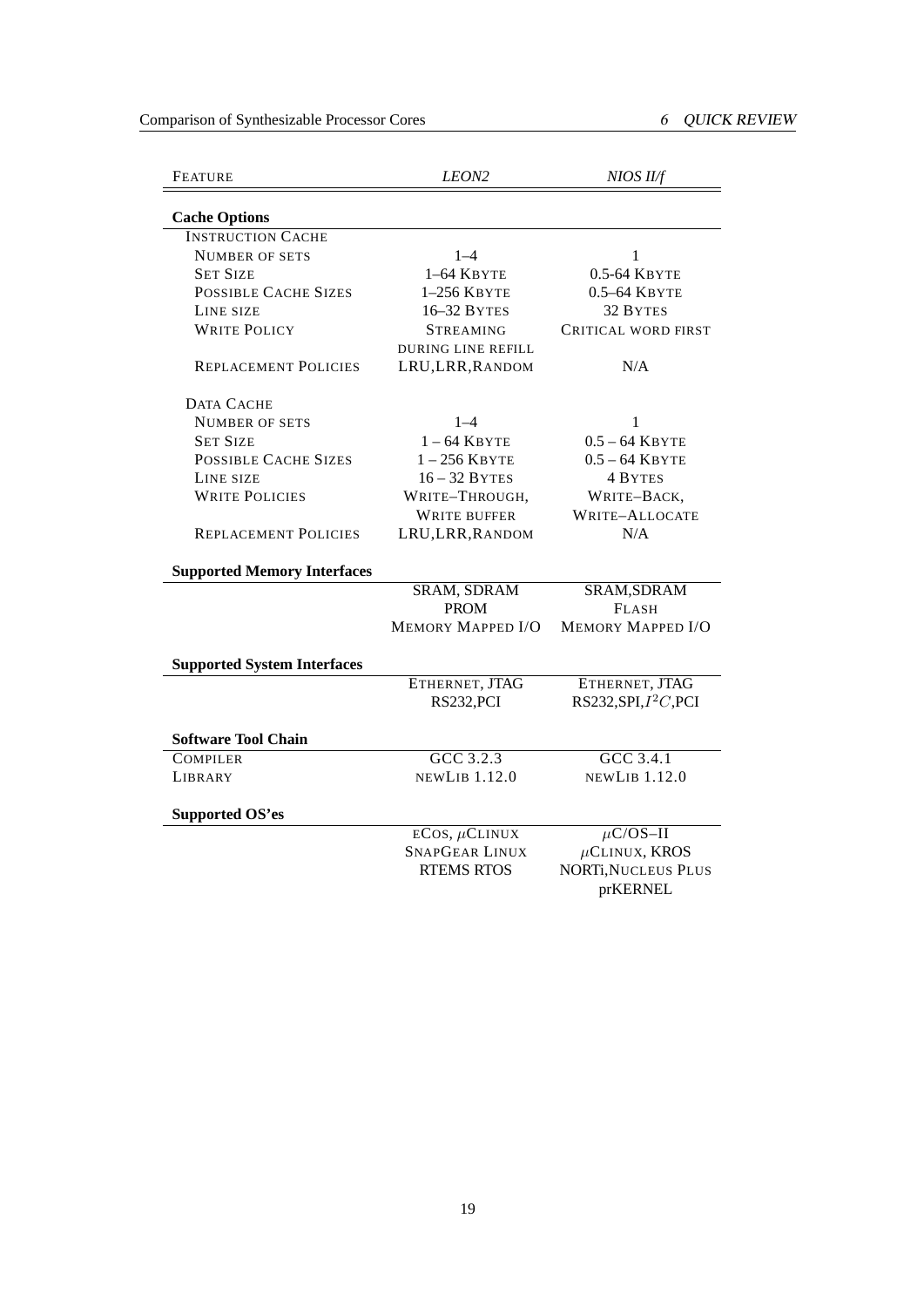# <span id="page-27-0"></span>**7 Development Tools**

This section contains a presentation of the hardware and software tools which have been used to implement each processor system on the same target FPGA.

## <span id="page-27-1"></span>**7.1 Hardware**

In this section the target hardware is presented.

## **Altera Cyclone Development Board**

The development board which both processor systems have been executed on, is based on a Altera Cyclone FPGA [\[14\]](#page-52-4), since the NIOS II cannot be used on other FPGA's than Alteras own. The board consists of the following features:

FPGA:

Cyclone EP1C20F400C7 20060 LEs<sup>[9](#page-27-2)</sup> On-chip RAM: 294912<sup>[10](#page-27-3)</sup> Bits Two PLL

Memories:

1 Mbyte SRAM 16 Mbytes SDRAM 8 Mbytes Flash Compact Flash Interface

Interfaces:

10/100 Mbps Ethernet PHY/MAC 2 x Serial Ports (RS232) Several Expansion Prototype Connectors JTAG

Miscellaneous:

50 MHz Oscillator Push–buttons LEDs 7–Segment LEDs

<span id="page-27-2"></span><sup>9</sup>A LE is equal to a Xilinx LUT

<span id="page-27-3"></span><sup>10</sup>64 Blocks, Block Size: 128 x 36 Bits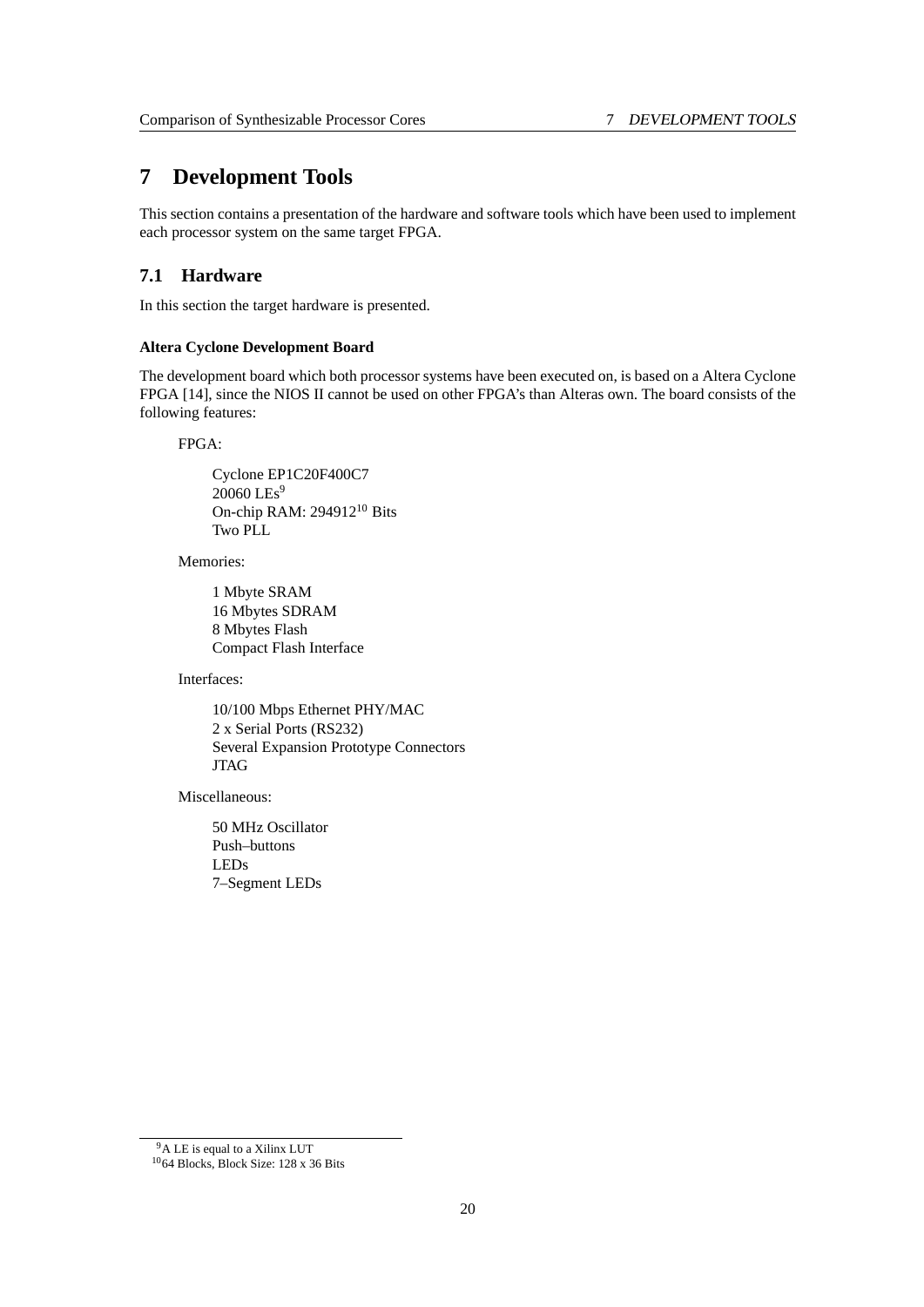## <span id="page-28-0"></span>**7.2 Software**

In this section the different software tools are evaluated. The different program versions can be seen in Appendix A.

## <span id="page-28-1"></span>**7.2.1 LEON2**

Very extensive configuration tool, all necessary details are available through it. E.g. multiplier sizes and latencies, number of cache sets, set sizes, replacement policies and different memory controllers among others. In order to run programs on the target hardware, the BCC [\[15\]](#page-52-5), a GNU based cross–compiler system has been used. It is based on the GNU GCC 3.2.3 compiler, and uses newLib [\[16\]](#page-52-6) 1.12.0 as C library.

#### <span id="page-28-2"></span>**7.2.2 NIOS II**

The configuration of a NIOS II based system is done through SOPC, which is a integrated part of Quartus II™. SOPC – Good, but it would have been much better if the sizes and latencies of the arithmetic options were available explicitly. Now it is like a "black box" , you know that you get a hardware based multiplier or divider, but you do not know its input and output sizes, features and latencies. Also the NIOS II uses a GNU based tool chain with a Eclipse [\[17\]](#page-52-7) based GUI. The compiler version is GNU GCC 3.4.1. The newLib [\[16\]](#page-52-6) 1.12.0 is used as the C library.

#### **Compiler Comments**

Due to the different compiler versions [\[18\]](#page-52-8) each processor system uses, the NIOS II may take advantage of the higher optimization level introduced, in the newer one.

## <span id="page-28-3"></span>**7.3 Implementation**

A few things have been done, based on the changes done by De Nayer Instituut [\[19\]](#page-52-9) on the LEON2, to make it run on the development board. Technology specific ram and the PLL were instantiated, and a new port map was created. The compiling and mapping part of the LEON2 synthesis was done in Synplify Pro 8.0 and the place and route part was done in Quartus II™.

Concerning the NIOS II it was straight forward, all you had to do was to configure the system and then do the synthesis and "place and route" in Quartus II™. The resulting netlist was downloaded to the target hardware through Quartus™. This was also done for the LEON2.

On LEON2, the benchmark programs were downloaded to the target hardware through GRMON [\[20\]](#page-52-10), which connects to the DSU and allows debugging of the system. On the NIOS II, the software downloading was done through the provided IDE.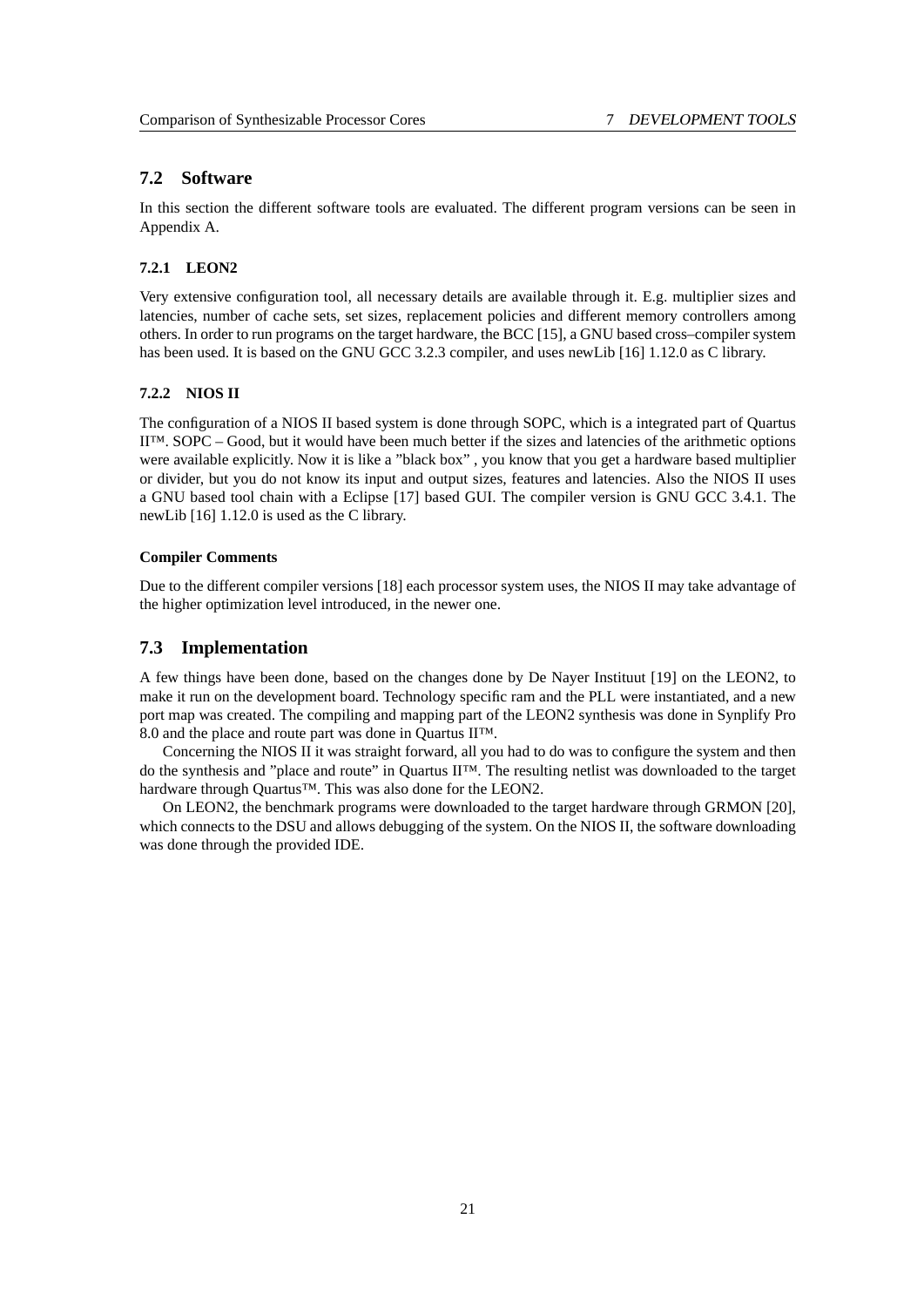## <span id="page-29-0"></span>**8 Benchmarking**

Benchmarking should be an objective, reproducible measure of performance, for example execution–speed comparisons. It must be meaningful and test something relevant to the user. Benchmarks could also be used to monitor performance changes during development. The benchmarks in this thesis work, only consists of integer and emulated floating–point performance.

Two important questions should be asked of any benchmarking activity: How accurately does the benchmark predict real–world performance? How reliably can a comparison between competing processors be made?

## <span id="page-29-1"></span>**8.1 Benchmarking considerations**

When a set of benchmarks are to be executed on several microprocessor architectures, one must keep a few things in mind, regarding;

- 1. Which Programming Language
- 2. Which Benchmark (Program) Version is Used
- 3. Which Tool Chain (Compiler, Library)
- 4. Which Optimization Level is Used
- 5. Which Hardware is Used and How the Processor Core is Configured
- 6. Which Processor Frequency

Regarding the benchmarks in this report, one must keep in mind that the NIOS II processor is optimized with respect to both FPGA and development board used. There might be some features the LEON2 could not utilize good enough on the FPGA or on the development board used.

In the following tests, all programs have been compiled with the GCC –O2 flag and the –msoft–float flag. All maximum performance executables were compiled with their hardware multiplication and divide specific flags, respectively. If some of these benchmarks are going to be executed on the same target hardware, it is plausible that the results may differ by  $\pm 1$  %, since the processor behavior is not deterministic. All benchmark sets have been executed on both processor cores at two frequencies; 25 MHZ and 50 MHz. Two different frequencies was chosen to see how the execution times are affected when the frequency is doubled. If the frequency is doubled the execution times are not always halved, depending on the new timing criteria.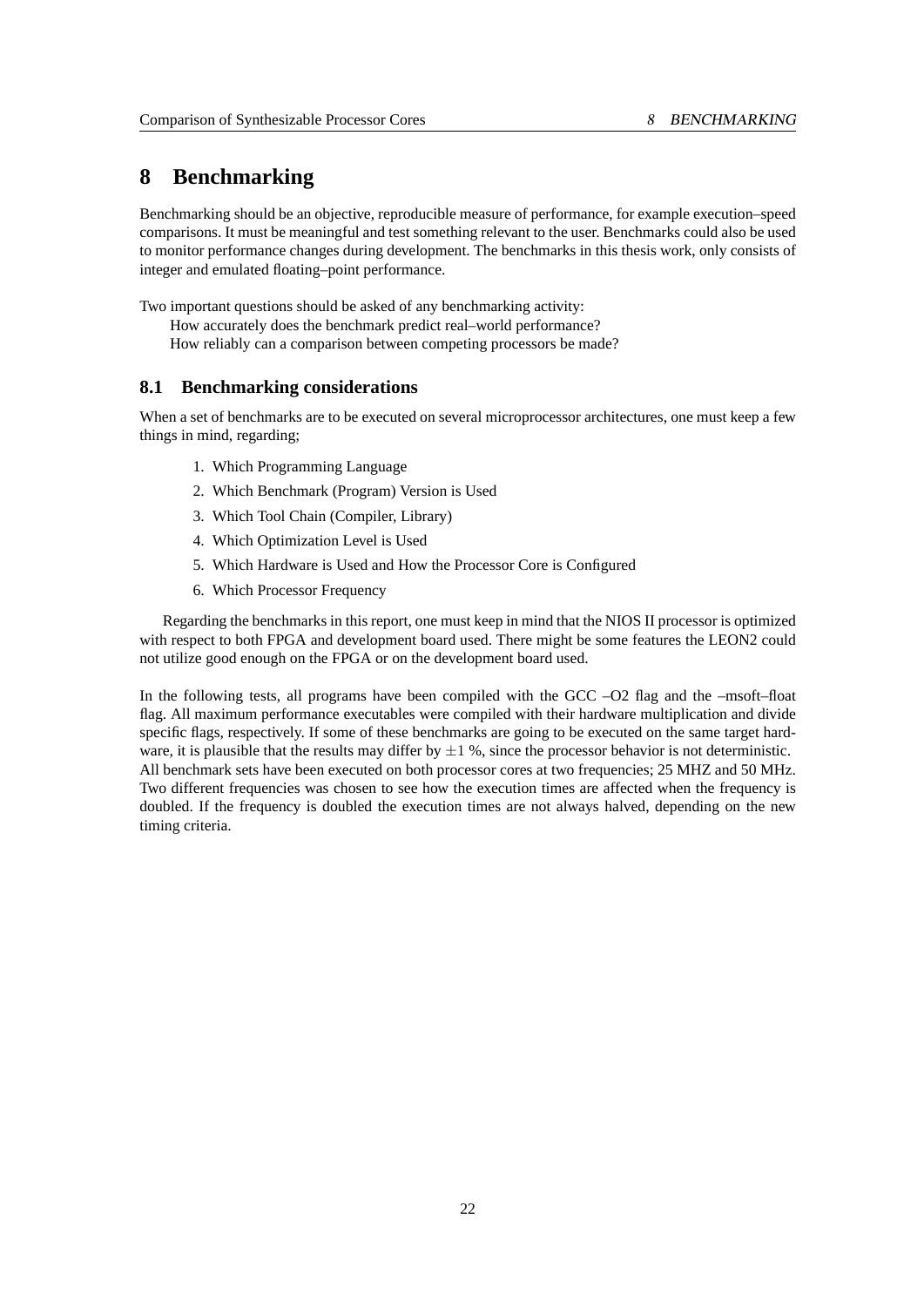When a comparison of two or more devices are to be done, one must be sure that the comparison is relevant, you must be very careful of what you are going to compare. It is important to understand how different features affect each other and how the performance is affected, both in a positive and a negative manner.

In this case, regarding the minimum area configurations, each processor core have been configured to be as small as possible, with respect to the number of LE's and the total number of cache bits used. Multiplication and division is emulated in software.

Concerning the maximum performance configurations, the idea was to use as much as possible of all available resources. The multiplier and divider was chosen to give as good timing as possible and the number of cache bits which can be used is set to the maximum available on the FPGA.

It is important to keep in mind that benchmark performance will vary depending on the processor configuration, implementation tools, targeted FPGA architecture , device speed grade, the software compiler and library used.

#### <span id="page-30-0"></span>**8.1.1 Floating–point Emulation**

Since both processor cores are intended to be used in embedded applications no floating–point unit (FPU) is included by default. To be able to execute programs that contain floating–point arithmetic in the high– level source code, the floating–point part has to be emulated. The compiler has to be informed about it during compilation, by using the " $-m\text{soft–float}^{11}$  $-m\text{soft–float}^{11}$  $-m\text{soft–float}^{11}$ " flag. The compiler then inserts a specified sequence of integer instructions, which behaves like it was done by a FPU. In table [7](#page-30-1) below, a list of approximately corresponding number of integer instructions can be seen. The numbers have been taken from the NIOS II instruction set simulator, when a hardware based multiplier and divider were available. The numbers of integer instructions on LEON2 may differ due to the difference in their instruction set.

<span id="page-30-1"></span>Table 7: Floating–point operations and their corresponding number of integer instructions when emulated in software.

|                       | FLOATING POINT OPERATION NR OF INTEGER INSTRUCTIONS NR OF CYCLES |      |
|-----------------------|------------------------------------------------------------------|------|
| <b>ADDITION</b>       | 350                                                              | 600  |
| <b>SUBTRACTION</b>    | 350                                                              | 600  |
| <b>MULTIPLICATION</b> | 550                                                              | 1300 |
| <b>DIVIDE</b>         | 1550                                                             | 2000 |

The numbers in table [7](#page-30-1) above shows that floating–point emulation takes roughly 50–200 times longer compared to regular integer arithmetics. If no hardware multiplier or divider is available the number of integer instructions will increase, since the multiplication and division instructions themselves have to be emulated.

<span id="page-30-2"></span><sup>&</sup>lt;sup>11</sup>A GNU GCC specific compilation flag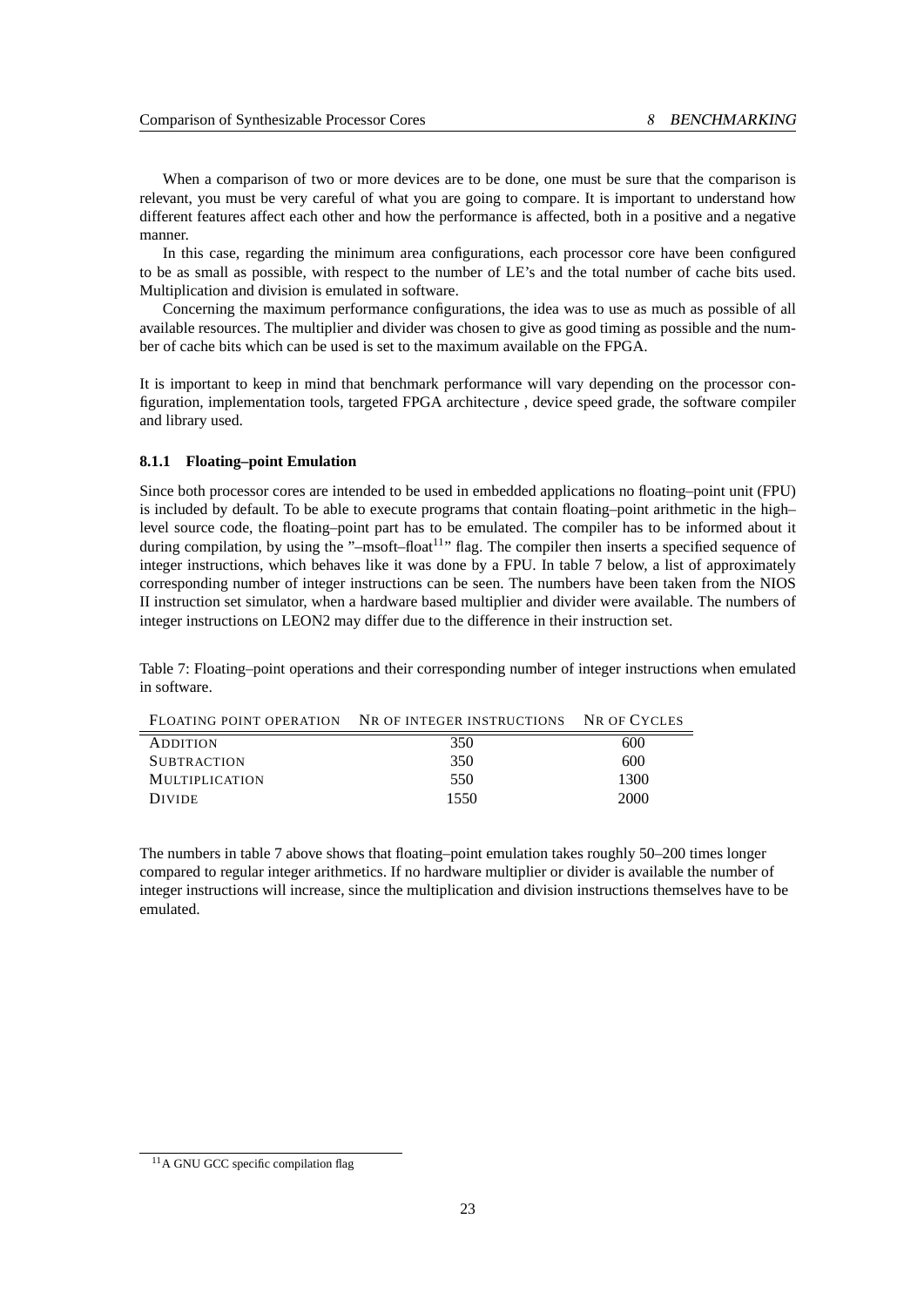## <span id="page-31-0"></span>**8.2 The Different Benchmarks Used**

In this section, the four different benchmarks used is presented.

## <span id="page-31-1"></span>**8.2.1 Dhrystone**

Dhrystone is a benchmark invented in 1984 by Reinhold P. Weicker. The benchmark was first published in ADA, today the C version of the benchmark is mainly used. The current version of Dhrystone, version 2.1 was created in 1988 has been used to measure the integer performance on both processors. The original purpose was to create a short benchmark program, representative of integer programming. Its code is dominated by simple integer arithmetic, string operations, logic decisions and memory accesses, intended to behave like a typical computing application. Most of the execution time is spent in library functions.

The Dhrystone result is determined by measuring the average time a processor takes to perform many iterations of a single loop, containing a fixed sequence of instructions.

The output from the benchmark is the number of Dhrystones per second and the number of iterations of the main loop per second.

## <span id="page-31-2"></span>**8.2.2 Stanford**

The Stanford suite is gathered by John Hennessy and modified by Peter Nye. The version of the suite used is 4.2

The suite consists of three major program categories:

Recursion Loop–intensive Sorting algorithms

All four loop–intensive programs include multiplication, two of these includes floating–point arithmetics.

All programs perform a check to make sure each program will get the right output, the time spent doing the check is included in the execution time.

The following ten programs are included:

Perm – Calculates permutations recursively Towers – Solve the Towers of Hanoi problem Queens – Solve the Eight Queens Problem fifty times IntMm – Multiply two random integer matrices Mm – Multiply two random real matrices Puzzle – A Compute–bound program Quick – Sort a random array using the Quicksort algorithm Bubble – Sort a random array using the Bubblesort algorithm Tree – Sort a random array using the Treesort algorithm FFT – Calculate a Fast Fourier Transform

After the execution has finished, a kind of mean value is computed, one where all (eight) integer program execution times are included (Non–floating composite) and a second where all ten execution times are included (Floating composite)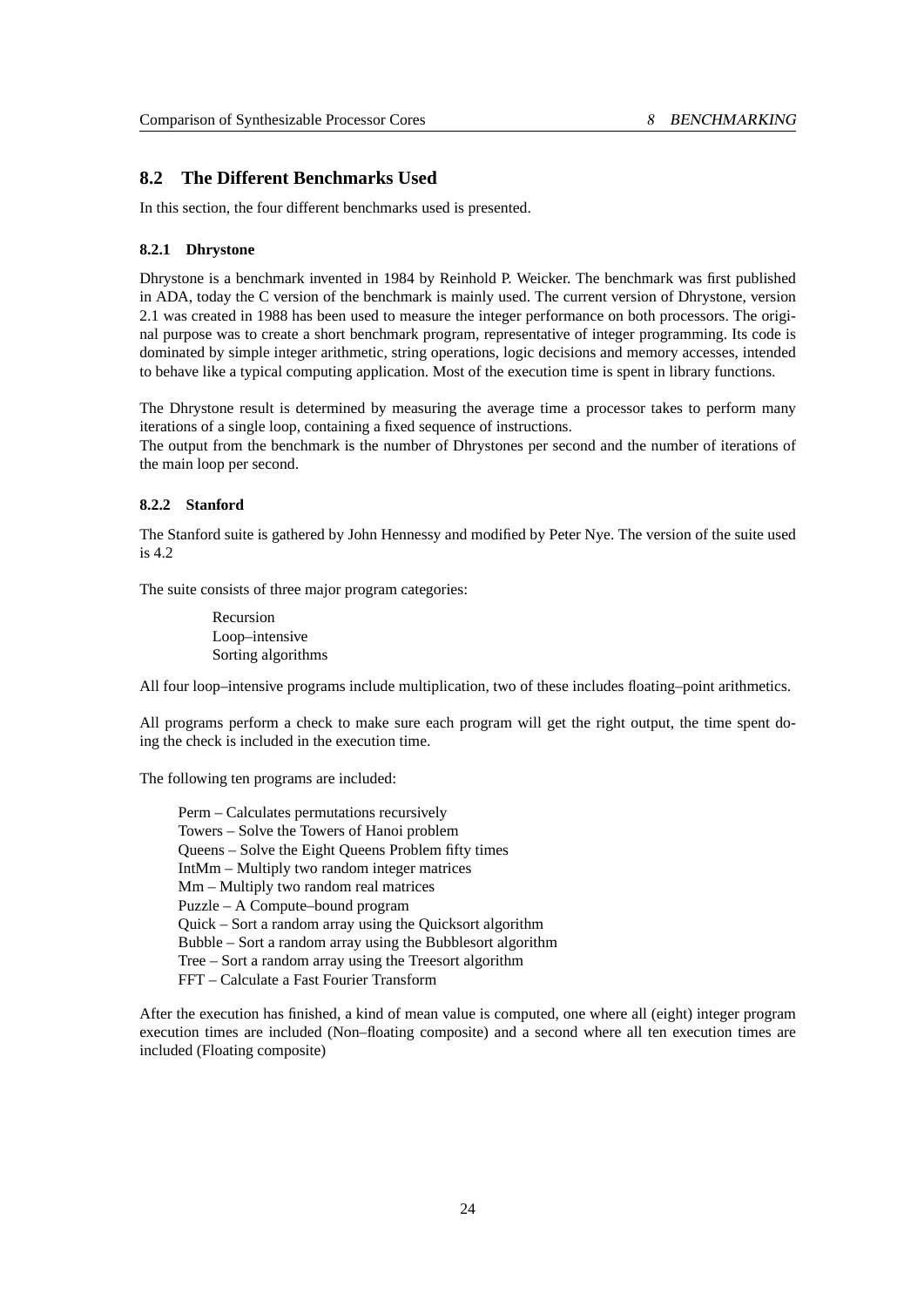## <span id="page-32-0"></span>**8.2.3 Paranoia**

Paranoia is the name of a program written by William Kahan in the early 80's. The program used in this benchmark is version 1.4 and converted to C by David M. Gay and Thos Sumner.

Paranoia is designed to characterize floating–point behavior of computer systems.

Here is a part of the tests that Paranoia does:

- Small integer operations
- Search for radix and precision
- Check normalization and guard bits in +, − ,× and /
- Check if rounding is done correctly
- Check for sticky bit
- Check for sticky bit<br>– Tests if  $\sqrt{X^2} = X$  for a number of integers
	- If it will pass monotonicity
	- If it is correctly rounded or chopped
- Testing powers  $Z^i$ , for small Integers Z and i
- Search for underflow threshold and smallest positive number
- Testing powers  $Z^Q$  at four nearly extreme values
- Searching for overflow threshold and saturation
- It also tries to compute 1/0 and 0/0

When all tests have been done, Paranoia prints out a detailed result summary, which tells if the processor fulfil the IEEE754 standard or if there were any failures in the implementation.

#### <span id="page-32-1"></span>**8.2.4 Control Application**

Since Paranoia does not contain any time measuring, a floating–point program that measures the execution time has been executed on both processors. the program is a kind of control application that does a lot of floating–point calculations. This program reveals the performance of the soft–float part on each processor core, both hardware and the software.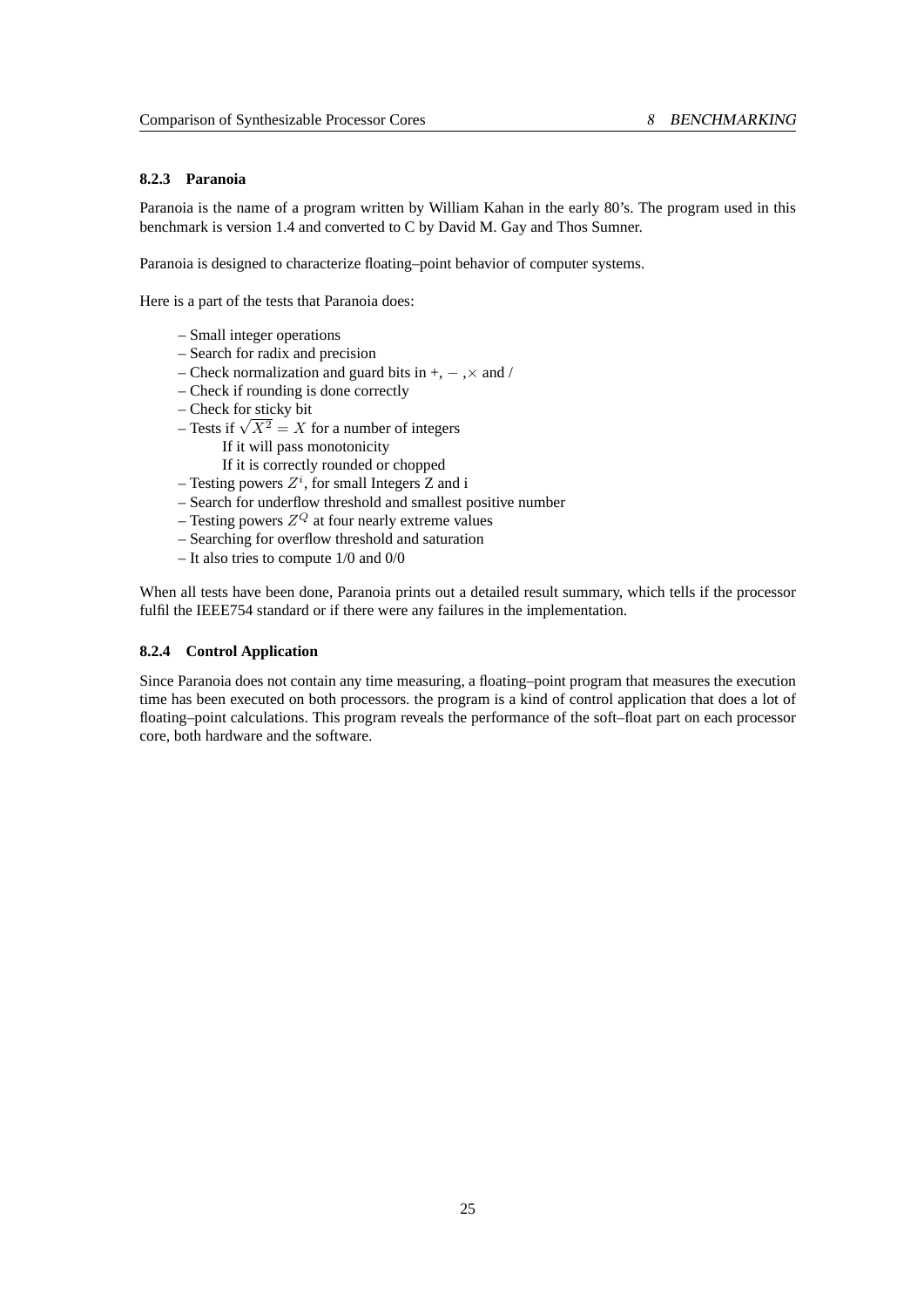# <span id="page-33-0"></span>**9 Minimum Area**

This section and section [10](#page-40-0) contains the third part of the thesis work. This section contains the "Minimum Area" configurations and the results of the benchmarks mentioned in section [8.2.](#page-31-0) Each processor configuration can be seen in section [9.1](#page-33-1) below.

## <span id="page-33-1"></span>**9.1 Processor Configurations**

Each processor configuration can be seen in the table [8](#page-33-2) below. Additional info concerning the processors, take a look in section [6.](#page-25-0)

| PROCESSOR CORE           | LEON <sub>2</sub>      | NIOS II                   |                         |
|--------------------------|------------------------|---------------------------|-------------------------|
| <b>OPTION</b>            |                        |                           | <b>UNIT</b>             |
| <b>CACHE</b>             |                        |                           |                         |
| <b>INSTRUCTION CACHE</b> |                        |                           |                         |
| <b>SIZE</b>              | 1024                   | 512                       | <b>BYTES</b>            |
| <b>ASSOCIATIVITY</b>     | 1                      | $\mathbf{1}$              | <b>NR OF SETS</b>       |
| <b>CACHE LINES</b>       | 32                     | 16                        | <b>LINES</b>            |
| <b>BYTES / LINE</b>      | 32                     | 32                        | <b>BYTES</b>            |
| <b>SUB-BLOCK SIZE</b>    | $\mathbf{1}$           | $\sim$                    | <b>BIT/ 4 BYTE WORD</b> |
| <b>TOTAL LINE SIZE</b>   | 291                    | 287                       | <b>BITS</b>             |
| DATA CACHE               |                        |                           |                         |
| <b>SIZE</b>              | 1024                   | 512                       | <b>BYTES</b>            |
| <b>ASSOCIATIVITY</b>     | $\mathbf{1}$           | $\mathbf{1}$              | <b>NR OF SETS</b>       |
| <b>CACHE LINES</b>       | 32                     | 128                       | <b>LINES</b>            |
| <b>BYTES / LINE</b>      | 32                     | 4                         | <b>BYTES</b>            |
| <b>SUB-BLOCK SIZE</b>    | $\mathbf{1}$           |                           | <b>BIT/ 4 BYTE WORD</b> |
| <b>TOTAL LINE SIZE</b>   | 291                    | 55                        | <b>BITS</b>             |
| <b>Memory Controller</b> |                        |                           |                         |
| SRAM                     | 1                      | 1                         | <b>MBYTE</b>            |
| <b>ALU</b>               |                        |                           |                         |
| MULTIPLIER               | SOFTWARE <sup>12</sup> | $S$ OFTWARE <sup>12</sup> |                         |
| <b>DIVIDER</b>           | SOFTWARE <sup>12</sup> | SOFTWARE <sup>12</sup>    |                         |

<span id="page-33-2"></span>Table 8: Minimum Area Processor Configurations

<span id="page-33-3"></span><sup>&</sup>lt;sup>12</sup>Emulated in software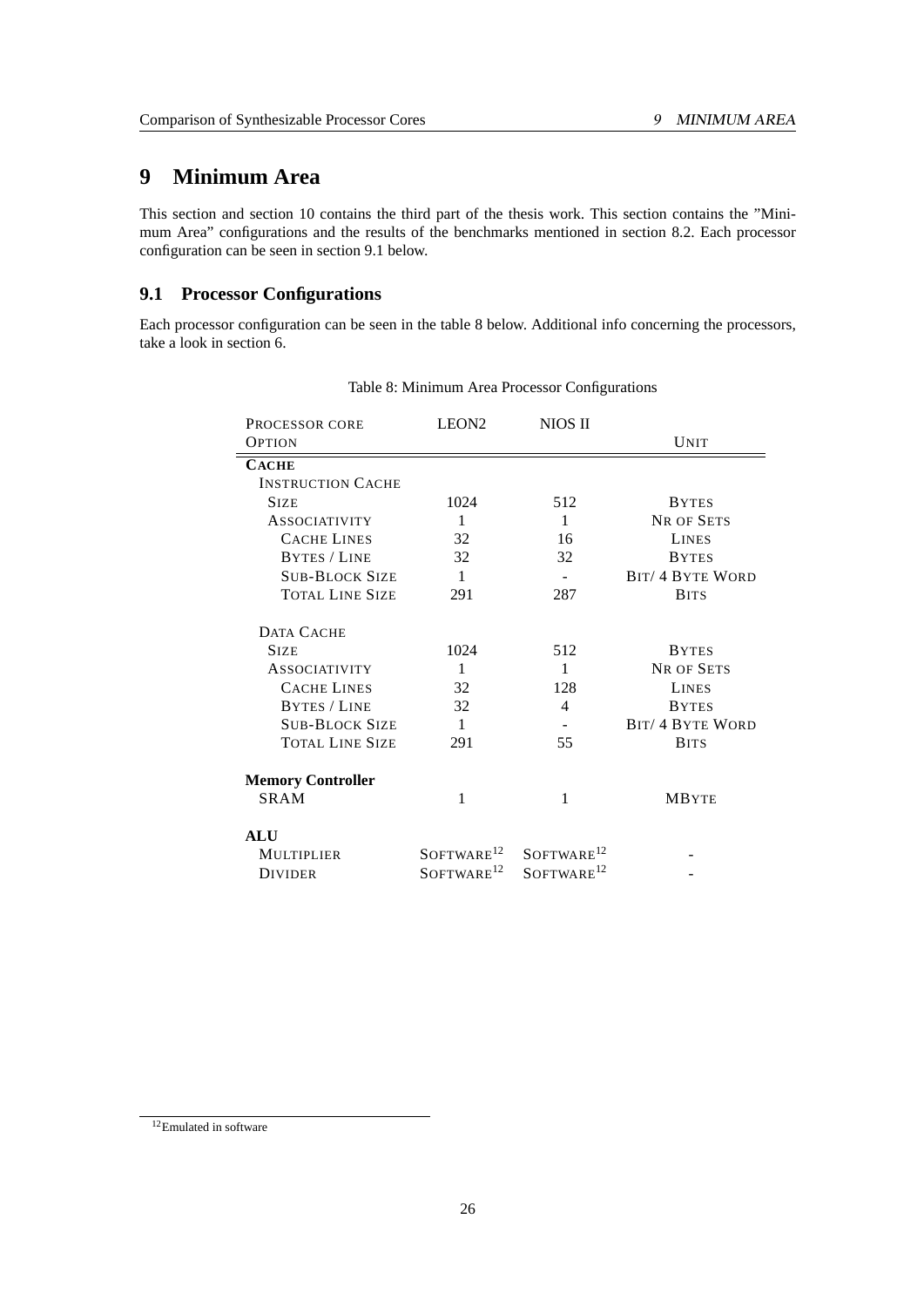#### **Configuration Comments**

All configurable options were chosen to consume as few gates and cache bits as possible. The multiplication and division are emulated in software, it decreases the number of gates used, but the performance is affected in a negative manner. The caches on both processors are direct mapped, since it has a simple implementation and therefor less gates are being used. The memory system consists of 1 MB SRAM, which is enough to the benchmarks that is going to be executed on them later on. These configurations have been at both frequencies, 25 MHz and 50 MHz respectively.

## <span id="page-34-0"></span>**9.2 Synthesis Results**

In the table [9](#page-34-1) below, the synthesis results can be seen. The "Total Mem bits"–section contains both cache bits and the register file bits that each processor core utilizes. The number of LE's used is without the debug unit each processor core uses, respectively. The number inside the parenthesis is the percentage of the maximum available option.

<span id="page-34-1"></span>

| Table 9: Minimum Area Synthesis Results |  |  |
|-----------------------------------------|--|--|
|                                         |  |  |

| PROCESSOR CORE<br>FREQUENCY | LEON <sub>2</sub><br>$25 \text{ MHz}$ | NIOS II<br>25 MHz | LEON <sub>2</sub><br>50 MHz | NIOS II<br>50 MHz |
|-----------------------------|---------------------------------------|-------------------|-----------------------------|-------------------|
| LE's                        | 5189 (25 %)                           | $2167(10\%)$      | 5259 (25 %)                 | 2181 (10 %)       |
| M4K BLOCKS <sup>13</sup>    | 10(15%)                               | 10(15%)           | 10(15%)                     | 10(15%)           |
| <b>TOTAL MEM BITS</b>       | 34 688 (11 %)                         | 13 872 (4 %)      | 34 688 (11 %)               | 13 888 (4 %)      |

#### **Synthesis Result Comments**

Concerning the LEON2 "Total Mem Bits", Synplify Pro™ and Quartus II™ reports different number of memory bits used. In the table [9](#page-34-1) above the number used is that the Quartus II™ reports. The "Mem bit" section contains the memory bits used by the caches and the register file. As shown in table [9,](#page-34-1) the LEON2 is almost two and a half times bigger than the NIOS II core. The NIOS II core is vendor optimized with respect to the FPGA which have been used. The difference in number of LE's used, for each processor at the two different frequencies mostly depends on the the timing criteria, which could be harder to fulfil with the same number of LE's used.

<span id="page-34-2"></span><sup>13</sup>On–Chip RAM, Total 64 Blocks, Block size: 128 x 36 Bits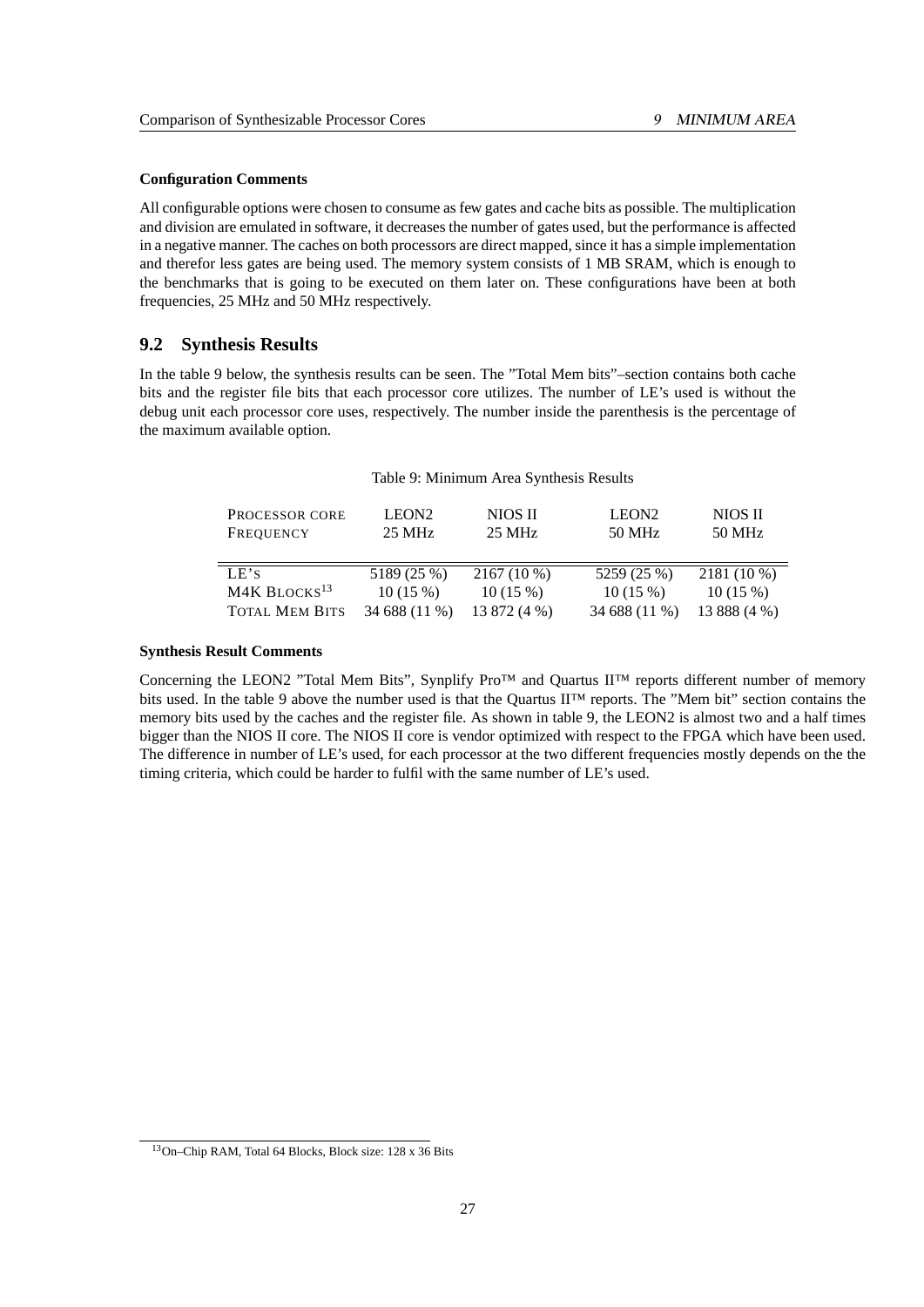## <span id="page-35-0"></span>**9.3 Benchmarking**

This section contains the benchmarking results and conclusions. As mentioned in section 8.1 all benchmark sets have been executed in two frequencies, 25 MHz and 50 MHZ, respectively. It is important to notice that the NIOS II caches are only 0.5Kbytes each in this "Minimum Area" part of the complete benchmark set, therefore the numbers in this section should not be taken at face value.

## <span id="page-35-1"></span>**9.3.1 Dhrystone**

In table [10](#page-35-2) below, the Dhrystone results are shown.

| <b>PROCESSOR CORE</b><br>FREQUENCY | LEON <sub>2</sub><br>25 MHz | NIOS II<br>25 MHz | LEON <sub>2</sub><br>50 MHz | NIOS II<br>50 MHz |
|------------------------------------|-----------------------------|-------------------|-----------------------------|-------------------|
| 1 ITERATION (MS)                   | 68.2                        | 69.8              | 334                         | 34.9              |
| DHRYSTONES/SEC                     | 14.652                      | 14 301            | 29 9 25                     | 28 653            |
| DHRYSTONES/SEC/MHZ                 | 586                         | 572               | 599                         | 573               |

<span id="page-35-2"></span>Table 10: Dhrystone Results – Minimum Area

#### **Dhrystone Result Comments**

The bigger caches on the LEON2 shows that the performance impact on the execution time is roughly 4% for such a big cache system compared to the NIOS II. Since the caches are small and despite the fixed sequence of instructions, there will be a lot of accesses to the main memory which will affect the execution time in a negative manner. The frequency doubling increased the performance on LEON2, but the NIOS II has almost the same performance at both frequencies.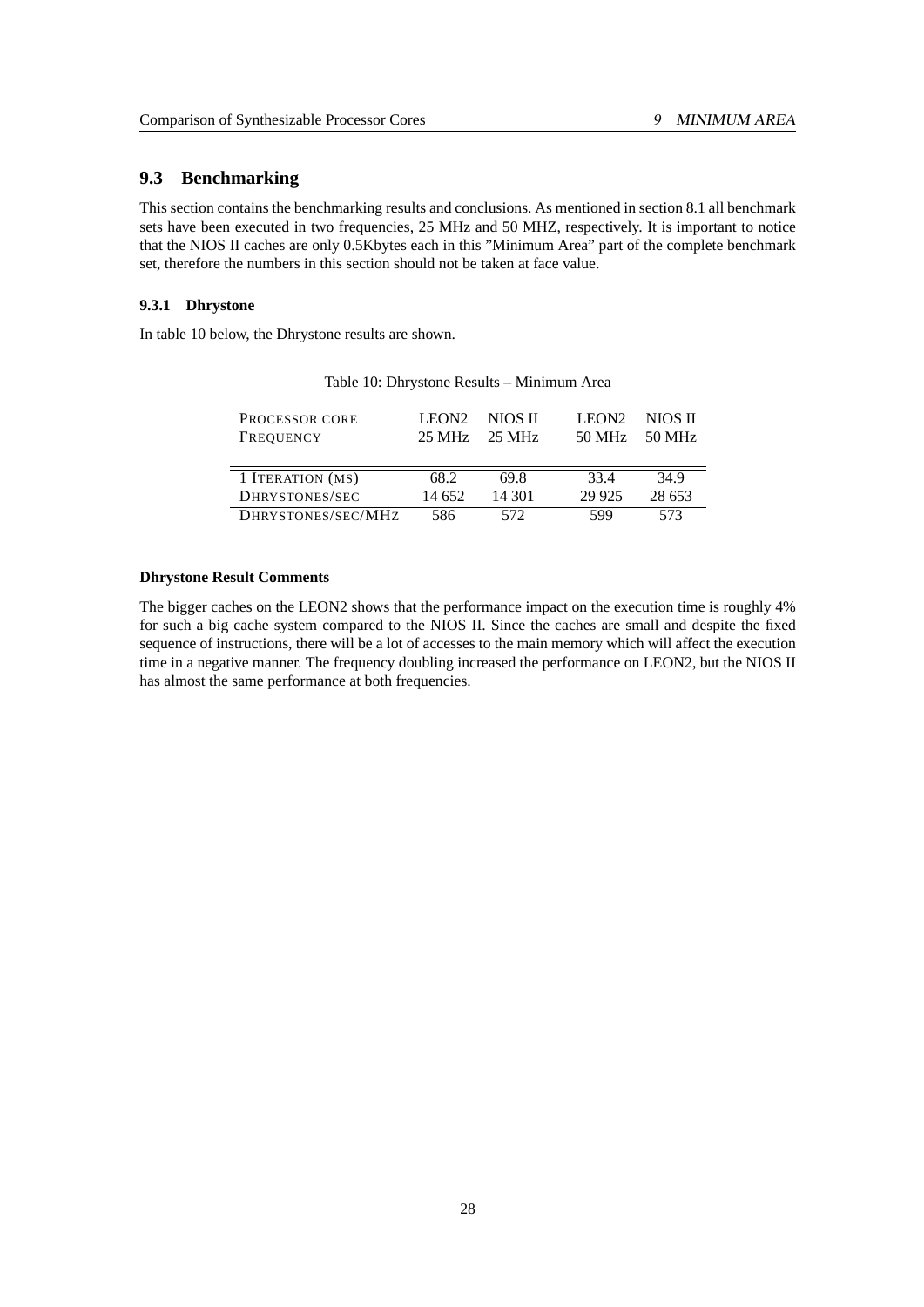## <span id="page-36-0"></span>**9.3.2 Stanford**

The Stanford benchmark set was executed on both processor cores at two frequencies. The results can be seen in table [11](#page-36-1) below. In this benchmark set, the execution times should be as short as possible.

| PROCESSOR CORE<br>FREQUENCY | LEON <sub>2</sub><br>25 MHz | NIOS II<br>25 MHz | LEON <sub>2</sub><br>50 MHz | NIOS II<br>50 MHz |      |
|-----------------------------|-----------------------------|-------------------|-----------------------------|-------------------|------|
| PROGRAM                     |                             |                   |                             |                   | UNIT |
| PERM                        | 66                          | 80                | 33                          | 40                | ms   |
| <b>TOWERS</b>               | 116                         | 150               | 66                          | 82                | ms   |
| <b>QUEENS</b>               | 50                          | 52                | 33                          | 26                | ms   |
| <b>INTMM</b>                | 316                         | 707               | 150                         | 345               | ms   |
| Μм                          | 3633                        | 5281              | 1816                        | 2727              | ms   |
| PUZZLE                      | 483                         | 498               | 266                         | 249               | ms   |
| QUICK                       | 66                          | 120               | 33                          | 60                | ms   |
| <b>BUBBLE</b>               | 84                          | 120               | 50                          | 60                | ms   |
| TREE                        | 500                         | 198               | 250                         | 98                | ms   |
| <b>FFT</b>                  | 3417                        | 5003              | 1734                        | 2687              | ms   |
| <b>COMPOSITES</b>           |                             |                   |                             |                   |      |
| <b>NONFLOATING</b>          | 270                         | 279               | 137                         | 140               |      |
| <b>FLOATING</b>             | 2848                        | 4043              | 1397                        | 2129              |      |
| <b>COMPOSITE SUM</b>        | 3118                        | 4322              | 1534                        | 2269              |      |

<span id="page-36-1"></span>Table 11: Stanford Results – Minimum Area

Since the Stanford benchmark set contains various types of applications, a graphical overview was made to make it easy to compare their execution times, it can be seen in figure [3](#page-37-0) on the next page.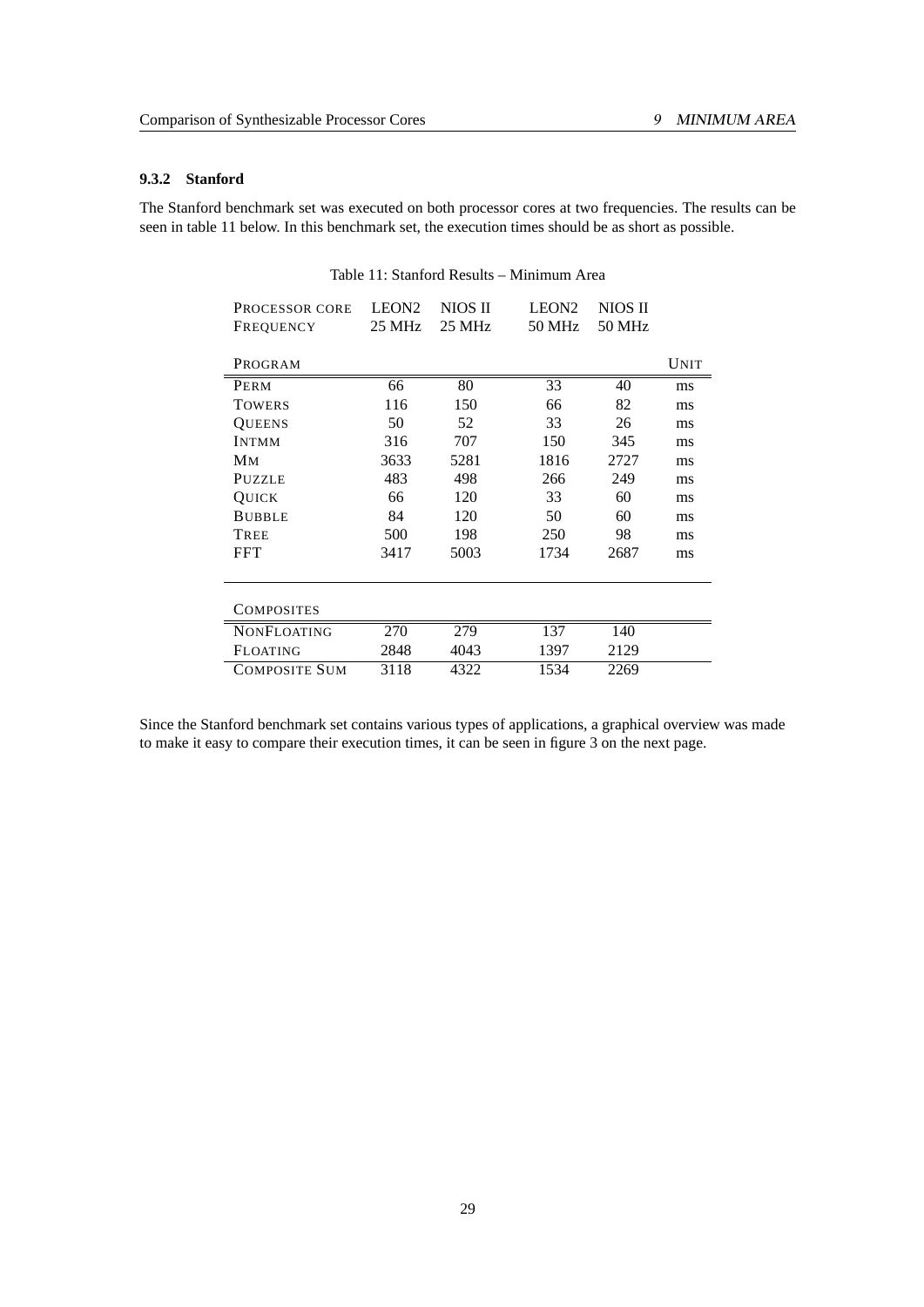

<span id="page-37-0"></span>Figure 3: Minimum Area Stanford Execution Times

In figure [3](#page-37-0) the integer program times are to the left and the emulated floating–point programs (Mm and FFT) times to the right. Notice the different time scales.

#### **Stanford Result Comments**

As mentioned before, the NIOS II caches are only 0.5 Kbytes each. Regarding the first three programs: Perm, Tower and Queens,the LEON2 is the fastest due to its windowed register file, which speeds up execution of programs containing a few function calls, compared with the flat register file that the NIOS II uses.

Concerning the Intmm and Puzzle results, when two matrices are to be multiplied or dealing with matrices and loop–intensive algorithms in general, will cause a lot of both instruction and data transactions. This will stress both caches, the memory system and the system bus quite a lot. If the processor is equipped with a branch predictor, its accuracy will also affect the execution times, especially when it predicts wrong.

There is a noticeable execution difference concerning the Tree-program, which includes recursion, iteration and selection. The recursive part causes register window overflow on LEON2, by spending much time in the trap routine, which has a negative impact on the performance. Every time the same function is called after the first overflow has occurred, the trap function will be executed. The bigger the tree is, the more time is spent in the trap routine. Deeply recursive algorithms is a disadvantage for a processor with a windowed register file compared with a processor that uses a flat register file.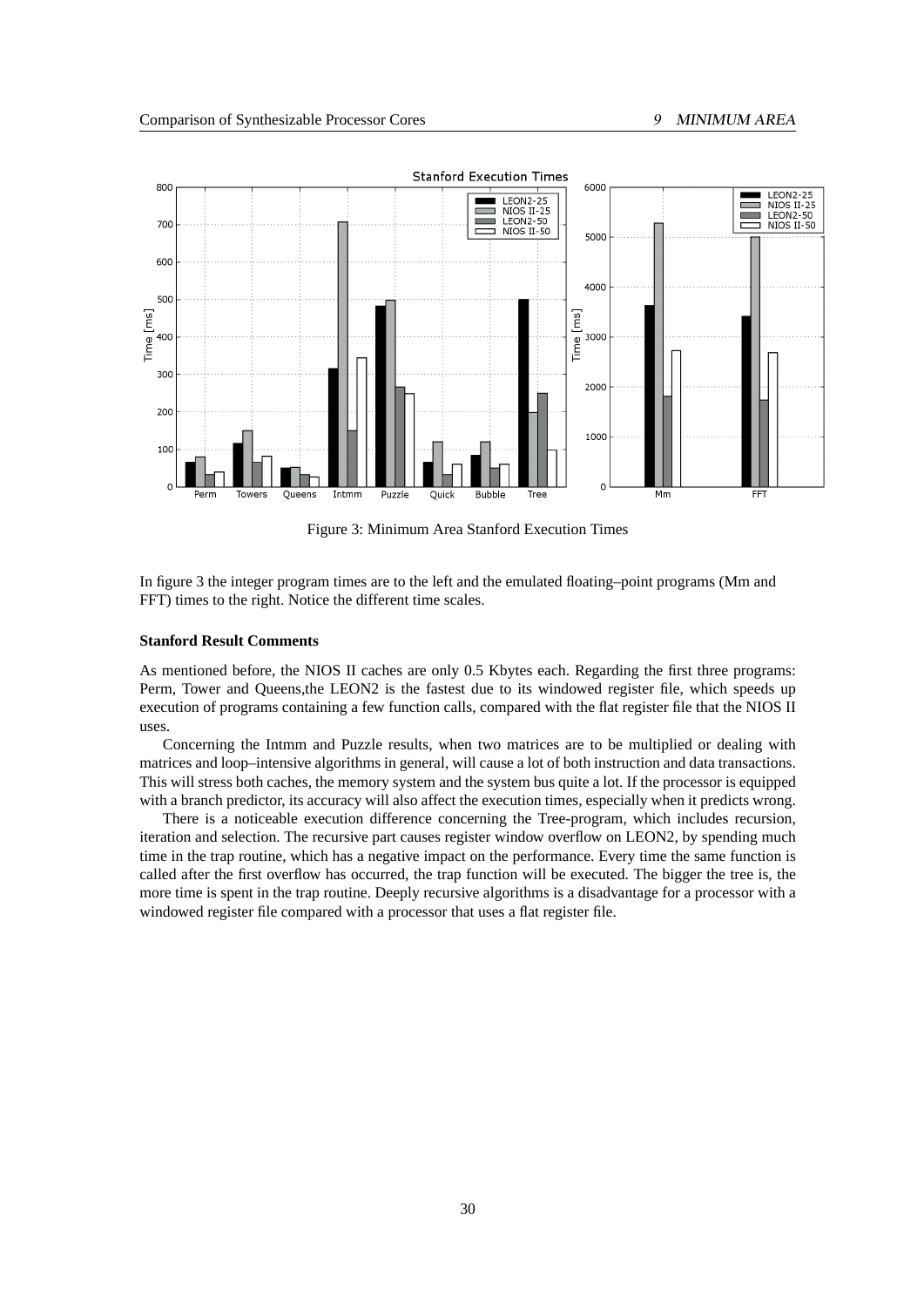The equal execution times of the sorting algorithms; Quicksort and Bubblesort on the NIOS II, probably depends on the small caches. Since the array contains 5000 random numbers, combined with a data cache of only 512 bytes. This combination will cause a high load on the memory system and the system bus as well, which will increase the execution times.

Concerning the floating–point programs Mm and FFT, where the floating–point arithmetics have to be emulated in software, the LEON2 execution times are roughly 30 % shorter. One obvious reason is of course the cache size difference. But to try to find out other possible reasons, the assembly code from the two compilers were compared and evaluated. The assembly code contained a lot of load, branch and multiply instructions and a emulated floating–point multiplication or divide will need some extra instructions since they both have to be emulated due to no hard multiplier nor divider is available in these configurations. All load instructions will stall the NIOS II pipeline, due to its load delay of two cycles. The small cache system causes a lot of replacement conflicts, then there will be a higher load on the system memory and on the system bus as well. In this program, the branch handling capabilities has a impact on the execution performance, especially on the NIOS II, if its predictor predicts wrong, the pipeline has to be flushed. Pipeline flushing could be time consuming, if it happens too often, since the execution has to restart from the instruction that comes after the branch instruction.

Finally, their non–floating composite values are quite equal, despite the cache size differences, but the difference concerning the floating–point composite is approximately 30 %, in this case, the cache sizes and the write buffers that LEON2 uses speeds up the execution and the load delay as mentioned above affects the execution times on the NIOS II.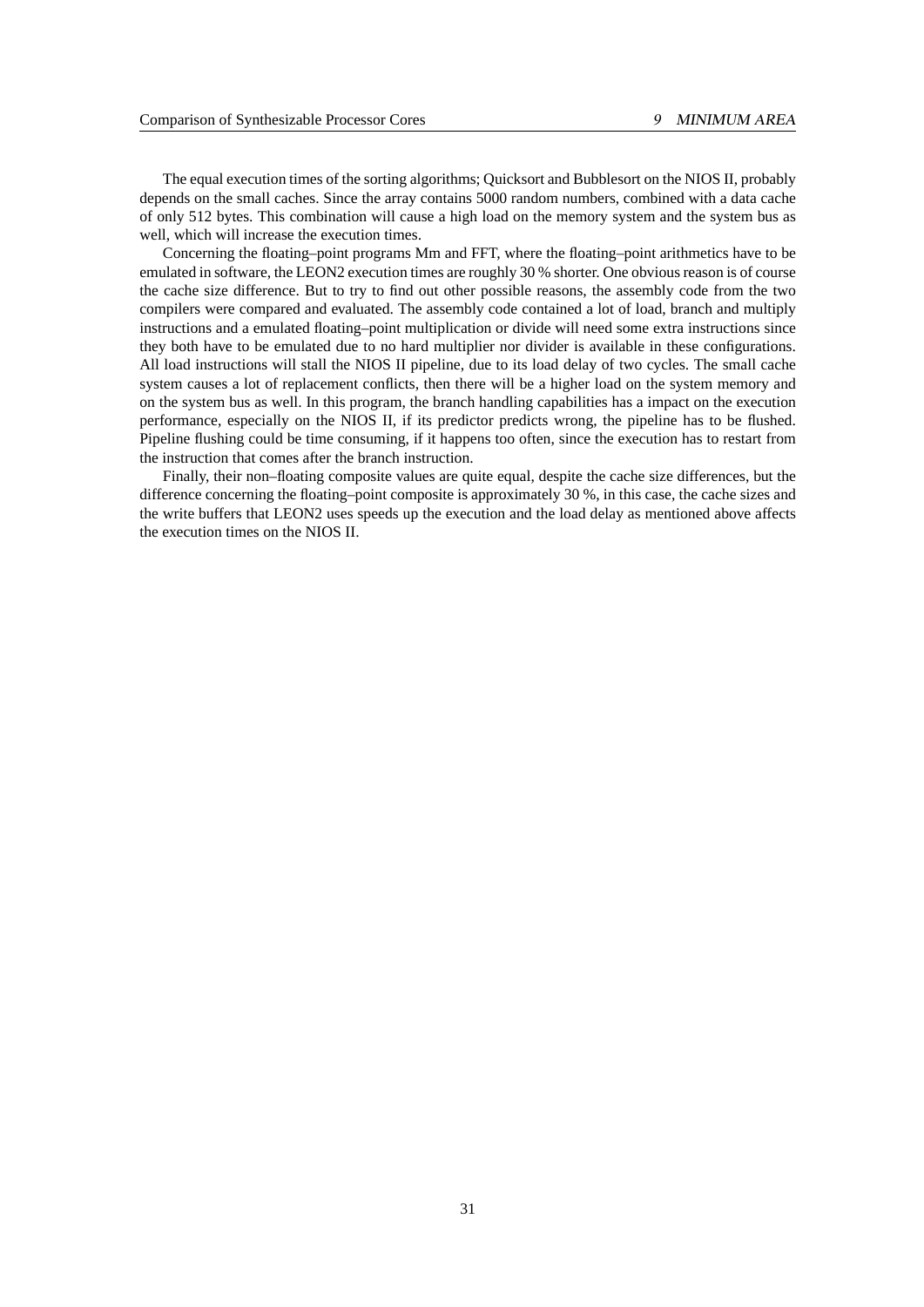#### <span id="page-39-0"></span>**9.3.3 Control Application**

To find out how good each processor is when dealing with soft–float operations and as a complement to the floating–point programs in the Stanford benchmark set, the control application has been executed on both processors. This application reveals more about their floating–point performance. The results can be seen in table [12](#page-39-2) below.

<span id="page-39-2"></span>

| Table 12: Control Application Results – Minimum Area |
|------------------------------------------------------|
|------------------------------------------------------|

| <b>PROCESSOR CORE</b>      | LEON <sub>2</sub> | NIOS II                           | LEON <sub>2</sub> | NIOS II |             |
|----------------------------|-------------------|-----------------------------------|-------------------|---------|-------------|
| FREQUENCY                  |                   | $25 \text{ MHz}$ $25 \text{ MHz}$ | 50 MHz            | -50 MHz |             |
|                            |                   |                                   |                   |         |             |
| PROGRAM                    |                   |                                   |                   |         | <b>UNIT</b> |
| <b>CONTROL APPLICATION</b> | 487               | 1250                              | 251               | 620     | <b>SEC</b>  |

#### **Control Application Result Comments**

Floating–point emulation in software , as mentioned in section [8.1.1](#page-30-0) causes a lot of instructions to be executed by the integer part of the processor. In table [12](#page-39-2) above, the LEON2 is almost 2.5 times faster than the NIOS II. This program includes more instructions than the floating–point programs included in the Stanford benchmark set do. The combination of many instructions and a relatively small cache system will cause a high load on each processor and on the cache and memory system as well. In this situation, the data handling capabilities of the processor cores are revealed. In this case the LEON2 is the better one.

## <span id="page-39-1"></span>**9.4 Minimum Area Conclusions**

Concerning the results in this "Minimum Area" section, their performance are quite equal while comparing their integer performance. In the floating–point part of the benchmarks the performance on the LEON2 is the better one. The difference may depend on the bigger cache system and the write buffers that LEON2 uses.

A relatively small cache combined with multiplication and divide emulated in software while executing a program like the Control Application, will reveal the total system performance, then the processor has to work with a high load during a longer time.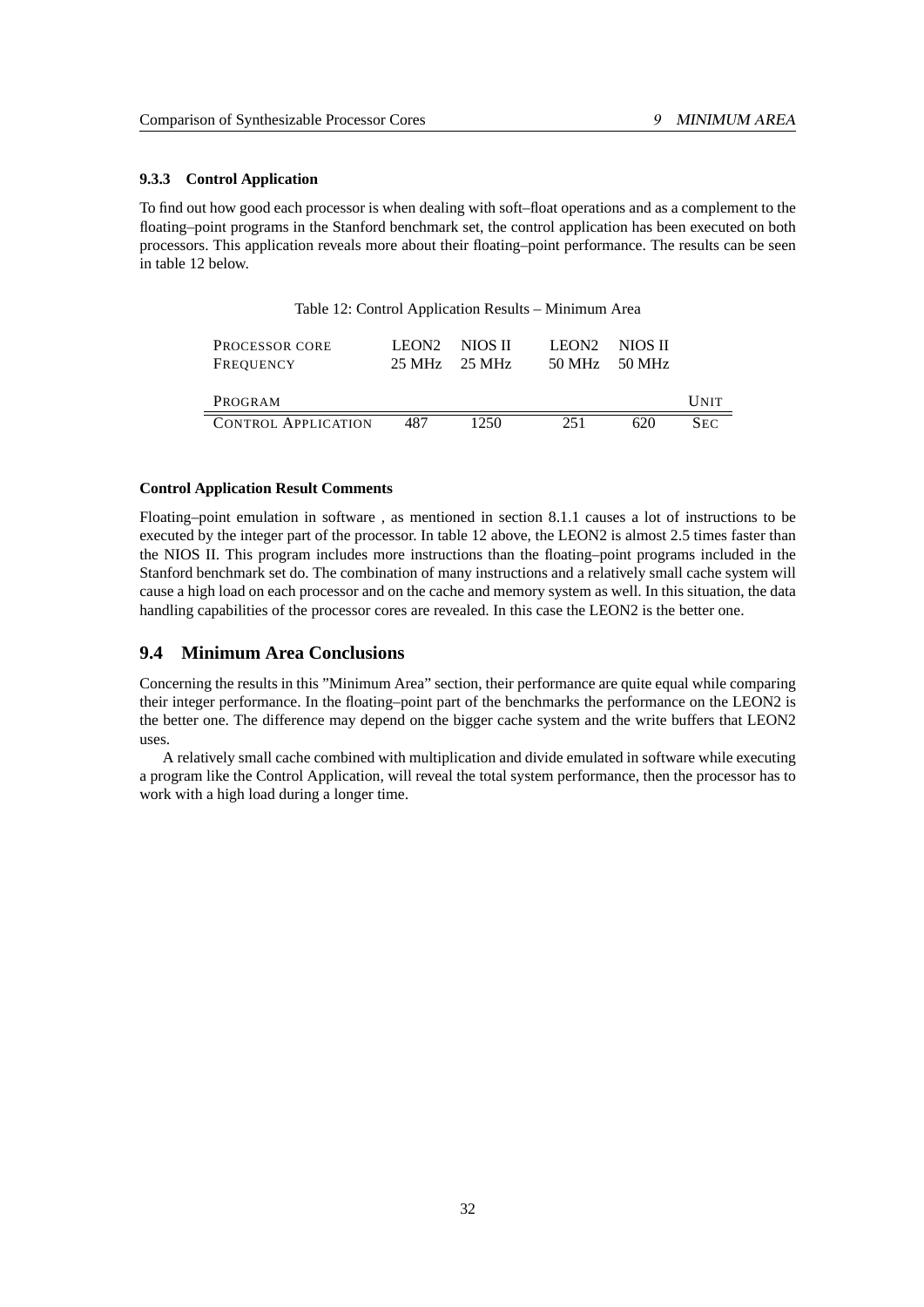# <span id="page-40-0"></span>**10 Maximum Performance**

This section contains the last part of the thesis work. This part contains the "Maximum Performance" configurations and the results of the benchmarks mentioned in section [8.2.](#page-31-0)

## <span id="page-40-1"></span>**10.1 Processor Configurations**

Each processor configuration can be seen in the table [13](#page-40-2) below. Additional info concerning the processors, take a look in section [6](#page-25-0)

| <b>PROCESSOR CORE</b>           | LEON <sub>2</sub> | NIOS II         |                         |
|---------------------------------|-------------------|-----------------|-------------------------|
| <b>OPTION</b>                   |                   |                 | <b>UNIT</b>             |
| Cache                           |                   |                 |                         |
| <b>INSTRUCTION CACHE</b>        |                   |                 |                         |
| <b>ASSOCIATIVITY / SET SIZE</b> | 2/4096            | 1/8192          | NR OF SETS / KBYTES     |
| <b>CACHE SIZE</b>               | 8192              | 8192            | <b>BYTES</b>            |
| <b>REPLACEMENT POLICY</b>       | <b>LRU</b>        | N/A             |                         |
| <b>CACHE LINES</b>              | 256               | 256             | Lines                   |
| <b>BYTES / LINE</b>             | 32                | 32              | <b>Bytes</b>            |
| <b>SUB-BLOCK SIZE</b>           | $\mathbf{1}$      |                 | Bit/ 4 Byte Word        |
| <b>TOTAL LINE SIZE</b>          | 294               | 278             | <b>BITS</b>             |
| DATA CACHE                      |                   |                 |                         |
| <b>ASSOCIATIVITY / SET SIZE</b> | 2/4096            | 1/8192          | NR OF SETS/KBYTES       |
| <b>CACHE SIZE</b>               | 8192              | 8192            | <b>BYTES</b>            |
| <b>REPLACEMENT POLICY</b>       | <b>LRU</b>        | N/A             |                         |
| <b>CACHE LINES</b>              | 256               | 2048            | <b>LINES</b>            |
| <b>BYTES / LINE</b>             | 16                | 4               | <b>BYTES</b>            |
| <b>SUB-BLOCK SIZE</b>           | $\mathbf{1}$      |                 | <b>BIT/ 4 BYTE WORD</b> |
| <b>TOTAL LINE SIZE</b>          | 155               | 55              | <b>BITS</b>             |
| <b>Memory Controller</b>        |                   |                 |                         |
| <b>SRAM</b>                     | 1                 | 1               | <b>MBYTE</b>            |
| <b>ALU</b>                      |                   |                 |                         |
| MULTIPLIER SIZE (LATENCY)       | $16 \times 16(5)$ | $32x4(11+2)$    |                         |
| <b>DIVIDER SIZE (LATENCY)</b>   | 64/32(35)         | $32 / 32$ (N/A) |                         |

<span id="page-40-2"></span>Table 13: Maximum Performance Processor Configurations

#### **Configuration Comments**

Both processor cores have be configured to achieve as high performance as possible. The cache sizes has increased, multiplication and divide is performed in hardware. The size of the LEON2 multiplier was set to 16 x 16, with a latency of 5 cycles, which gained the best timing. Regarding the data cache "bytes / line" option, on the LEON2, it was chosen to 16, since it will improve the associativity, but it consumes more gates which is not a problem on this FPGA. Concerning the replacement policy, the LRU and the random algorithms were tested, they performed quite equal, but the LRU had the best performance in the Control Application part.

The NIOS II configuration options are limited to the FPGA used, since it does not have any dedicated multiplier on–chip and there was only one LE based multiplier available. The cache sizes are the only part which is configurable.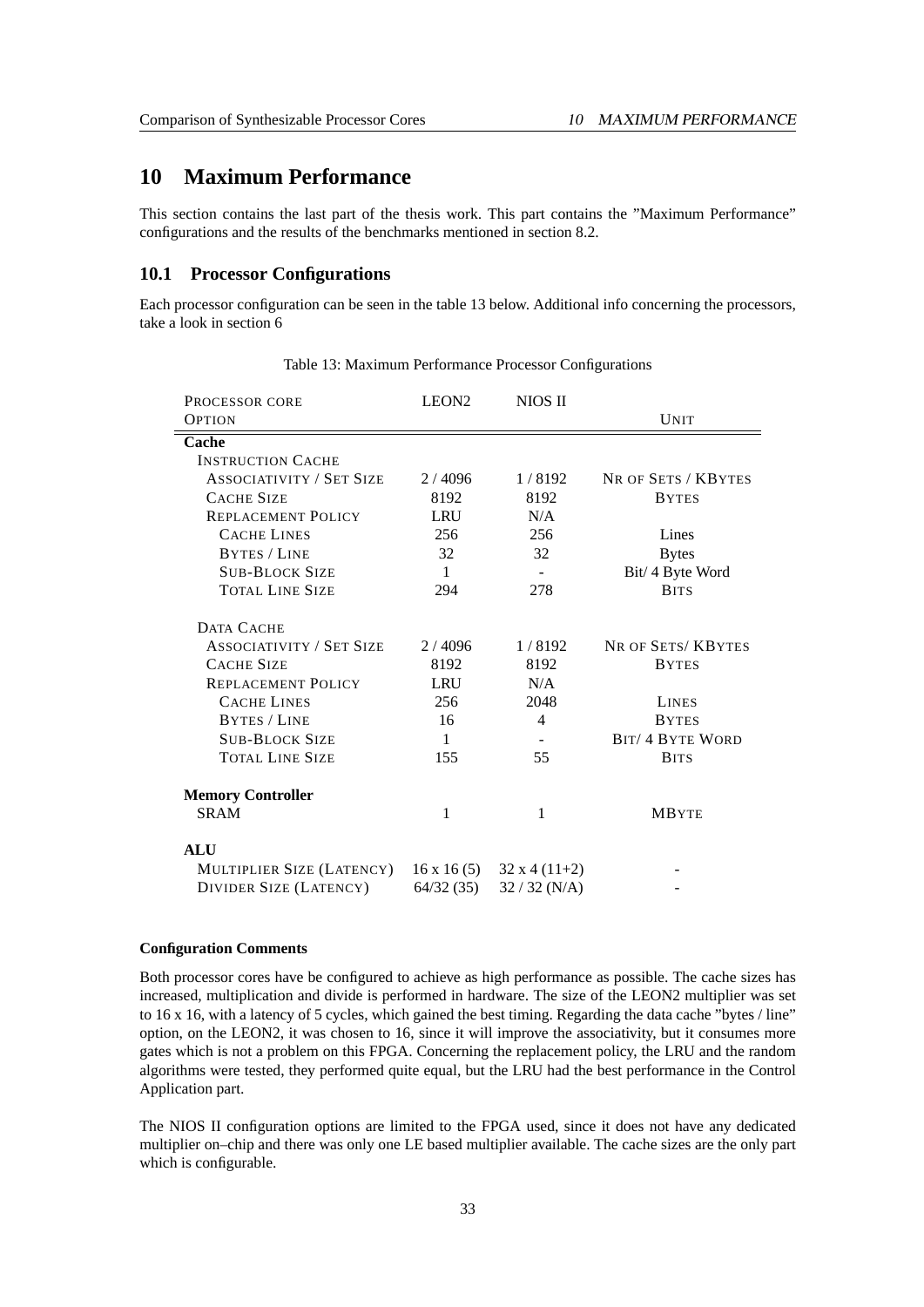## <span id="page-41-0"></span>**10.2 Synthesis Results**

The synthesis results can be seen in table [14](#page-41-1) below. The LE part of the table contains the processor core, timer, UART and the memory controller. The debug unit which each processor uses is not included in the numbers. The number inside the parenthesis is the percentage of the maximum available option.

<span id="page-41-1"></span>

| Table 14: Maximum Performance Synthesis Results |                                       |                   |                             |                   |
|-------------------------------------------------|---------------------------------------|-------------------|-----------------------------|-------------------|
| <b>PROCESSOR CORE</b><br>FREQUENCY              | LEON <sub>2</sub><br>$25 \text{ MHz}$ | NIOS II<br>25 MHz | LEON <sub>2</sub><br>50 MHz | NIOS II<br>50 MHz |
| LE's                                            | 7389 (36 %)                           | 3057 (15 %)       | 7554 (37 %)                 | 3058 (15 %)       |
| M4K BLOCKS <sup>14</sup>                        | 42 $(65\%)$                           | 43 (67 %)         | 42 $(65\%)$                 | 43 (67 %)         |
| <b>TOTAL MEM BITS</b>                           | 167 168 (56 %)                        | 158 976 (53 %)    | 167 168 (56 %)              | 158 976 (53 %)    |

#### **Result comments**

Concerning the LEON2 "Total Mem Bits", Synplify™ and Quartus II™ reports different numbers of memory bits used. In the table above the number used is that the Quartus II™ reports. The "Total Mem Bits" includes both instruction and data cache bits and the register file. As shown in the table [14](#page-41-1) above, the LEON2 uses more than two times more LE's than the NIOS II, where the LEON2's multiplier, divider, two cache controllers and the windowed register file consumes a lot of LE's compared to the vendor optimized NIOS II. The difference between the number of LE's used by each processor at the two different frequencies is because of the new timing criteria to fulfil, which may affect the place and route part of the synthesis chain.

<span id="page-41-2"></span><sup>14</sup>On–Chip RAM, Total 64 Blocks, Block size: 128 x 36 Bits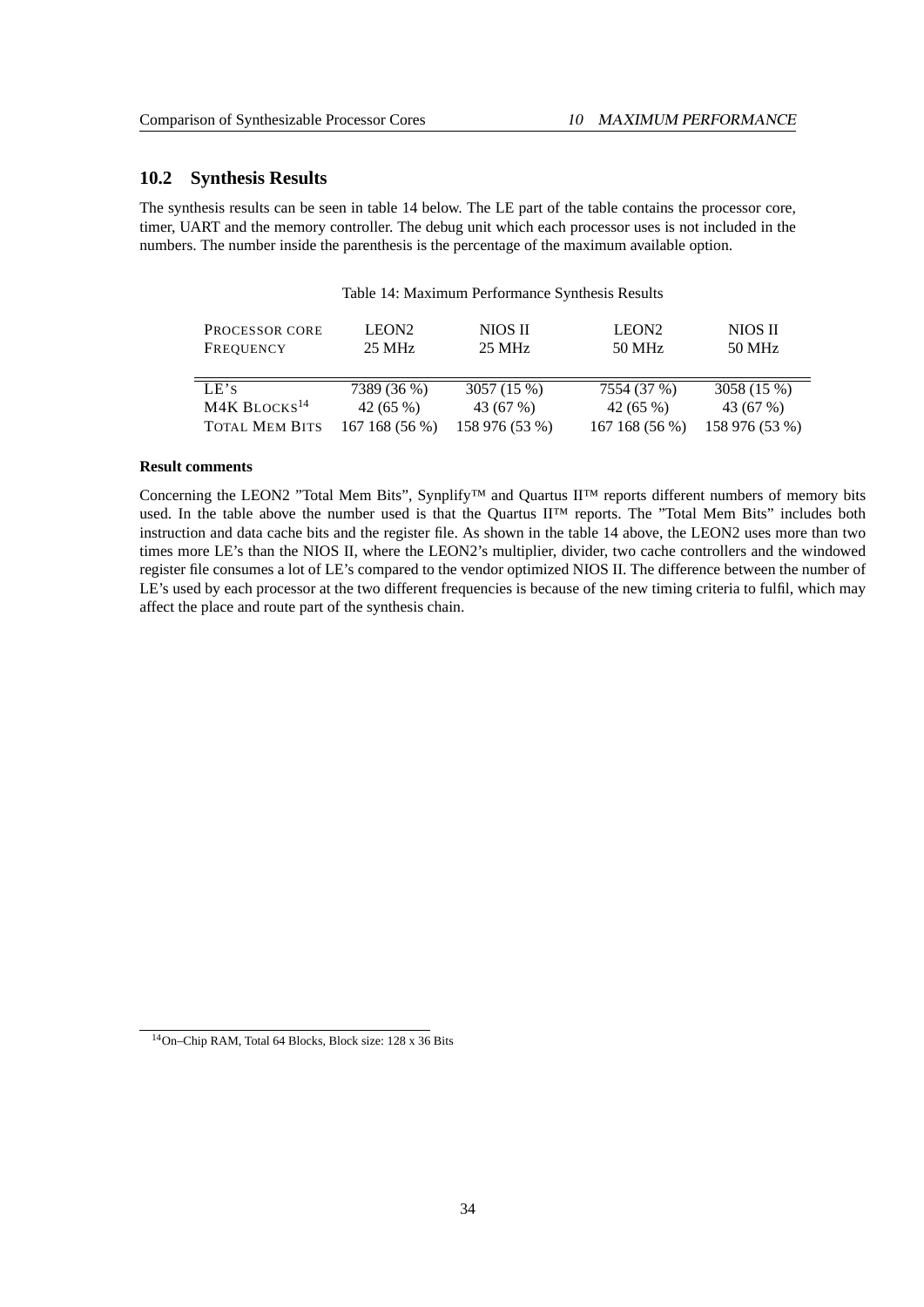## <span id="page-42-0"></span>**10.3 Benchmarking**

This section contains the benchmark results and conclusions for the maximum performance part of the work. Both processor configurations have been executed in two frequencies, 25 MHz and 50 MHz, respectively.

#### <span id="page-42-1"></span>**10.3.1 Dhrystone**

In table [15](#page-42-2) below, the execution result of Dhrystone on both processor cores at both frequencies can be seen.

| <b>PROCESSOR CORE</b><br>FREQUENCY | LEON <sub>2</sub><br>$25 \mathrm{MHz}$ | NIOS II<br>25 MHz | LEON <sub>2</sub><br>50 MHz | NIOS II<br>50 MHz |
|------------------------------------|----------------------------------------|-------------------|-----------------------------|-------------------|
| 1 ITERATION (MS)                   | 26.8                                   | 23.6              | 131                         | 11 8              |
| DHRYSTONES/SEC                     | 37 383                                 | 42.299            | 76433                       | 85 030            |
| DHRYSTONES/SEC/MHZ                 | 1495                                   | 1692              | 1529                        | 701               |

<span id="page-42-2"></span>Table 15: Dhrystone Results – Maximum Performance

#### **Dhrystone Result Comments**

The results are shown in table [15](#page-42-2) above. A processor system with a big cache and a program where the main part is a loop with a fixed sequence of instructions the cache hit rate will go towards 100 %. Increasing the cache size will not give a better result in this benchmark. Requiring no main memory access thus becoming more representative of the processor, rather than system performance. If the results are compared with the execution times in the minimum area section, one can see that the cache impact on integer programs are enormous, almost three times faster, see table [10.](#page-35-2) One interesting question is: "How much does the compiler affect the execution times?" No assembly code study has been done in this section, since it is a very complex and time consuming task to evaluate the compiler efficiency.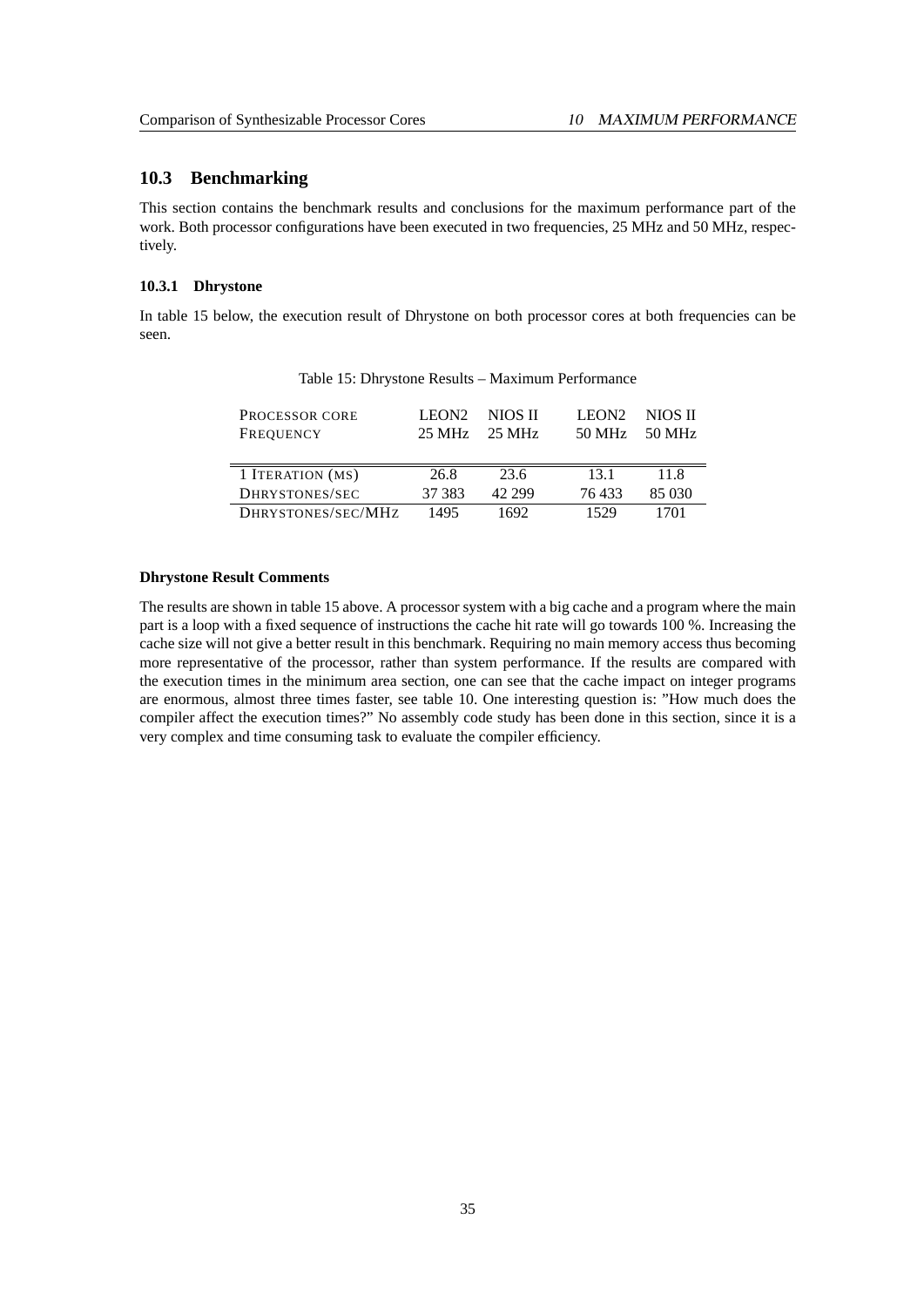## <span id="page-43-0"></span>**10.3.2 Stanford**

The Stanford benchmark set has been executed on both processors, at both frequencies. The results can be seen in table [16](#page-43-1) below. The shorter execution times the better performance is achieved.

| PROCESSOR CORE     | LEON <sub>2</sub> | NIOS II | LEON <sub>2</sub> | NIOS II |             |
|--------------------|-------------------|---------|-------------------|---------|-------------|
| FREQUENCY          | 25 MHz            | 25 MHz  | 50 MHz            | 50 MHz  |             |
|                    |                   |         |                   |         |             |
| PROGRAM            |                   |         |                   |         | <b>UNIT</b> |
| PERM               | 66                | 79      | 33                | 39      | ms          |
| <b>TOWERS</b>      | 100               | 95      | 50                | 47      | ms          |
| <b>QUEENS</b>      | 50                | 49      | 33                | 25      | ms          |
| <b>INTMM</b>       | 50                | 67      | 17                | 33      | ms          |
| Μм                 | 1183              | 1338    | 583               | 667     | ms          |
| <b>PUZZLE</b>      | 400               | 384     | 184               | 192     | ms          |
| QUICK              | 50                | 61      | 34                | 30      | ms          |
| <b>BUBBLE</b>      | 67                | 78      | 33                | 39      | ms          |
| TREE               | 367               | 105     | 183               | 54      | ms          |
| <b>FFT</b>         | 1483              | 1543    | 733               | 772     | ms          |
|                    |                   |         |                   |         |             |
| COMPOSITES         |                   |         |                   |         |             |
| <b>NONFLOATING</b> | 184               | 125     | 93                | 62      |             |
| FLOATING           | 1188              | 1201    | 589               | 600     |             |
| COMPOSITE SUM      | 1372              | 1326    | 676               | 662     |             |

<span id="page-43-1"></span>Table 16: Stanford Results – Maximum Performance

In order to make the comparison of the Stanford benchmark set easier, a graphical overview has been made, it can be seen in figure [4](#page-44-0) on the next page.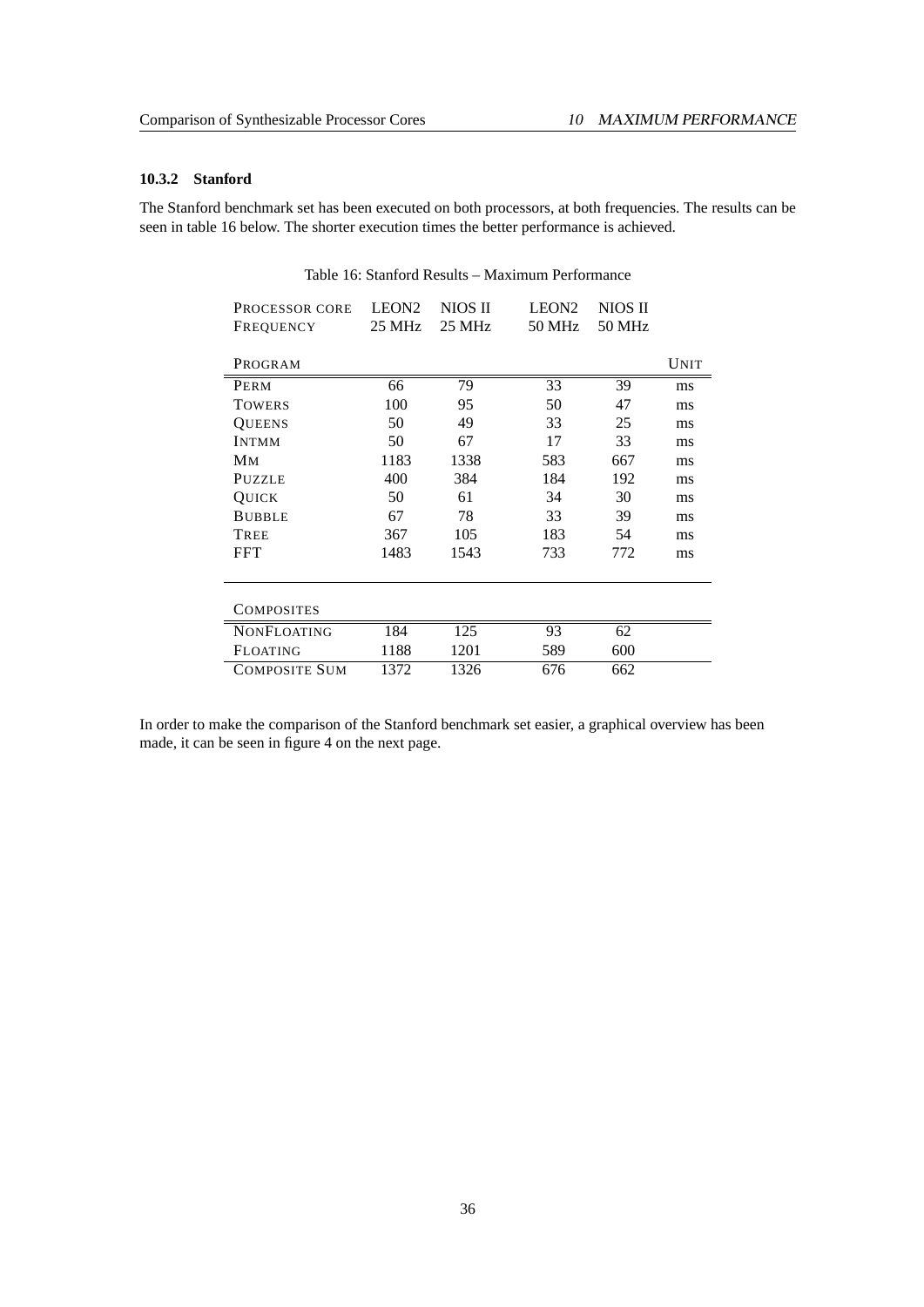

<span id="page-44-0"></span>Figure 4: Maximum Performance Stanford Execution Times

In figure [4](#page-44-0) the integer program times can be seen to the left and the emulated floating–point times to the right. Notice the different time scales.

#### **Stanford Result Comments**

When comparing the results of the first three programs, Perm, Towers and Queens, with the result of same three programs in the minimum area section [9.3.2,](#page-36-0) the difference is not as big as one may assume. It is because of the caches have not been filled up yet and they do not take advantage of the multiplier nor divider which is included in hardware in this configuration.

Regarding the next seven programs: Intmm, Mm, Puzzle, Quick, Bubble Tree and FFT, the difference is obvious, since they all contain a lot of data to be processed, where the bigger cache system is a advantage. Concerning the matrix multiplication programs (Intmm and Mm) and Puzzle, which are loop intensive, the speed up is caused by the hardware multiplier and the bigger caches, where the temporal and spatial locality are improved, then it is a bigger possibility that the desired data or instruction already is in the caches, respectively, and no fetching from the main memory is needed.

Their multiplier performance decreases the execution times almost three times. Especially the NIOS II multiplier performs really good, even if it has such a big latency compared to the LEON2 multiplier. (Thirteen cycles compared with five on the LEON2).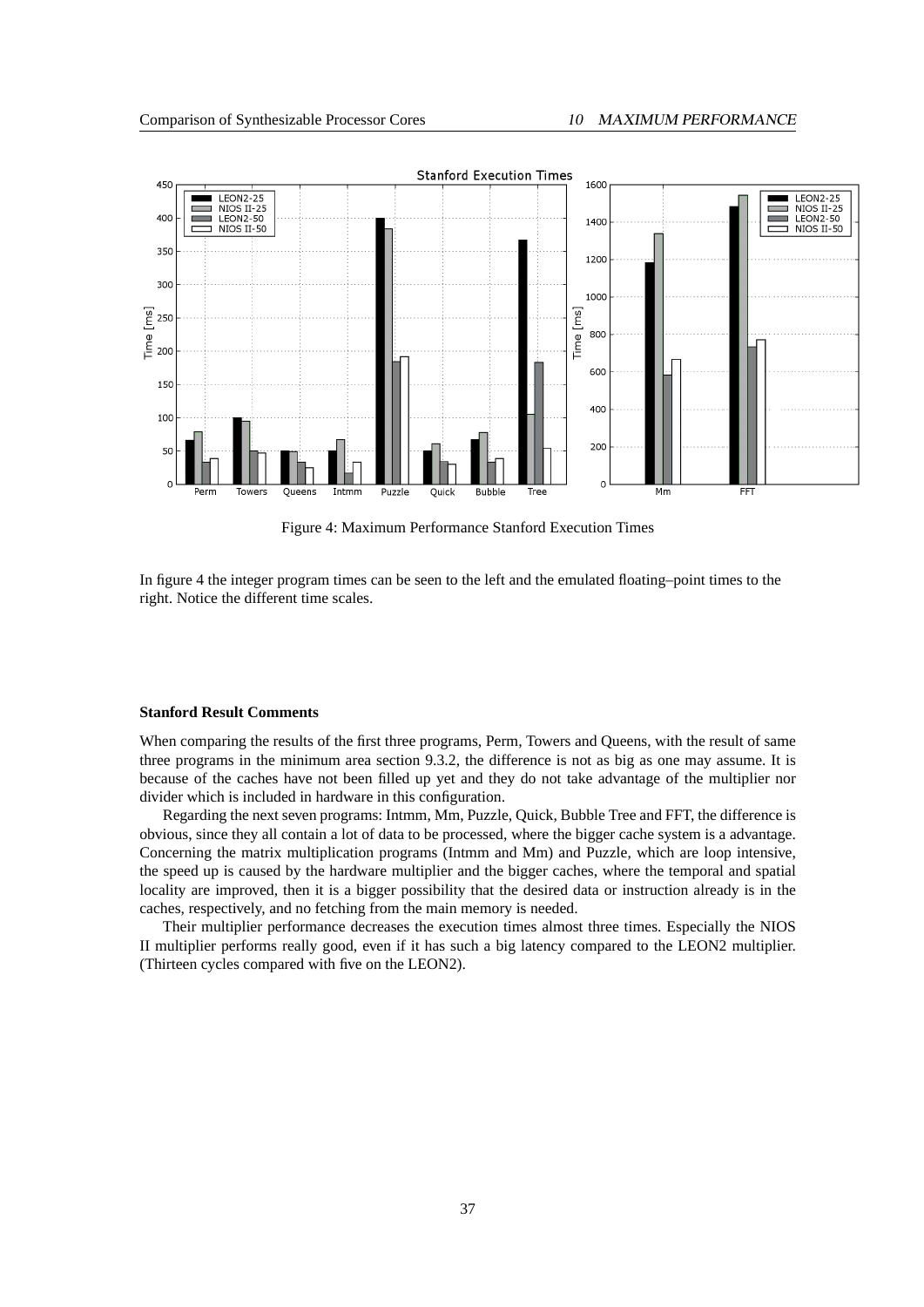Regarding the sorting algorithms: Quick, Bubble and Tree, which also takes advantage of the big cache system the performance has increased. The equal execution times on the Quick – and Bubble sort algorithms on LEON2 at 50 MHz, probably depends on the data which the random function generates, otherwise the Quicksort algorithm would be the fastest one, as it is on the NIOS II and on the LEON2 in the "Minimum Area" section.

The Tree sort algorithm is deeply recursive, which causes register window overflow on the LEON2, most of the execution time is spent in the trap routines, but the NIOS II handles the recursive part very good, indeed. The difference in the FFT program is only about 4 %, one reason could be the difference in the multiplier latency, since it is not as multiplication intensive as the Mm program, where the difference is about 10 %.

Overall, when comparing the composite sum, the NIOS II is roughly 30 % better. The cache system is big enough to contain all necessary instructions and data, since a majority of the programs are loop– intensive integer programs. The LEON2 on the other hand has the best floating–point performance, but not as big as in the minimum area section.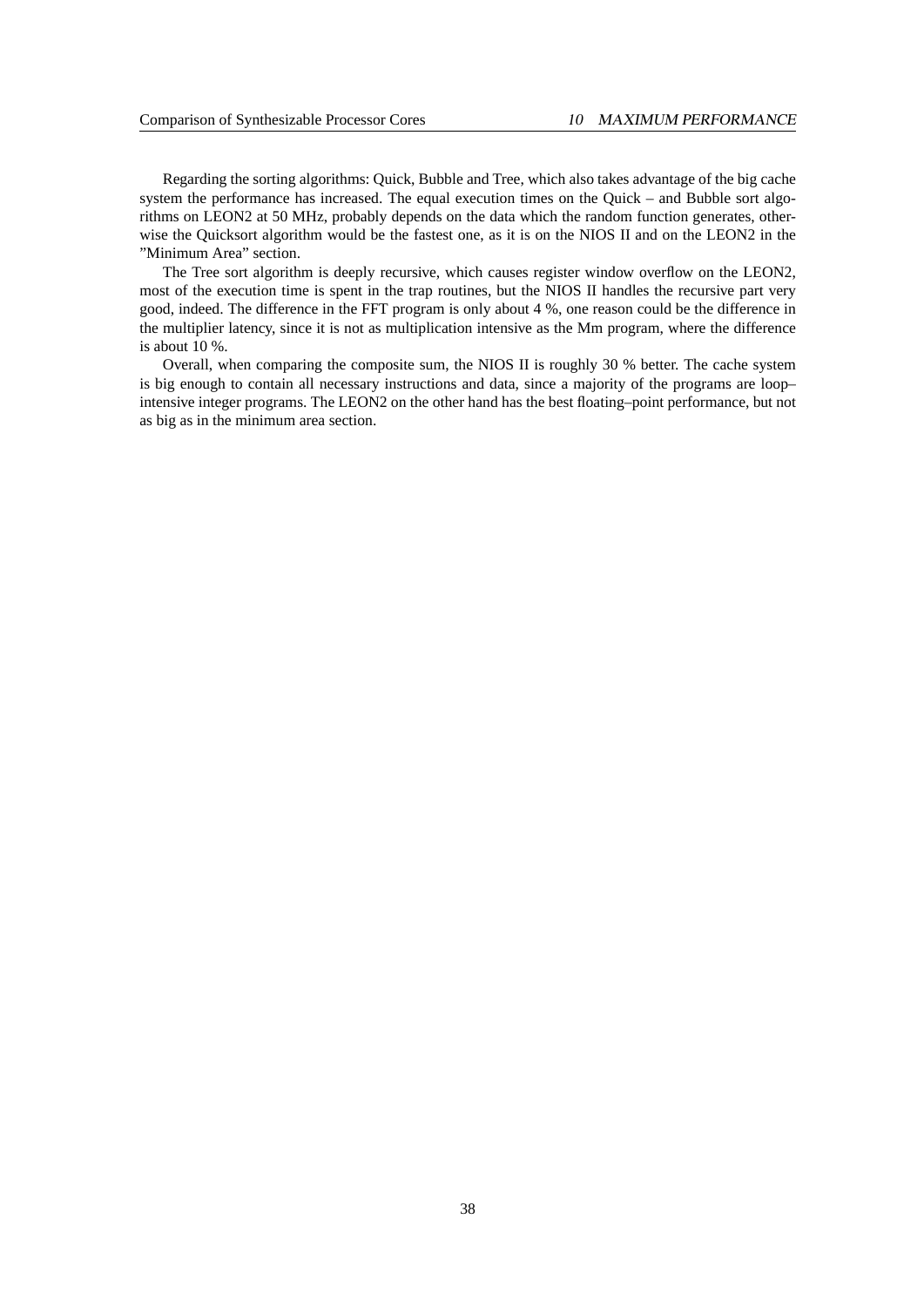#### <span id="page-46-0"></span>**10.3.3 Control Application**

As a complement to the floating–point programs in the Stanford benchmark set, the Control Application was executed to reveal emulated floating–point performance differences. In table [17](#page-46-2) below the result of the execution of the Control Application can be seen.

<span id="page-46-2"></span>

| <b>PROCESSOR CORE</b><br>FREQUENCY | LEON2 | – NIOS II<br>$25 \text{ MHz}$ $25 \text{ MHz}$ | LEON2 | NIOS II<br>$50 \text{ MHz}$ $50 \text{ MHz}$ |             |
|------------------------------------|-------|------------------------------------------------|-------|----------------------------------------------|-------------|
| PROGRAM                            |       |                                                |       |                                              | <b>UNIT</b> |
| <b>CONTROL APPLICATION</b>         | 200   | 293                                            | 107   | 141                                          | $S_{EC}$    |

#### **Control Application Result Comments**

This time, the floating–point emulation performance has increased, by beneficiation of the bigger cache system and the hardware based multiplier and divider used. When a more computing intensive program is executed, it will reveal a more realistic work load, on the processor as well as on the memory system. As the numbers in table [17](#page-46-2) shows, the LEON2 performs about 30% better than the NIOS II. The difference could depend on the multiplier latency,which is six more cycles on the NIOS II and the load delay, which is one cycle on LEON2 and two cycles on the NIOS II.

## <span id="page-46-1"></span>**10.4 Maximum Performance Conclusions**

As one could see in the result sections above, the execution times has decreased, compared with the "Minimum Area" results. When a hard multiplier is available on–chip it improves the execution speed, compared to software emulation.

When "small programs" like the Stanford benchmark set is executed, a bigger cache system in not always a advantage. If it is too big, it will introduce some overhead by checking empty places, while accessing the caches. If the cache is to small there will be replacement conflicts, which will decrease the execution performance, since the data and the instructions have to be fetched from the main memory.

In loop intensive applications, the performance will be improved, as seen in the results above, since the temporal and spatial locality in the bigger caches will be improved, then data and instructions does not have to be fetched from the main memory that often.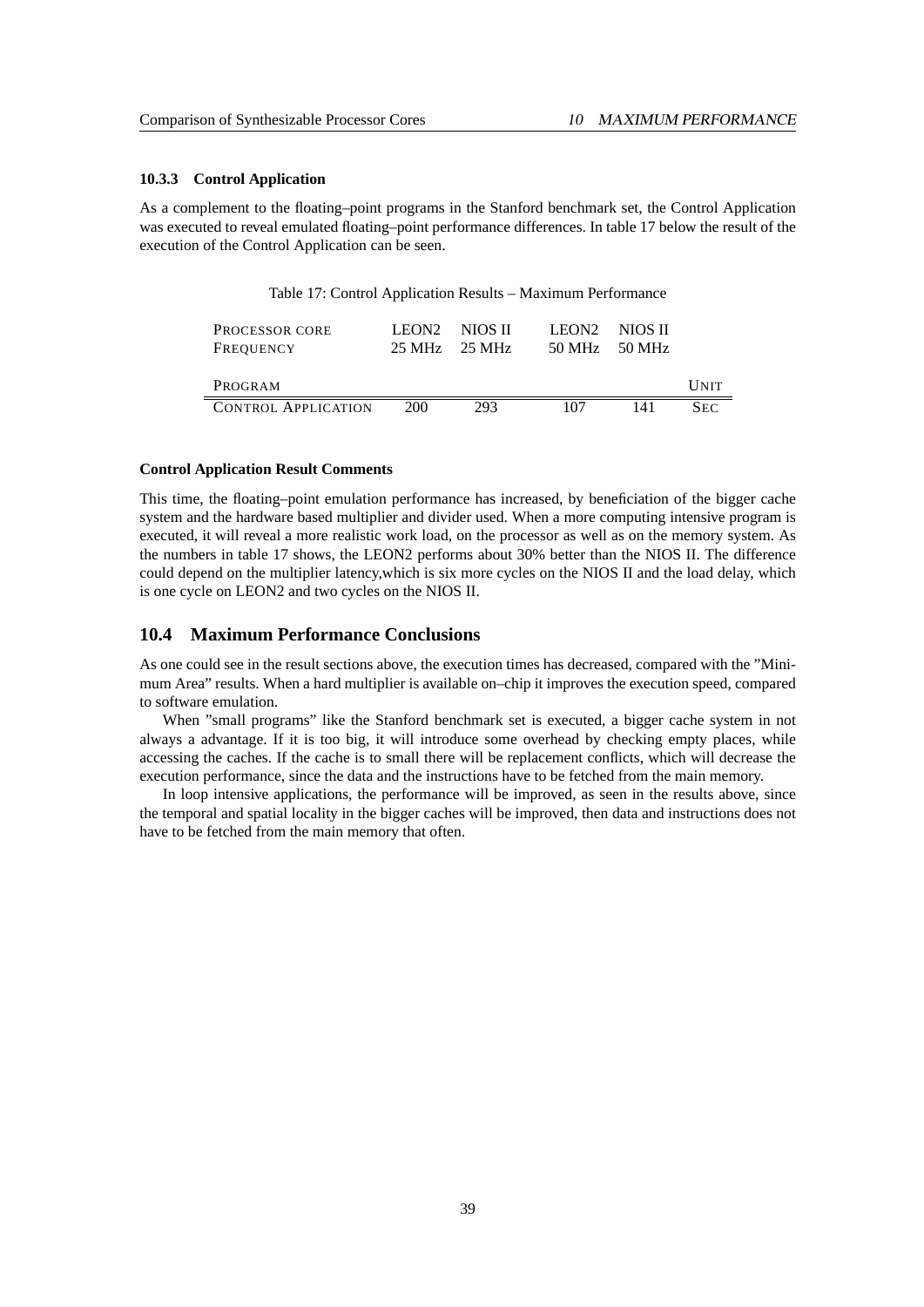# <span id="page-47-0"></span>**11 Paranoia**

In this section the results from floating–point test program Paranoia can be seen.

## <span id="page-47-1"></span>**11.1 Results – NIOS II**

When Paranoia was executed on the NIOS II, the program reported one failure in the multiplication part of the test.

A part of the output from Paranoia on NIOS II:

Multiplication is neither chopped nor correctly rounded. Sticky bit used incorrectly or not at all. The number of  $FLAW^{15}$  $FLAW^{15}$  $FLAW^{15}$ s discovered = 1. The arithmetic diagnosed seems Satisfactory though flawed.

#### **Possible Failure Sources**

The failure is probably caused by the code generation in the soft–float part of the compiler. There where no error when the program was executed when it was compiled without optimizations. But the performance will drop by a certain amount, without optimizations which is not satisfactory. Especially when it will be used to do a lot of emulated floating–point calculations.

#### **Result without optimizations**

No failures, defects nor flaws have been discovered. Rounding appears to conform to the proposed IEEE standard P754, except for possibly Double Rounding during Gradual Underflow. The arithmetic diagnosed appears to be Excellent!

## <span id="page-47-2"></span>**11.2 Results – LEON2**

When Paranoia was executed on the LEON2 neither failures nor flaw's were detected.

A part of the output from Paranoia on LEON2:

No failures, defects nor flaws have been discovered. Rounding appears to conform to the proposed IEEE standard P754, except for possibly Double Rounding during Gradual Underflow. The arithmetic diagnosed appears to be Excellent!

<span id="page-47-3"></span><sup>&</sup>lt;sup>15</sup>FLAW: lack(s) of guard digits or failure(s) to correctly round or chop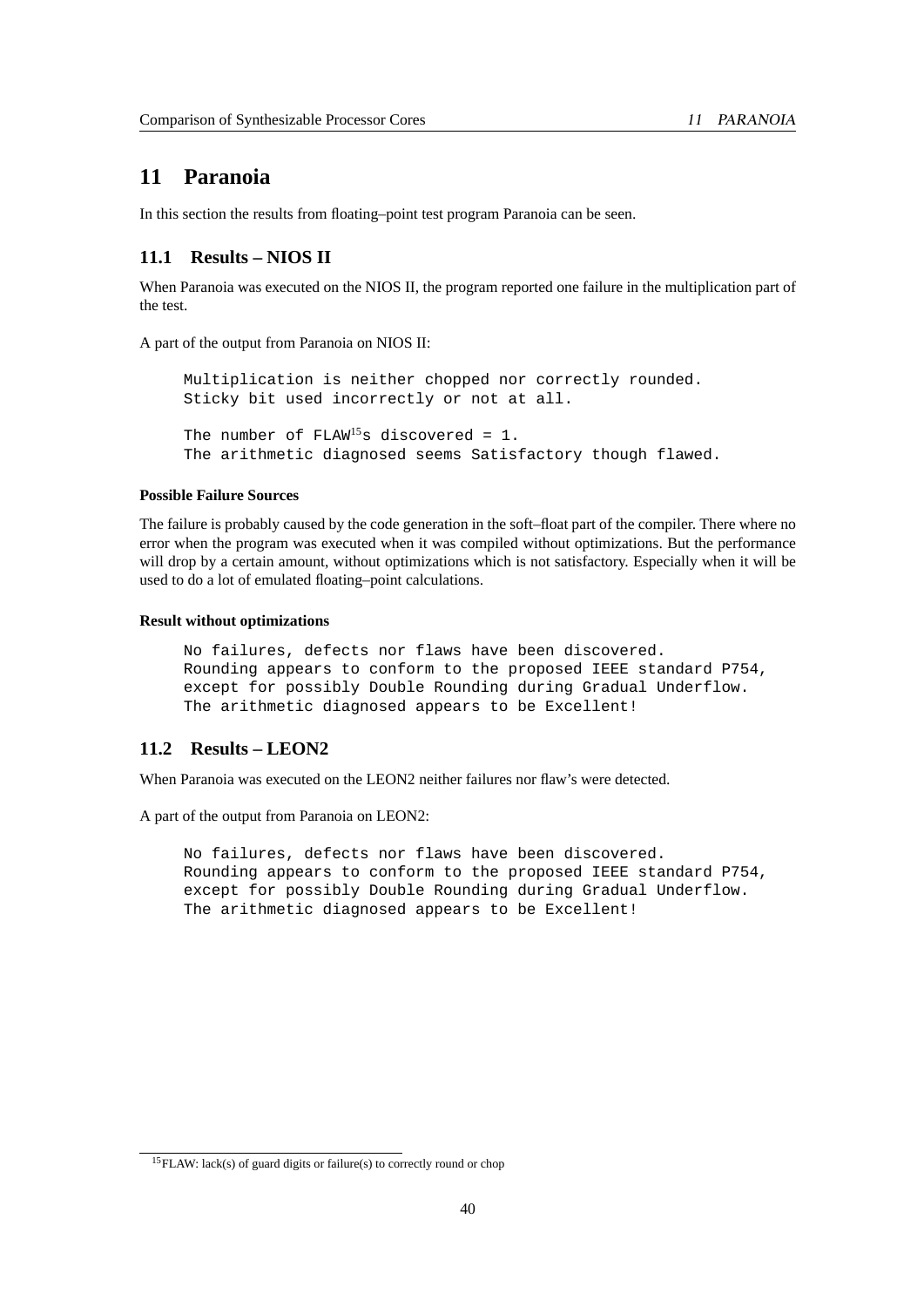# <span id="page-48-0"></span>**12 Summary**

Analyzing synthesizable processor cores performance is not an obvious task, since there are several things depending on each other. The hole synthesis chain which is complex, begins with the processor VHDL source code and ends up with the netlist after the place and route part has finished. All steps included in the synthesis affects the overall system performance, but the major impact of the final performance is probably depending on the software compiler and the application that is going to be executed on the target.

Syntesizable processor cores are in general configurable in some way. Mainly, both the instruction and the data caches sizes and the multiplier size and latency could be customized, since they affect the overall performance most. Another feature they have is that hardware migration is possible, which make them reusable and flexible. A disadvantage is that some of the processor cores are software tool dependent and hardware dependent, as well. Which will force one to use certain software tools and FPGA's.

In the "Minimum Area" section, each processor core has been configured to utilize as few gates and cache bits as possible. To save gates, multiplication and divide was emulated in software. Regarding the results of the benchmarking, their integer performance are quite equal, despite the cache size differences. When dealing with emulated floating–point applications, LEON2 is faster, by taking advantage of its write buffers and the bigger cache system. In the NIOS II case where the load delay, which is two cycles affects the performance negatively, by stalling the pipeline. If a stall occurs many times, especially when dealing with floating–point emulation combined with a relatively small cache system, its performance will drop by a certain amount.

In the "Maximum Performance" section, where the aim was to configure both processor cores to achieve as high performance as possible. Multiplication and divide is performed in a hardware based multiplier and divider, respectively. Their sizes and latencies have been configured to gain as high overall performance as possible. The NIOS II has the best integer performance, especially on Dhrystone, which contains a fixed sequence of instructions, where the hole sequence more or less fits in the instruction and data caches, respectively.

The bigger cache system improves the performance, by improving the cache hit rate, which on such small applications, like Dhrystone and Stanford is almost 100 %, on both processors. Then the benchmark results will be representative of integer performance rather than the overall system performance. In the emulated floating–point application part, LEON2 once again is the fastest one. Its data handling capabilities is better than on the NIOS II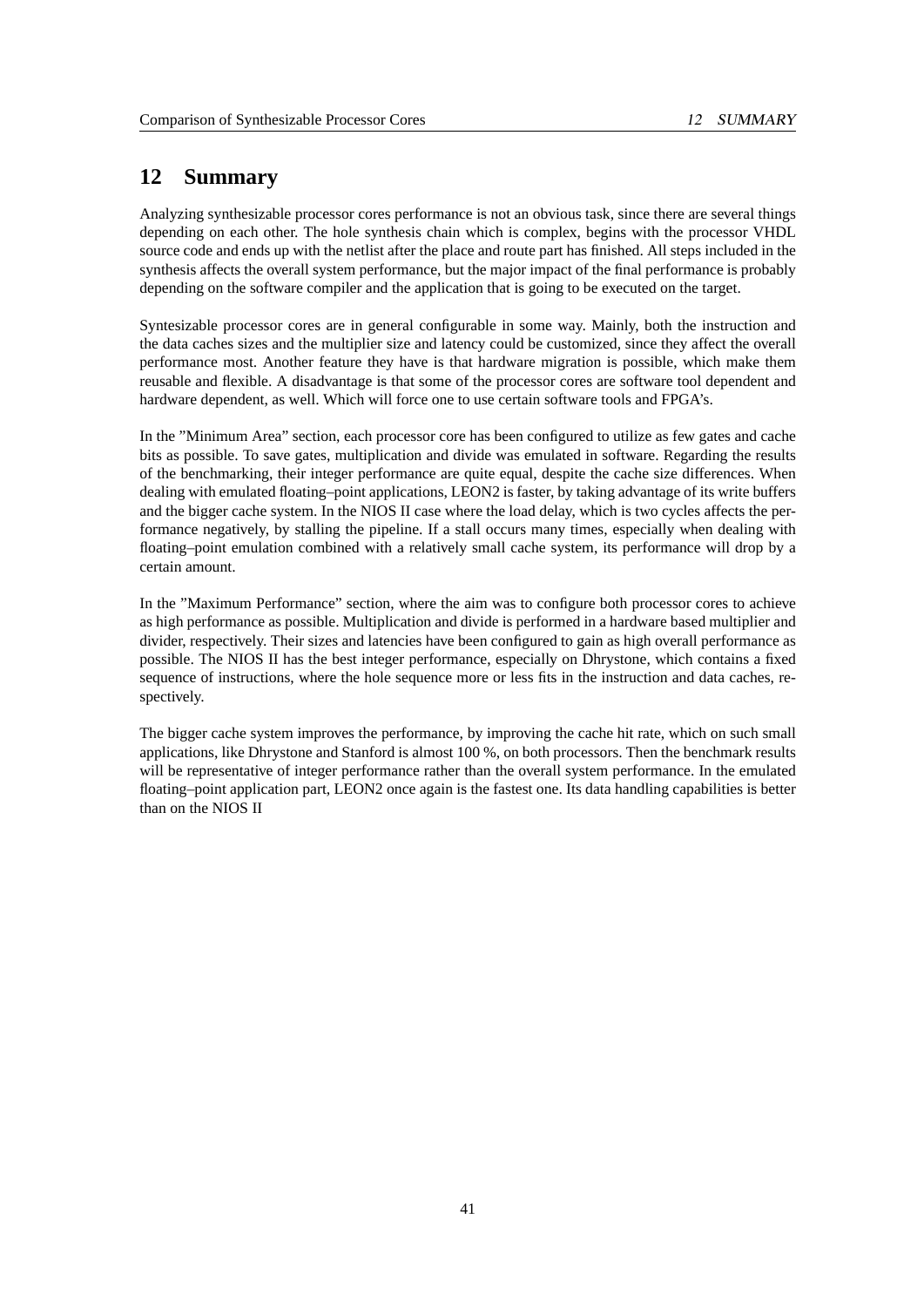By respect to their sizes, it is noticeable that the NIOS II core is vendor optimized and the so- urce is encrypted, which is a limit to portability when it only could be used in Altera FPGA's. The LEON2, which has no vendor restriction, fits well in a low–end FPGA like the one used in this work, even if it is not optimized with respect to a certain technology.

To achieve best performance when dealing with embedded systems, the hardware and software have to be designed together. When having a FPGA based platform, the whole system can be re–configured, by respect to the FPGA capability, to change characteristics if its performance is not good enough.

With respect to their configurablity the LEON2 is the best, by providing multi set cache system with configurable sizes and "bytes/line" and a variety of cache replacement policies and multipliers. On the NIOS II, only the cache sizes are configurable, the multiplier option depends on the target FPGA used. One NIOS II advantage is that it supports custom instructions, which could speed up applications, where a certain task is dominating.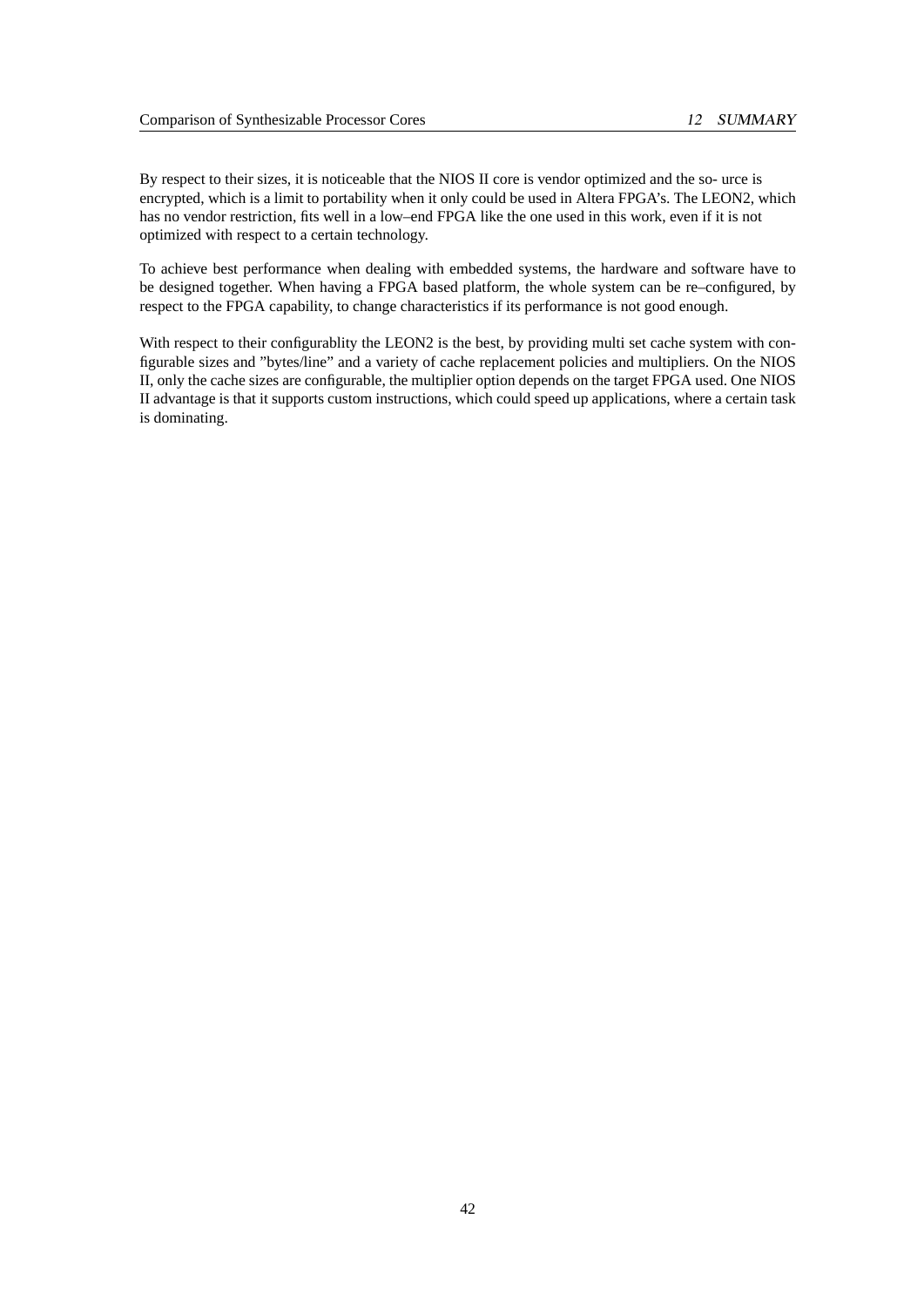# <span id="page-50-0"></span>**13 Appendix**

## **Appendix A**

## **Program Versions**

This section contains the different development tool versions used in this work.

| Provider                | Program      | <i>Version</i>                                           |
|-------------------------|--------------|----------------------------------------------------------|
| SYNPLICITY INC.         |              | SYNPLIFY PRO VERSION 8.0, BUILD 189R, BUILD JAN 17, 2005 |
| ALTER A                 | OUARTUS II   | 4.2 BUILD 157 12/07/2004 SJ FULL VERSION                 |
| <b>GAISLER RESEARCH</b> | <b>GRMON</b> | 1.0.6 PROFESSIONAL EDITION                               |

## **Appendix B**

## **Stanford Weight Values**

The Non–Floating point composite is calculated as the sum of the execution time for each program multiplied by each program's weight value, and divided by the number of integer programs (eight of ten). The floating point composite is calculated in the same way but the values of all ten programs are included.

| Program       | Weight |
|---------------|--------|
| PERM          | 1.75   |
| <b>TOWERS</b> | 2.39   |
| <b>OUEENS</b> | 1.83   |
| <b>INTMM</b>  | 1.46   |
| Мм            | 2.92   |
| PUZZLE        | 0.50   |
| OUICK         | 1.92   |
| <b>BUBBLE</b> | 1.61   |
| TREE          | 2.50   |
| <b>FFT</b>    | 4.44   |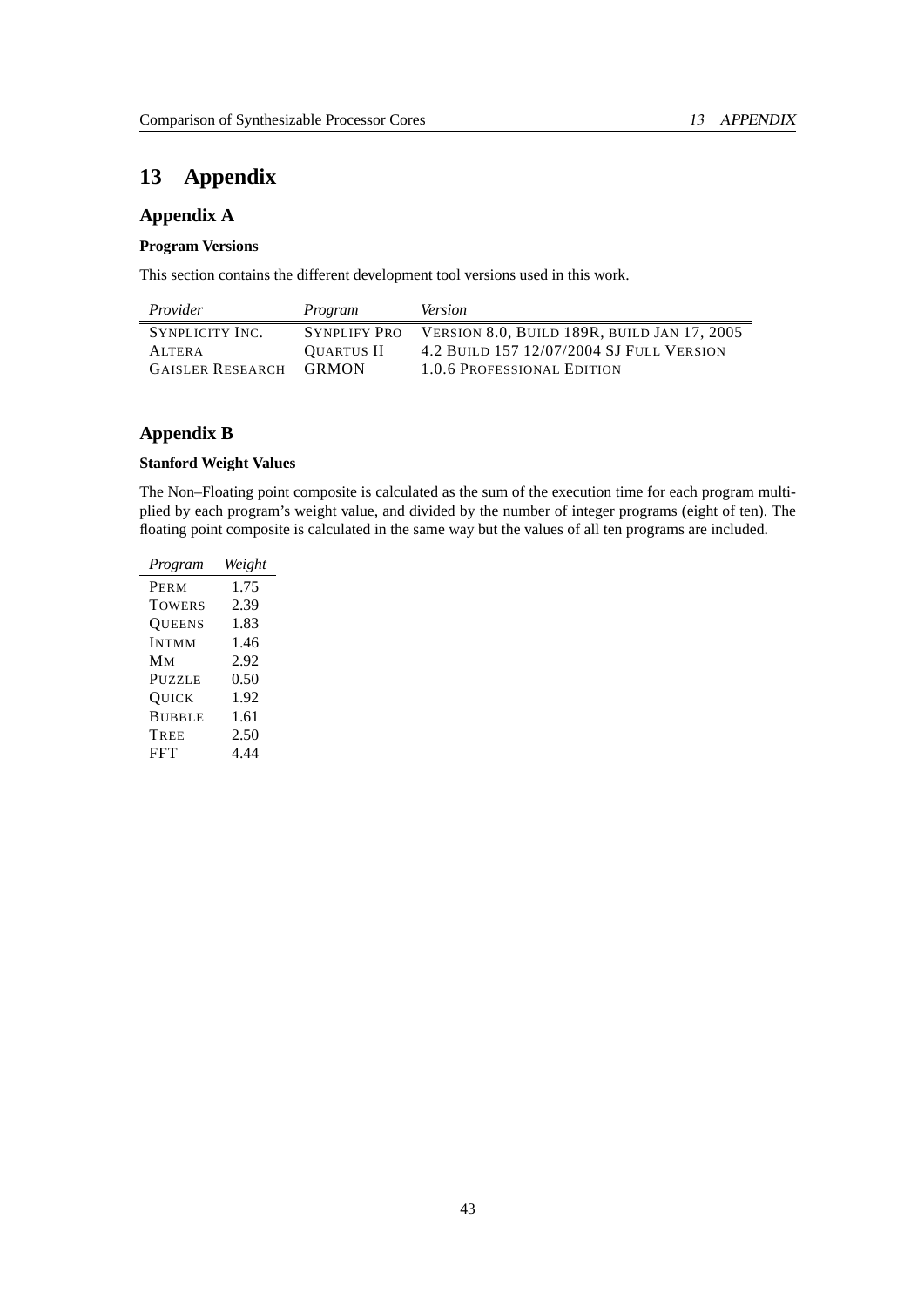# <span id="page-51-0"></span>**14 References**

- <span id="page-51-1"></span>[1] LEON2 Processor Overview Url: *http://www.gaisler.com/products/leon2/leon.html*
- <span id="page-51-2"></span>[2] Gaisler Research, Första Långgatan 19 Gothenburg, Sweden Url: *http://www.gaisler.com*
- <span id="page-51-3"></span>[3] NIOS II Processor Overview Url: *http://altera.com/products/ip/processors/nios2/cores/ni2-processor cores.html*
- <span id="page-51-4"></span>[4] Altera Corporation, 101 Innovation Drive, San Jose, California 95134, USA Url: *http://www.altera.com*
- <span id="page-51-5"></span>[5] The GNU LGPL License form Url: *http://www.gnu.org/copyleft/lesser.html*
- <span id="page-51-6"></span>[6] The LEON2 Full Source Code Url: *http://www.gaisler.com/products/leon2/leon down.html*
- <span id="page-51-7"></span>[7] NIOS II Licensing Info Url: *http://www.altera.com/products/ip/processors/nios2/features/ni2-q and a.html*
- <span id="page-51-8"></span>[8] The LEON2 Processor User's Manual XST Edition Version 1.0.27 January 2005
- <span id="page-51-9"></span>[9] The SPARC Architecture Manual Version 8, Revision SAV080SI9308 SPARC International Inc. 535 Middlefield Road, Suite 210 Menlo Park, CA 94025, 415–321–8692 Url: *http://www.sparc.org*